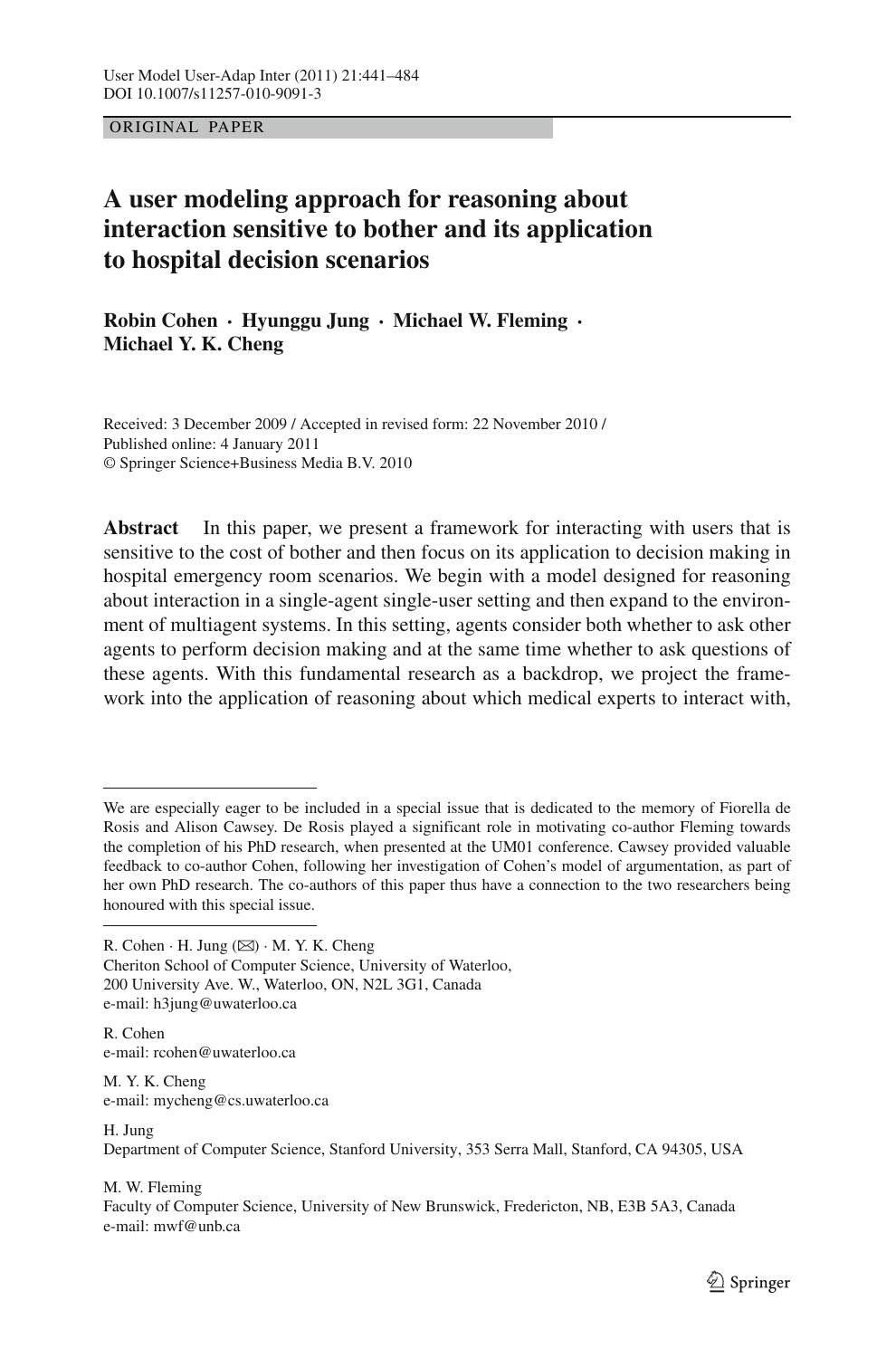sensitive to possible bother, during hospital decision scenarios, in order to deliver the best care for the patients that arrive. Due to the real-time nature of the application and the knowledge-intensive nature of the decisions, we propose new parameters to include in the reasoning about interaction and sketch their usefulness through a series of examples. We then include a set of experimental results confirming the value of our proposed approach for reasoning about interaction in hospital settings, through simulations of patient care in those environments. We conclude by pointing to future research to continue to extend the model for reasoning about interaction in multiagent environments for the setting of time-critical care in hospital settings.

**Keywords** Reasoning about interaction · Modeling bother · Multiagent systems · Hospital decision making · Coordination of teams of health professionals · Choosing medical experts

# <span id="page-1-1"></span>**1 Introduction**

A network of researchers in computer science, engineering, nursing and medicine is currently involved in a project aimed at providing effective decision making support in various healthcare contexts, including that of the hospital setting, in a project known as hSITE (Healthcare Support Through Information Technology Enhancements). The central aim of this project is to be able to employ the right person, at the right time, with the right information, for more effective healthcare.

Specific challenges arise in the emergency room setting, in particular.<sup>[1](#page-1-0)</sup> In general, in hospital emergency scenarios (ER), a patient arrives and is seen by the ER triage nurse, who determines in what section of the ER the patient will go. The triage nurse has experience to know whether the patient needs to be in acute, sub-acute, fast-track section or resuscitation room. After this is determined, the patient goes to the respective section and is taken care of and assessed first again by an ER nurse, then a Nurse practitioner/ER resident/doctor. If a patient comes in with a condition that is obvious and needs a specialist, then the nurse would proceed to call the specific specialist right away e.g. a brain injury causes a call for a neurologist. If a condition is not obvious, further assessments with the nurse, nurse practitioner and ER doctor are required to determine which specialist service to call. If the patients brought in by the Emergency Medical Services are in a critical condition, they are immediately brought into the resuscitation room, and nurses assigned to that room as well as an ER doctor attend to them. From there it is determined if other specialists are needed. In some hospitals, an urgency level is determined for each patient in the ER and is recorded with the patient.

The human first clinical assistants (FCAs) thus must make the best decisions possible about which specialists to bring in to assist arriving patients. In this context, we are designing a multiagent reasoning system running with parameters that model the medical experts and the patient, in order to propose the best experts (i.e. to deliver the required care to the patient). Without consideration of the possible bother being

<span id="page-1-0"></span><sup>&</sup>lt;sup>1</sup> This scenario was outlined for us by health professionals associated with the Strategic Research Network known as hSITE [\(Plant 2008\)](#page-42-0).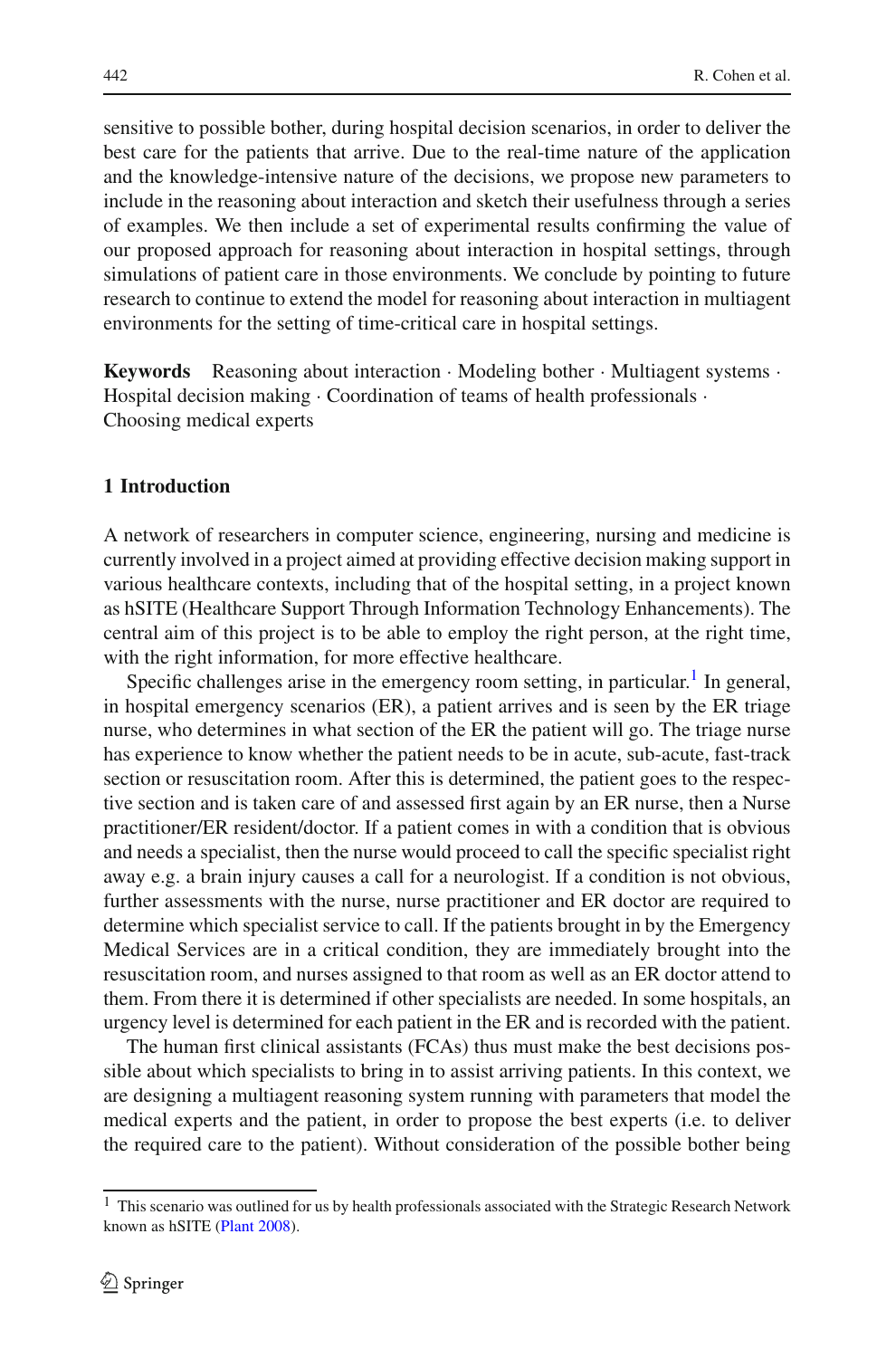incurred when experts are solicited (so merely focusing on who might have the best expertise for the problem at hand) what results is a significant bottleneck in the effective delivery of the care to the patient. Especially with patients in critical conditions, it becomes important to be making very effective decisions about who should be consulted. In addition, the parameters are constantly changing in this dynamic setting, and reasoning needs to be sensitive to this as well. Our work is in fact being viewed by hSITE as a critical element for this kind of decision making.

More generally, artificial intelligence systems are often faced with situations in which their ability to perform a task (or to collaborate with users on a task) could be improved by soliciting further information from potentially helpful users. However, such interactions have costs associated with them. A decision-theoretic approach for reasoning about whether or not to initiate information gathering dialogues with users is presented by [Fleming and Cohen](#page-42-1) [\(2004\)](#page-42-1), weighing the benefits and costs of interaction, in order to determine if it is best to continue to operate autonomously or to elicit further input from the user. One of the important costs to consider is the extent to which the user will be bothered, when interaction is initiated.

In a multiagent system setting, there may in fact be several agents each trying to engage the same user in interaction. Modeling the bother endured by a user now becomes a more challenging task, and in essence, requires effective coordination of the possible interaction being conducted by the various agents.

In this paper, we present a model for reasoning about the bother that may be incurred when agents decide to interact with users, while problem solving in a multiagent environment. Other approaches for designing adjustable autonomy multiagent systems focus on having agents reason about determining the entity that can best increase the utility of the problem solving for the system. We argue that the cost introduced when another entity is bothered must be included in the decision making about whether to adjust the autonomy of an agent. In addition, we offer a model for decision making in a multiagent setting that reasons not only about transfering the control for decisions to other agents but also about asking questions of users, in order to gain information of value to improve the decision to be made.

We then discuss the challenge of having multiple agents reasoning about bothering users simultaneously and propose a method of coordination that employs proxy agents representing each user. With this method in place, we proceed to describe an experiment with human users to explore the value of our model for reasoning about bother and presents results to show that our users experienced greater satisfaction overall when their decision making was mediated by our framework for considering bother costs, before interacting with users.

Our approach for modeling the cost of bothering users in multiagent settings is then used as the motivation for a system to advise medical professionals about which experts to approach to assist with patients who are arriving in critical condition, requiring care. In particular, we reason about which expert to request to handle each patient at hand, using the hybrid adjustable autonomy system that we have developed (i.e. reasoning about which entities to transfer control to). In hospital settings, humans are asking other humans to assist. As such, the multiagent algorithms are simply used in the background to allow the first response professionals to select the medical professionals who will be engaged in interaction.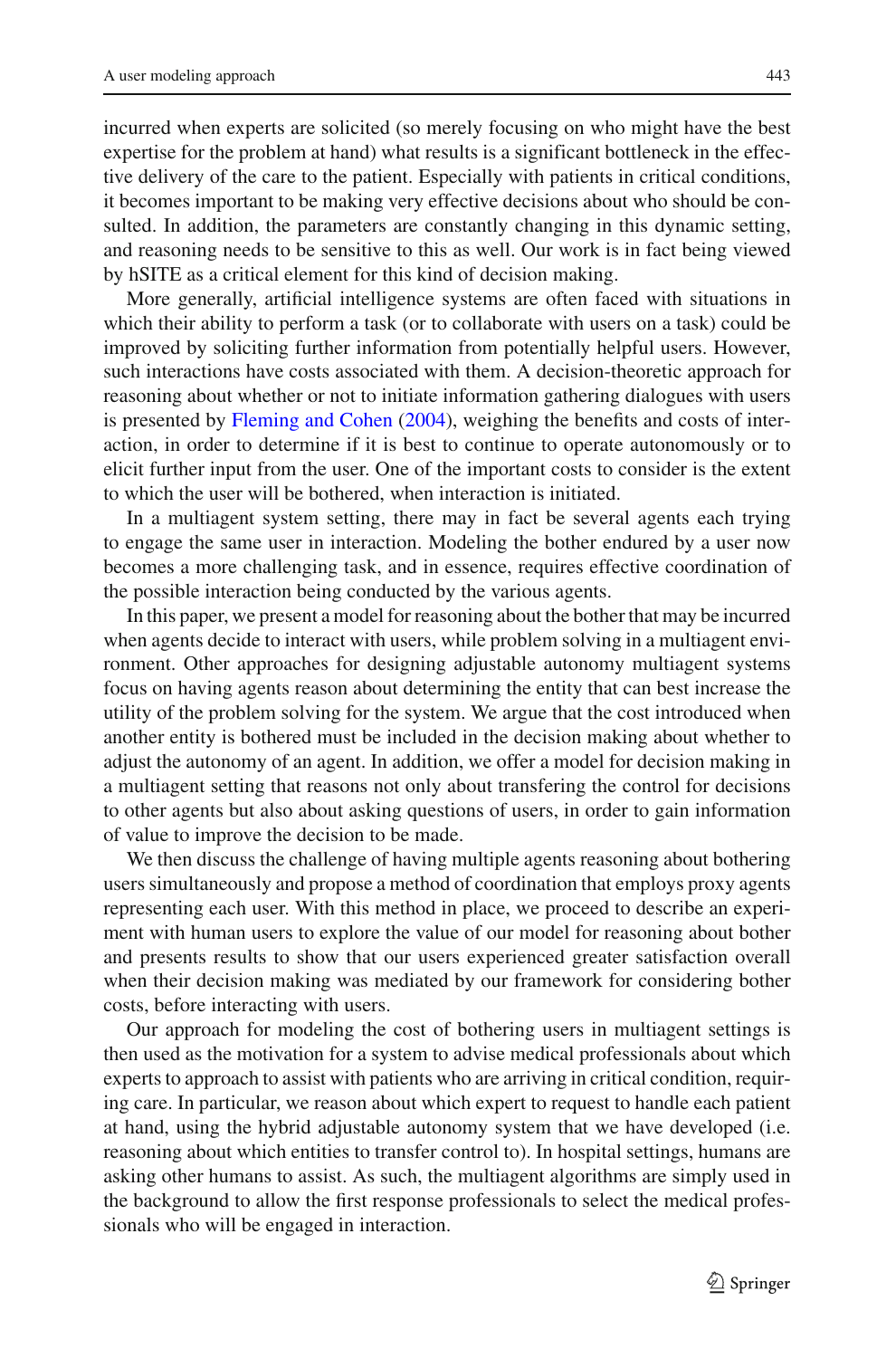Due to the critical nature of the decision making in hospital settings, we propose new parameters to include in our modeling of users: expertise level (for the medical professionals) and task criticality (for the patients). We also propose a streamlined version of the hybrid transfer of control methodology, resulting in decision making that is less time consuming. In addition, we propose that the strategies for decision making be regenerated to cope with the dynamic environment.

The value of considering bother when reasoning about interaction has in fact been underscored by other researchers in the field. One important reason for monitoring the extent to which users are being burdened by interaction is in order to ensure that these users will continue to be productive participants in the problem solving. In an experiment consisting of fifty participants, conducted by [Bailey et al.](#page-41-0) [\(2001](#page-41-0)), the researchers measured the effects of interruption on a user's primary task performance, annoyance, and anxiety. The results of the study revealed that interruptions have a negative effect on both a user's primary task performance (in terms of slower completion times), and emotional state. Interrupted users showed a definite increase in annoyance compared to a set of users who were not disturbed. In addition, there was a demonstrably higher (detrimental) increase in anxiety suffered by users due to interruptions. As such the research by [Bailey et al.](#page-41-0) [\(2001](#page-41-0)) serves to emphasize that systems should be sensitive to the effort that needs to be expended by users when reasoning about whether to engage them in interaction.

In the following sections we outline our particular approach to modeling users and reasoning about interaction with users, sensitive to bother. We move forward from this to an adjusted model that focuses more on addressing dynamically changing environments, then projecting the modeling directly into the hospital decision making setting.

### **2 Incorporating bother cost into reasoning about interaction**

In this section, we provide insight into the question of how to incorporate bother cost considerations into the process of reasoning about interaction. We begin with a discussion of the single-user, single-decision case and then extend the scope to account for multi-user, multiagent systems.

### 2.1 A single-user, single-decision model

Fleming [\(2003](#page-42-2)) and [Fleming and Cohen](#page-42-1) [\(2004\)](#page-42-1) developed a domain-independent decision-theoretic model for an agent to reason about whether or not it should interact with a human user. The model is aimed at solving 'single decision' problems, defined as "from an initial state, the system decides about interacting with the user, then makes a decision about what action to perform and then takes that action to complete the task" [\(Fleming and Cohen 2004](#page-42-1)).

The general algorithm for a system to reason about whether or not it should ask a ques[tion](#page-42-1) [is](#page-42-1) [fairly](#page-42-1) [intuitive,](#page-42-1) [and](#page-42-1) [proceeds](#page-42-1) [as](#page-42-1) [follows](#page-42-1) [\(as](#page-42-1) [presented](#page-42-1) [by](#page-42-1) Fleming and Cohen [2004](#page-42-1)):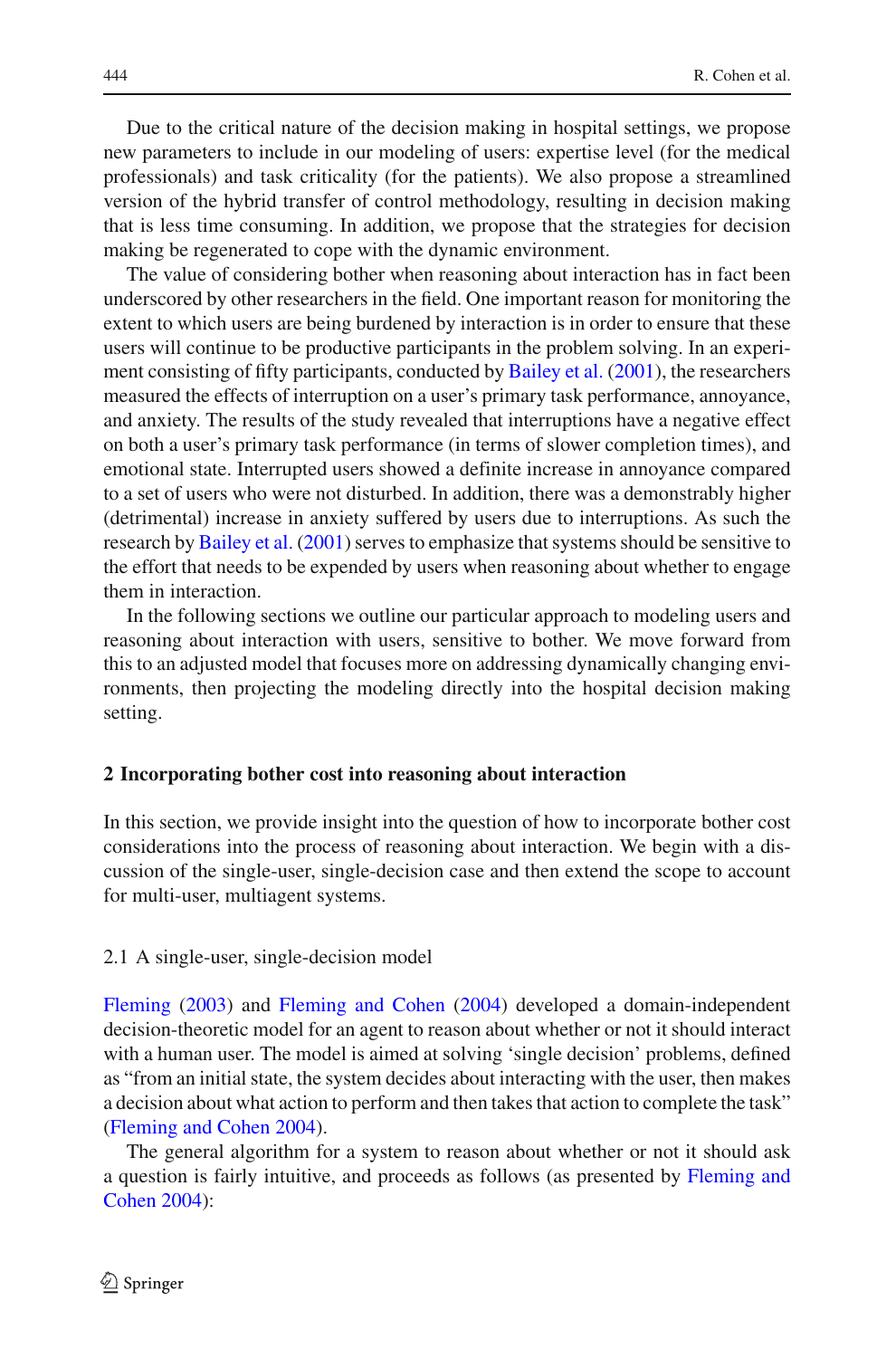- 1. Determine the expected benefits of interacting with the user. More specifically, determine by how much the system's performance on the task is expected to improve (if at all) after asking the user the question.
- 2. Determine the expected costs of the interaction.
- 3. Proceed with the interaction only if the benefits exceed the costs.

The computation of the *benefits* of interaction is simply *Benefits* =  $EU_{ask}$  −  $EU_{-ask}$ , where  $EU_{ask}$  represents the expected utility of an agent's decision using information obtained from the user, while *EU*¬*ask* represents the expected utility of an agent's decision made without any more information. Note that the expected utility denoted here does not incorporate the costs incurred, but rather refers only to the value of the decision.

The value of  $EU_{\neg ask}$  is the expected utility of the action that the agent believes to be the most promising in the current state, given the information it has without asking the user any further questions and is calculated as follows:

$$
EU_{\neg ask} = \max_{a \in Actions} EU(a)
$$
 (1)

For each possible action *a*, the expected utility calculation takes into account the fact that there may be uncertainty about the possible outcomes of the action. For any given action  $a$ , suppose there are several possible results, each denoted  $res_i$ , with probability  $P(res_i)$  and utility  $U(res_i)$ . Then,

$$
EU(a) = \sum_{i} P(res_i) \cdot U(res_i)
$$
 (2)

To compute the value of  $EU_{ask}$ , let  $P_{UR}$  denote the probability that the user responds and let  $EU_{UR}$  be the expected utility that the agent could achieve if it receives an answer from the user. If the user does not respond or says that he does not know the answer, the agent will choose the action it believes to be the best, with expected utility  $EU_{\neg ask}$ .

$$
EU_{ask} = P_{UR} \cdot EU_{UR} + (1 - P_{UR}) \cdot EU_{-ask} \tag{3}
$$

Here,  $EU_{UR}$  is computed by considering all possible responses  $r_i$  that the user could give and the expected utility of the action  $a_i$  that the agent would choose, given each response *rj* .

$$
EU_{UR} = \sum_{r_j \in Resp} P(r_j) \cdot EU(a_j \mid r_j)
$$
 (4)

The computation of interaction *costs* is done through a linear model, where the total cost is a weighted sum of individual costs; i.e.,  $Costs = \sum_i w_i C_i$ . Two costs considered in Fleming & Cohen's work are the cost of the time required to interact with the user, and the cost of bothering the user. $<sup>2</sup>$  This research clearly outlines where a</sup>

<span id="page-4-0"></span><sup>&</sup>lt;sup>2</sup> [Fleming](#page-42-2) [\(2003](#page-42-2)) also discusses briefly the cost of carrying out certain queries, such as costs in fetching from databases.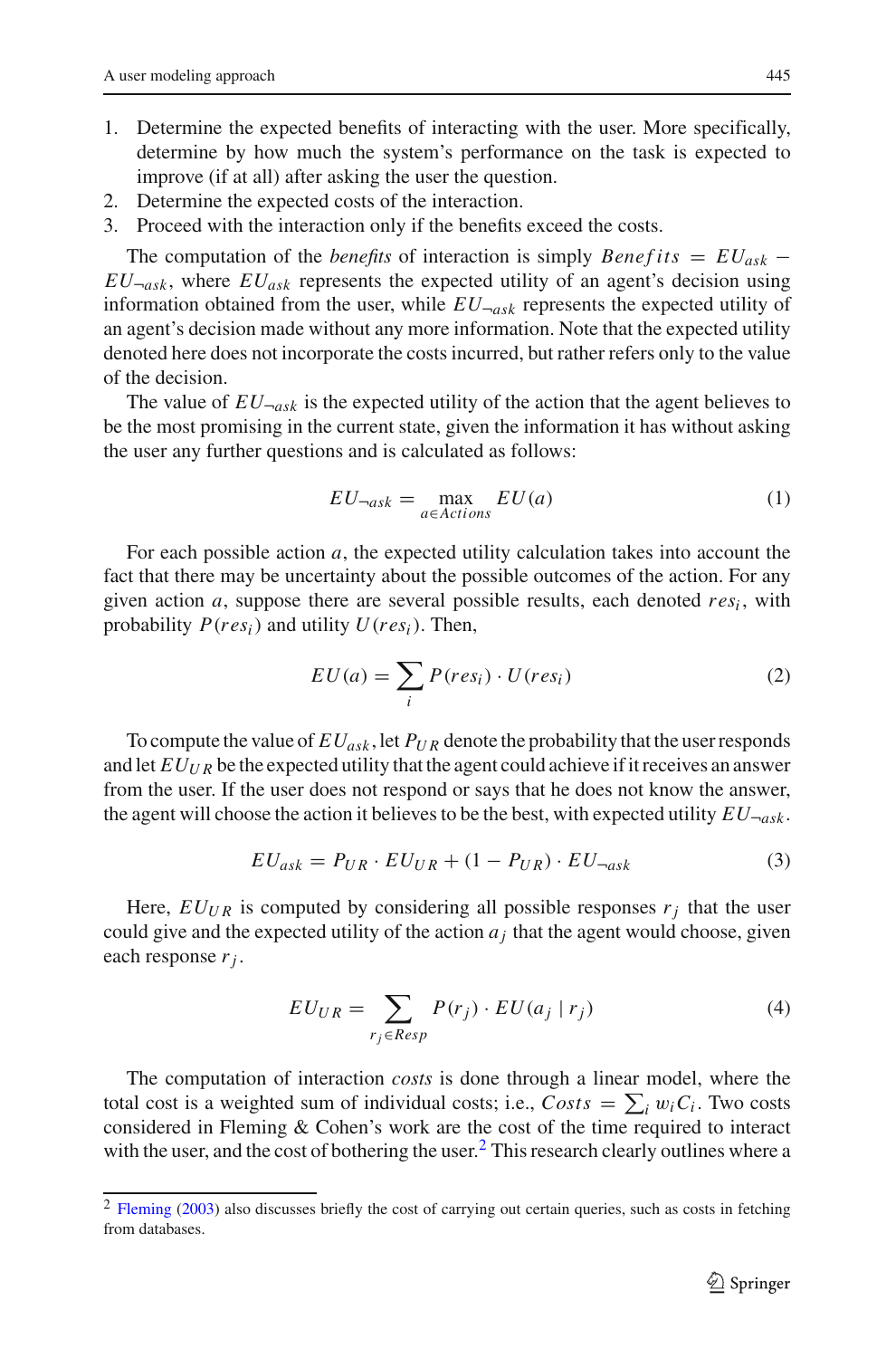model of bother cost can be introduced into the process of reasoning about interaction. Bother cost is in fact included as a key factor in determining whether or not an agent will interact with a human user. How to model bother cost is discussed in greater detail in Sect. [4.](#page-9-0)

### <span id="page-5-1"></span>2.2 A multi-user, multiagent model

Adjustable autonomy is the idea that we should be "dynamically adjusting the level of autonomy of an agent depending on the situation" [\(AAAI 1999](#page-41-1)). In a way, we are neither accepting nor rejecting agent autonomy outright, but instead, selecting the autonomy level that is most appropriate for the situation. For example, for complex, mission-critical tasks, we may want agents to defer the decision-making to a more capable human user, while for routine mundane tasks, we probably want agents to be autonomous, so as to avoid bothering the user. An agent-based adjustable autonomy multiagent system is one where each individual agent reasons about possibly transferring its decision-making control to another entity (agent or user), as part of its overall problem solving process [\(Maheswaran et al. 2003](#page-42-3)).

A prominent adjustable autonomy system in the literature is that of the Electric Elves (E-Elves) project [\(Scerri et al. 2002](#page-42-4)), where each individual agent develops a transfer-of-control (TOC) strategy, indicating which entities the agent should transfer decision-making control to, and at what times. A notable aspect of a TOC strategy is that typically there is a time limit for an agent to wait for an entity to respond, before the agent gives up, and transfers control to another entity. This prevents an agent from waiting indefinitely for a non-responding entity. For example, a TOC strategy could be  $User_1(5) User_2(11) Agent$ , representing the strategy where the agent will first transfer control to  $User_1$ , and if  $User_1$  does not respond by time point 5, then the agent will transfer control to *User*2, and if *User*<sup>2</sup> also does not respond in time, then the agent will take back control and decide autonomously. The entities to include in a transfer of control strategy and the times to specify when reasoning about whether to attempt a different transfer of control are determined by reasoning about the expected utility of the actions taken at various times, by various users and agents, based on real world experience.

As a first step, we extend the E-Elves model [\(Scerri et al. 2002\)](#page-42-4) to allow each agent to also reason about initiating information gathering interaction with an agent before determining what to do next (e.g., transfer decision-making control, or decide autonomously).<sup>3</sup> In our work, we differentiate between the agent querying an entity for information (which we refer to as a partial transfer-of-control or PTOC), and the agent asking an entity to make a decision (which we refer to as a full transfer-of-control or FTOC). Both of these cases are considered to be interaction from the agent to the entity. Figure [1](#page-6-0) shows an example that includes both PTOCs and FTOCs.

Reasoning about this interaction in fact requires an effective model of bother cost as well. The challenge is for each agent to determine its optimal TOC strategy, by

<span id="page-5-0"></span><sup>&</sup>lt;sup>3</sup> An overview of this proposal is presented as a two-page summary in [Cheng and Cohen](#page-42-5) [\(2005\)](#page-42-5). This journal paper serves to provide a more extensive description of the proposed model.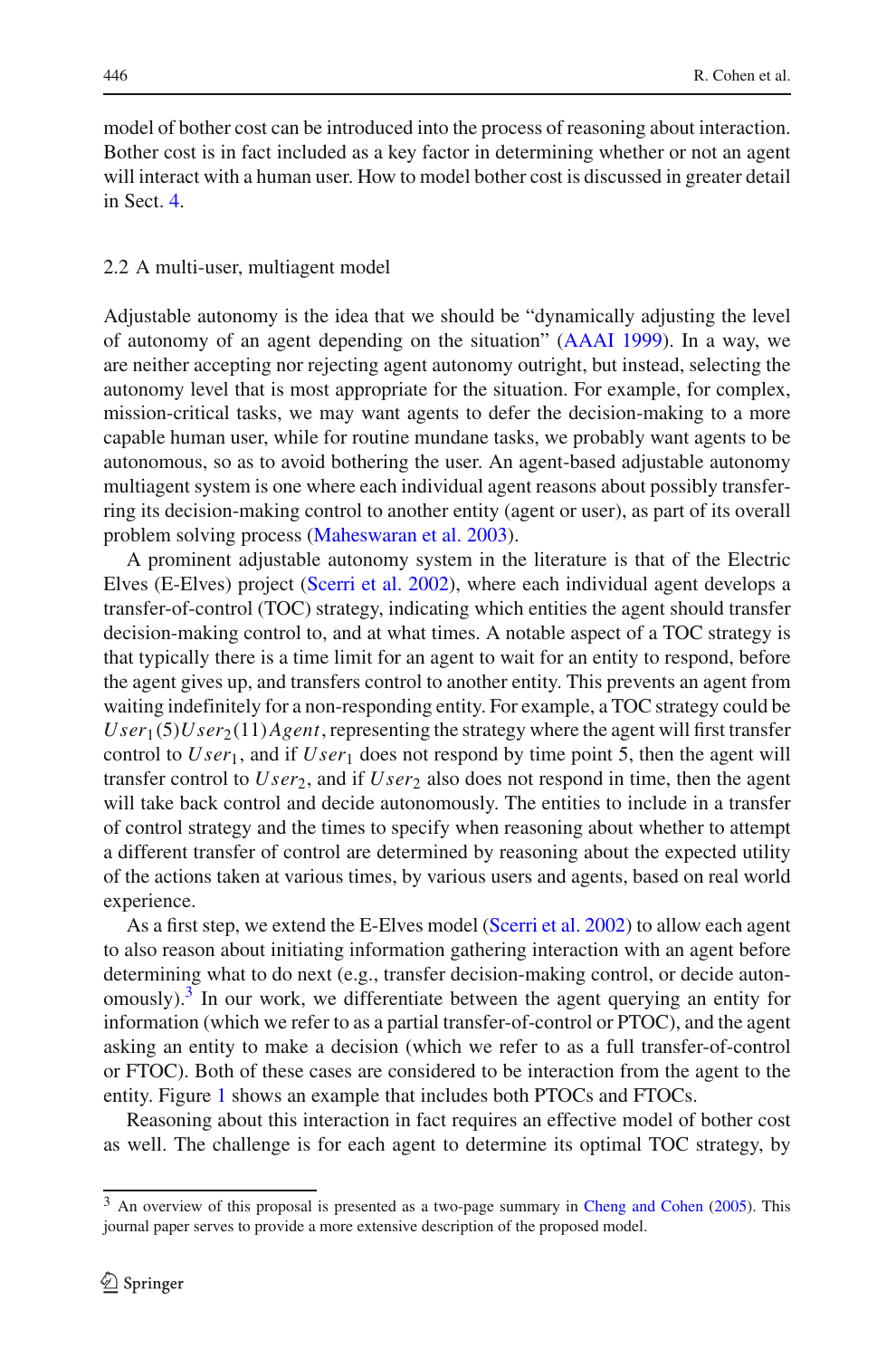

<span id="page-6-0"></span>**Fig. 1** Example hybrid TOC strategy

generating possible strategies, evaluating the expected utility of the strategies and then selecting the one with the highest expected utility. The use of the term utility here is consistent with that used in E-Elves and reflects the difference between the benefits and costs.

The expected utility of a strategy *s* is, in turn, dependent on the expected utility of all the leaf nodes in *s*. [4](#page-6-1)

Formula-wise, *EU*(*s*) is calculated as follows:

$$
EU(s) = \sum_{LN_l} [P(LN_l) \times (EQ(LN_l) - W(T_{LN_l}) - BC_{LN_l})]
$$
 (5)

In the equation,  $EQ(LN_l)$  denotes the expected quality of the agent's decision at leaf node  $LN_l$ , given the information it has gathered along the path to  $LN_1$ .  $W(T_{LN_l})$ denotes the costs of waiting until the time of leaf node  $LN_1$  to finish the interaction,<sup>5</sup> and  $BC_{LN}$  denotes the bother cost accumulated from interacting with entities from all the transfers that the agent has done up to (and including) the current transfer of control under consideration.

The expected utility of the overall strategy is in effect the sum of the utility of each of the individual paths in it; thus, one needs to factor in the probability that the particular path will be taken  $P(LN_1)$ . This in turn will depend as well on the probability of response to any requests for interaction on that path. In Sect. [7,](#page-21-0) we extend this

<span id="page-6-1"></span><sup>&</sup>lt;sup>4</sup> Note that, in Sect. [3.1,](#page-7-0) we considered only two strategies for the agent: it could ask the user a question (with expected utility  $EU_{\alpha\kappa}$ ) or it could proceed with its reasoning without the user's help (with expected utility  $EU_{qsk}$ ). The benefits of asking were calculated by computing  $EU_{qsk} - EU_{qask}$ , and these benefits were then compared to the costs of interaction. In our revised model in this section, we consider the expected utility of many possible interaction strategies, with both the benefits and costs incorporated into a single expected utility measure, *EU*(*s*).

<span id="page-6-2"></span> $5$  Note that  $W(t)$  is introduced in the E-Elves model as well and is intended to represent the cost of waiting in order to get the task completed, with respect to the need for the actions to be carried out quickly within the domain of application.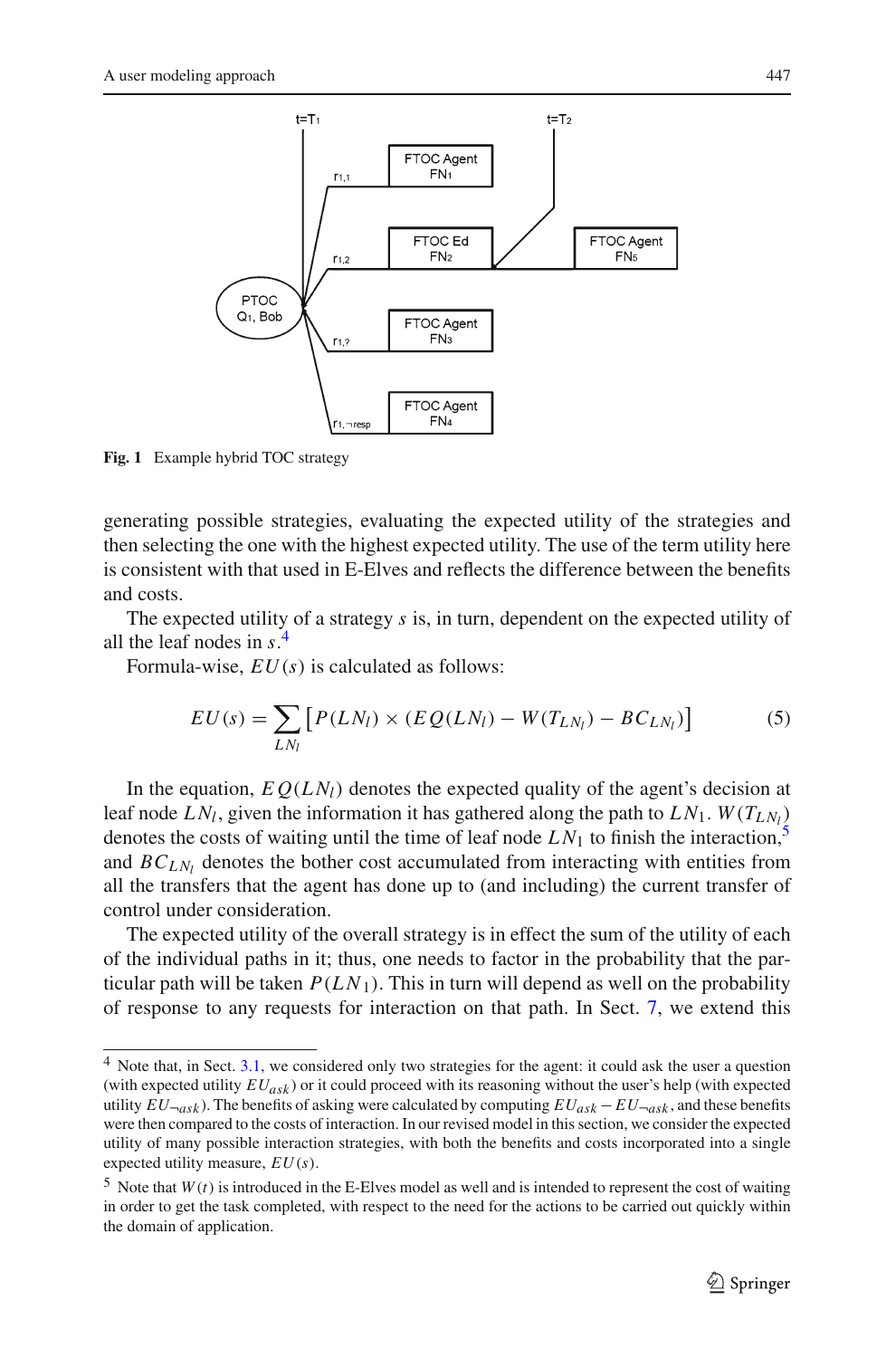model for reasoning about interaction for dynamic, real-time environments and then provide additional clarification of the formulae that are used to perform the required calculations in [Cheng and Cohen](#page-42-5) [\(2005](#page-42-5)).

Since our agents are operating in a multiagent system, the issue of coordination arises. In order to reason about coordinating the transfer-of-control strategies of individual agents, one critical issue is how each agent can best model the expected bother cost of the entity to whom control is being transferred. After all, other agents may be bothering the same entity so that agents cannot simply reason about their own proposed interactions with others.

In [Cheng](#page-42-6) [\(2005\)](#page-42-6) a framework is presented for reasoning about how to adjust the TOC strategies of agents to be sensitive to the bother initiated by other agents in the multiagent system. This includes four different algorithms for performing that coordination, along with experimental results to show the relative value of the different approaches. In this paper, we focus on one approach, referred to as the Broadcast method. We then use this particular method as the basis for the coordination performed in a study with human users, which is then used to validate the benefits of our particular model for reasoning about bother.

We begin first with background research on how best to model bother, leading up to our specific proposal for how each agent within the multiagent system can model the concept of bother. For the remainder of this paper, we focus entirely on the challenge of reasoning about human users and selecting users as the entities to engage when adjusting autonomy.

### <span id="page-7-2"></span>**3 Background research on modeling bother cost**

In this section, we give an overview of the related work on modeling bother conducted by various researchers in the field. In the following section, we develop our proposed bother cost model, motivated by the research discussed below.

# <span id="page-7-0"></span>3.1 Bauer et al.'s TrIAs system

In the work by [Bauer et al.](#page-41-2) [\(2000](#page-41-2)) on trainable information assistants (TrIAs), annoyance to the user from too many queries is taken into account. In particular, users are modeled as getting more bothered with each successive query. As such, Bauer et al. model the bother cost as *annoy*(*#q, user*), where *#q* is the number of queries posed to the *user*. This cost is then subtracted from the value of the query to obtain the actual value of the query, i.e.,  $v'(q) := v(q) - annoy(\#q, user)$ . Bauer et al. (as cited by [Fleming 2003\)](#page-42-2), goes one step further by modeling the *annoy* function based on the user's readiness/patience to interact with the system. In particular, they use a log-like penalty function for disruptions to very patient users, and an exponential function for impatient users.<sup>[6](#page-7-1)</sup>

<span id="page-7-1"></span> $6$  The characterization of these penalty functions is not included in [Bauer et al.](#page-41-2) [\(2000\)](#page-41-2) but was discussed in private communication with M. Fleming.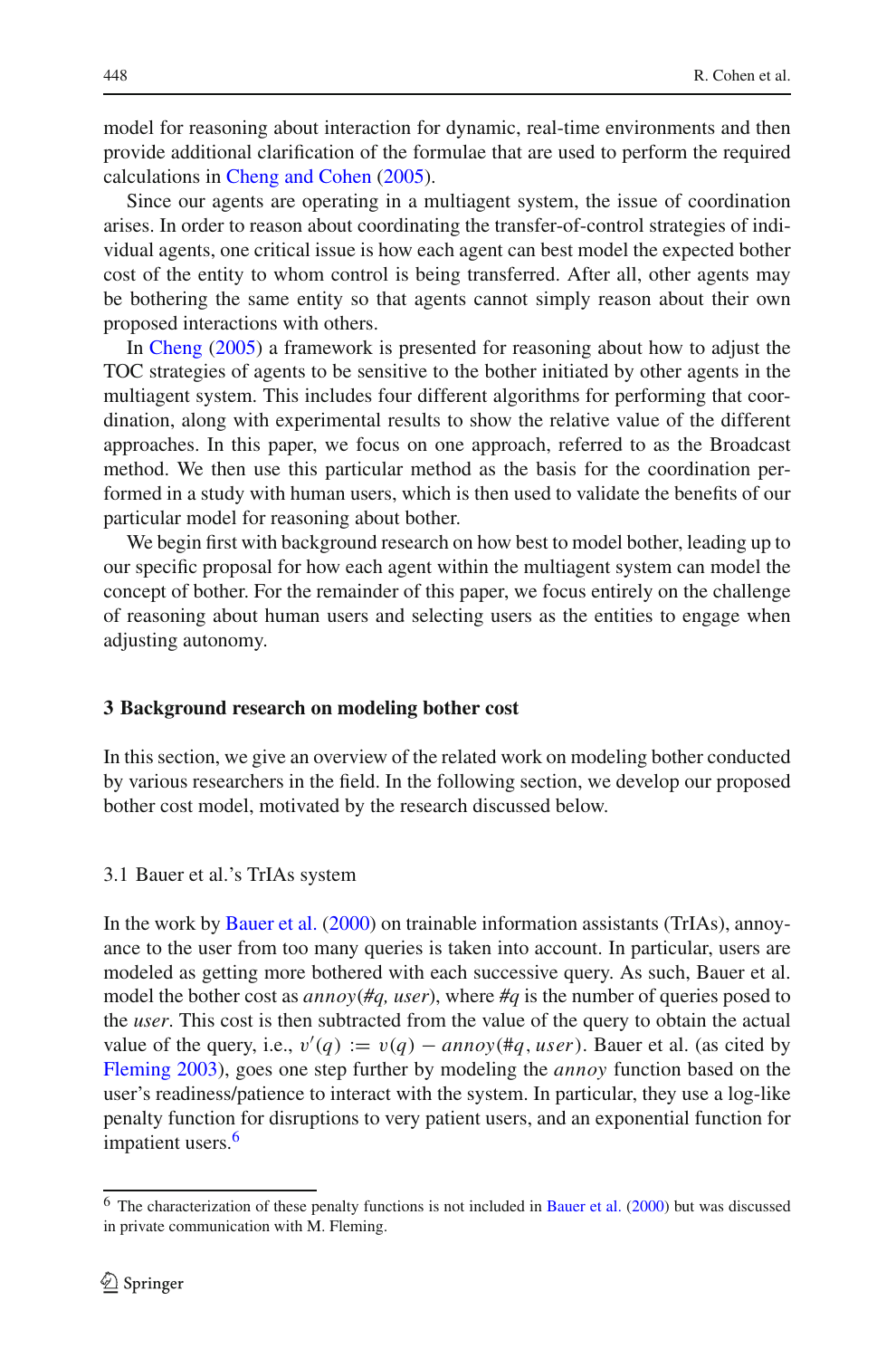This research motivates our use of a Bother Increasing Function as a user-specific parameter within our bother cost model. As will be shown in the following section, we are able to capture the kind of penalty function curves discussed above.

# 3.2 Fleming's bother cost model

There are two main principles to Fleming's bother cost model [\(Fleming 2003](#page-42-2)). First is the idea that "recent interruptions and difficult questions should carry more weight than interruptions in the distant past and very straightforward questions." Second is the notion that a user's willingness to interact with the system is a critical factor in bother cost modeling. Some users are very willing and would prefer to actively help the system achieve a better result, while other users are not willing, and would prefer not to be bothered much.

Fleming's model is as follows [\(Fleming 2003\)](#page-42-2):

- First estimate how bothersome the dialogue has been so far. This *bother so far* (*BSF*) is given by  $BSF = \sum_{I} c(I) \times \beta^{t(I)}$ , where the system computes the sum over all the past interactions with the user (including the currently considered interaction).  $c(I)$  is how bothersome the interaction was (e.g., cognitive effort required by the user to answer the question),  $t(I)$  is the amount of time that has passed since that interaction, and  $\beta$  is a discount factor that diminishes the effect of past interactions as time passes.
- Let w represent the user willingness, with a range of 0 to 10, with higher w meaning more willingness.
- Let  $\alpha = 1.26 0.05w$  and *Init* = 10 w. Here, *Init* is to reflect the cost of bothering a user for the first time.
- $I<sub>−</sub>$  Then, *Bother Cost* = *Init* +  $\frac{1-\alpha^{BSF}}{1-\alpha}$ . From this formulation, a lower willingness w results in a higher *Init* cost, and also a higher  $\alpha$  value (which amplifies the effect of the bother so far *BSF*). As *BSF* increases, so too does *BotherCost*, but at different rates, depending on the  $\alpha$  value. As shown by [Fleming](#page-42-2) [\(2003](#page-42-2)), for low w values,  $\alpha$  will be greater than 1, and we will see an exponential-like increase due to  $BSF$ , while for high w values,  $\alpha$  will be less than 1, and we see a log-like increase. The values used for the calculation of  $\alpha$  are in order to generate these kinds of curves for users with these characterizations of willingness.

Our proposed bother cost model retains the concept of a Bother So Far parameter, used to set the Bother Increasing Function to reflect the projected tolerance of the user. We also reflect on the extent that the user is willing to be bothered in a general User Unwillingness factor, which results in more bother to the user the greater the user is unwilling to interact.

# 3.3 Raskutti & Zukerman's RADAR system

Raskutti & Zukerman's work on RADAR [\(Raskutti and Zukerman 1997](#page-42-7)), a computerized information-providing system for travel planning, looked at two factors when determining which disambiguating query to issue: a *nuisance factor* and an *estimated*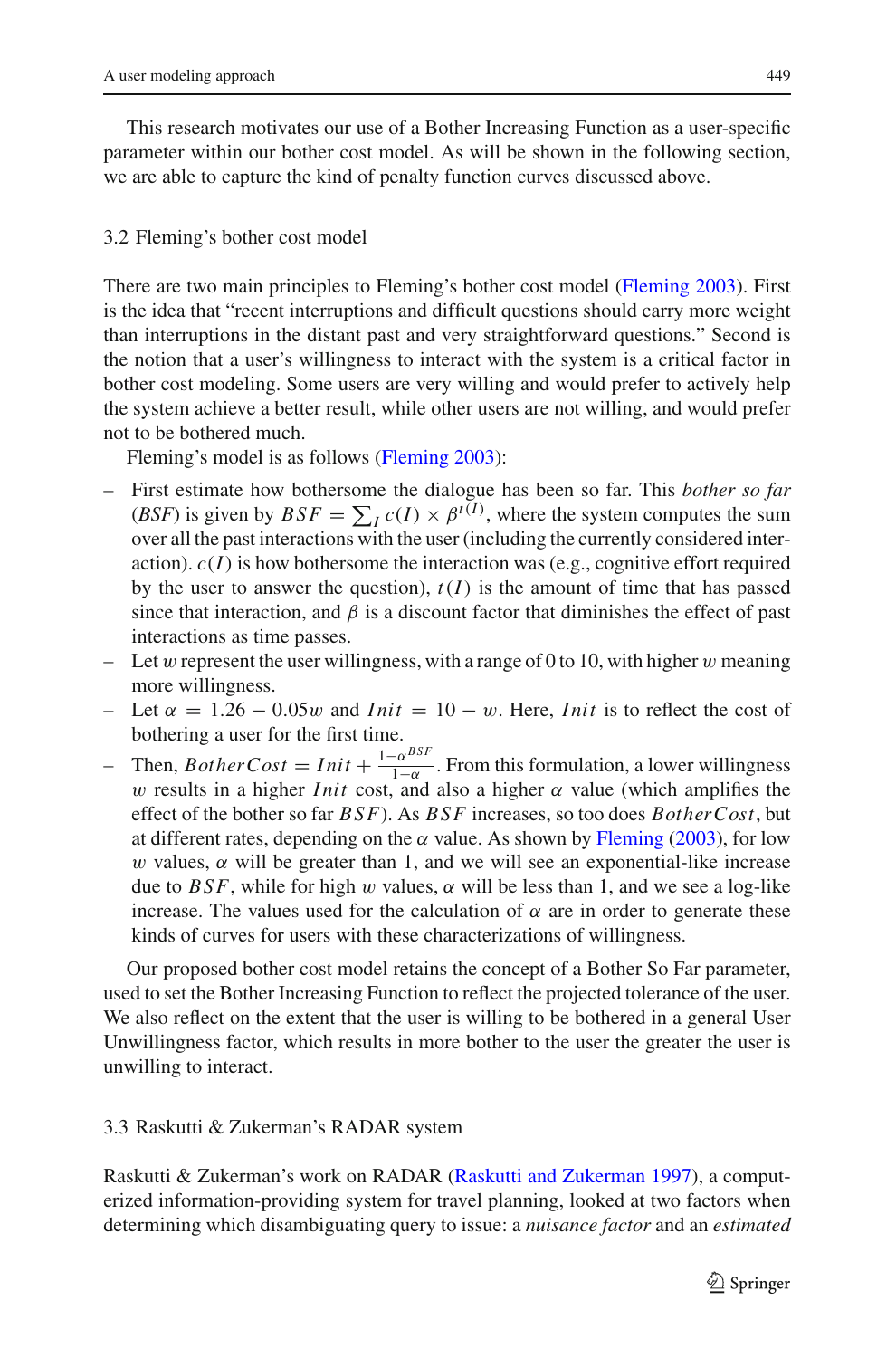*queries factor*. The nuisance factor represents the annoyance caused to the user due to irrelevant questions. The estimated queries factor represents the number of queries that the system expects to ask as a consequence of asking the query currently under consideration. Like the other works described earlier, asking more queries is modeled as reducing the utility experienced by the user.

The suggestion that certain questions may be more bothersome to some users than others motivates our use of a Base Bother factor for each question in consideration, as part of the modeling of the bother cost to the user.

#### 3.4 Attention and interruptability

One term that is related to bother is that of attention or interruptability. [Vertegaal\(2003\)](#page-43-0) asserts that the growing demand on a user's attention is a critical usability issue, in other words that the user's attention is a limited resource. This has led to the study of a new type of user interface design, named Attentive User Interfaces (AUIs), that are sensitive to the user's attention.

The concept of attention is integrated into related research about reasoning about interaction with users. Horvitz et al.'s COORDINATE system [\(Horvitz et al. 2002](#page-42-8)), allows users to input assessments of how interruptible they are during different meetings using a range of low, medium, and high interruptability levels. In addition, users can associate a dollar-value cost for interrupting during a certain interruptability level, and a default cost for interrupting during a free period (i.e., not in a meeting).

In a later formulation, [Horvitz and Apacible](#page-42-9) [\(2003\)](#page-42-9) focus not so much on the interruptability level associated with meetings, but rather on the concept of *attention state*. They consider the utility  $u(D_i, A_i)$  to represent the cost to a user in attention state  $A_j$  when disrupted by event  $D_i$ . The formulation of the expected cost of interruption is then  $ECI = \sum_j [p(A_j|E) \times u(D_i, A_j)]$  where  $p(A_j|E)$  is the probability of the attentional state, conditioned on evidence stream *E*. Motivated by this research, we decide to incorporate a parameter called the Attention State factor into our proposed model of bother to users, which will increase the overall measure of bother when the user's attention is more engaged (thus making the user less interruptable).

Walji et al. [\(2004\)](#page-43-1) report on several findings by other researchers on the impact of interruptions. One finding that supports our proposal to model the attention state factor is that different people have different abilities to respond to and manage interruptions. In experiments conducted by [Bailey et al.](#page-41-0) [\(2001](#page-41-0)) on the effects of interruptions, they found that the degree of disruptiveness depends on the user's mental load at the time of the interruption. This provides additional support for the decision to include in our bother cost model a factor reflecting the extent to which the user is occupied, when interaction is initiated.

# <span id="page-9-0"></span>**4 Proposed bother cost model**

In our research, "bother factor" is meant to represent the degree to which a user would be annoyed, disrupted or inconvenienced by any interaction with the system.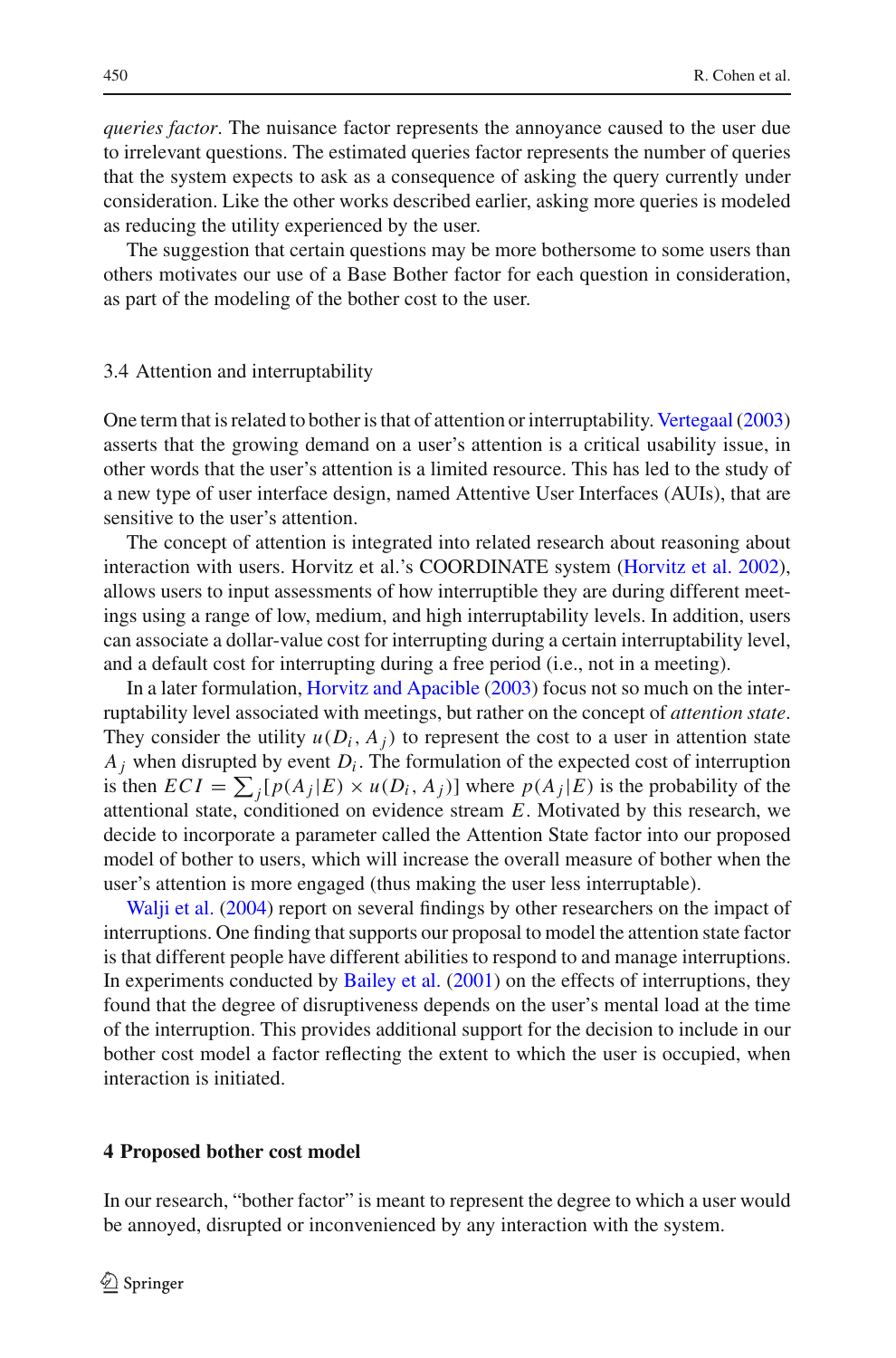The exact role of this particular factor will depend on the domain. For some domains, users will almost always enter the collaboration with the understanding that they will be expected to play a major role in the problem solving. In other systems, which will be of greater interest from the perspective of our model, the possibility exists for a wide range of participation levels for users. This latter case arises in applications that are not necessarily meant to be interactive, but where the system has been charged with the responsibility to perform some task and might occasionally benefit from obtaining more information from the user at certain points in its reasoning. This is the case, for instance, in adjustable autonomy multiagent systems [\(Hexmoor et al. 2003\)](#page-42-10), in which agents can adapt the degree of autonomy they exhibit in different situations.

Most importantly, however, the role of the bother factor will depend on the individual user; we therefore advocate a user modeling approach to the construction of a bother cost model. While some users will prefer to be very actively involved with these systems, doing everything in their power to help the system achieve the best possible results, others will prefer not to be bothered and will be happy with the best solution the system is able to find on its own.

It should be pointed out, however, that even systems that are meant to be completely interactive must take care not to bother a user unnecessarily. Consider the idea of a system that is intended to help a user with planning a vacation. The number of questions that *might* be useful for a system to ask is quite large. However, if the system were to ask every one of these questions at the beginning of a planning session, even the most patient user would very quickly become overwhelmed and frustrated. Instead, it seems reasonable for a system to ask only those questions that are absolutely necessary at the outset. From that point on, decisions should be made about the value of asking a question. The expected cost of bothering the particular user involved should be an important factor in such decisions.

Below, we present a working model that incorporates the current bother cost research in the field. From previous works, we have extracted the following factors which are believed to influence bother cost:

- The difficulty of the interruption query, *TOC*\_*Base*\_*Bother*\_*Cost*. For example, usually, asking a user his/her preference is easier (i.e., cognitively less intense) than asking a user to decide on a plan of action.
- The attention state of the user, *Attention*\_*State*\_*Factor*. For instance, a user is more interruptible when resting than when he/she is busy with important work.
- The user's unwillingness to interact with the system, *User*\_*Un*w*illingness*\_ *Factor*. This is a measure of how receptive (or rather, unreceptive) the user is towards being TOC'ed, and how disrupted they are by interruptions.<sup>8</sup>

<span id="page-10-0"></span> $7$  Each question carries a base bother cost that is pre-set; for example, asking a user to make a weighty decision is set at the highest end, a less weighty decision is set somewhat lower, a somewhat challenging preference query is then lower still and a very simplistic preference query is set lowest.

<span id="page-10-1"></span><sup>&</sup>lt;sup>8</sup> We found it more intuitive to model unwillingness, instead of willingness because (as will be shown shortly) a higher value in this term will result in a higher bother cost.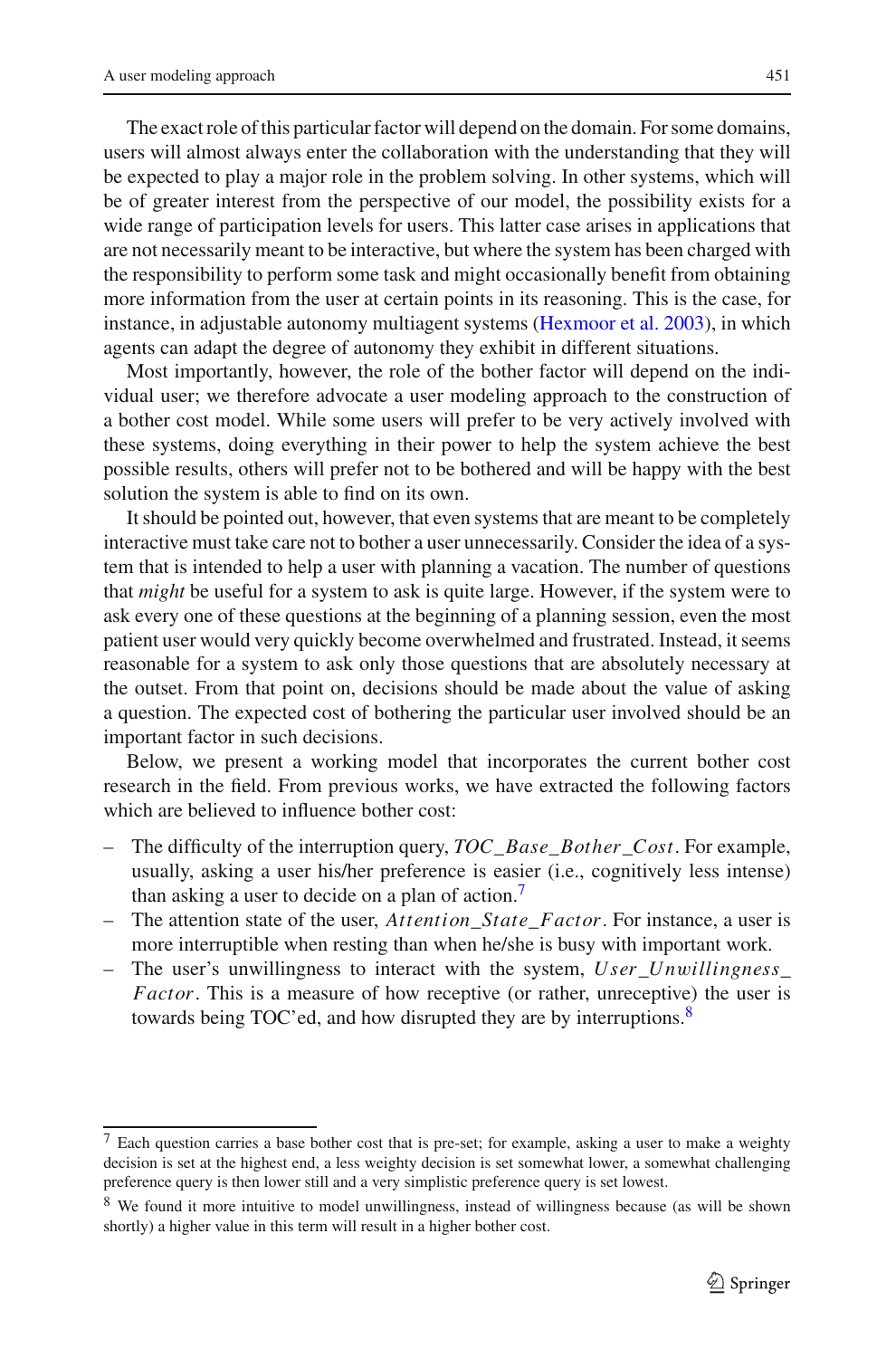The timings of the interruptions,  $t(TOC)$ , and the discount factor,  $\beta$  (0 <  $\beta$  < 1), which reduces the bother impact of past TOCs as time passes.<sup>9</sup>

By logically adapting Fleming's bother cost model [\(Fleming 2003\)](#page-42-2) to incorporate the findings of other researchers, we propose the following enhanced bother cost model:

$$
Init = User\_Unwillingness\_Factor
$$
  
\n×Attention\_State\_Factor × TOC\_Base\_Bother\_Cost (6)  
\n
$$
BSF(Bother So Far)
$$
  
\n
$$
= \sum_{toc \in PastTOC} TOC_Base_Bother_Cost(toc) \times \beta^{t(toc)}
$$
 (7)

where *PastTOC* is the set of all the past TOCs experienced by the user, *TOC*\_*Base*\_*Bother*\_*Cost*(*toc*) is just the *TOC*\_*Base*\_*Bother*\_*Cost* of *toc*, and *t*(*toc*) is the time point at which *toc* occurred.

To determine the increase to the bother cost due to *BSF*, we have a function, *BC*\_*Inc*\_*Fn*(*BSF*, *User*\_*Un*w*illingness*), that maps a *BSF* value to a bother cost increase, based on the user's unwillingness level.

$$
BotherCost(BC) = Init + BC\_Inc\_Fn(BSF, User\_Unwillingness).
$$
 (8)

Here are some suggestions for possible bother cost factor values:  $10$ 

- $-$  [*TOC* Base Bother Cost] *Easy* = 5, *Medium* = 10, *Hard* = 20
- $-$  [*Attention State Factor*] *Relaxed* = 0.75, *Neutral* = 1, *Busy* = 1.25
- [*User*\_*Un*w*illingness*\_*Factor*] *Willing* = 0.5, *Neutral* = 1, *Un*w*illing* = 2
- [β] 0.90
- $-$  [*BC\_Inc\_Fn*] For Willing, *BC\_Inc\_Fn(x)* =  $x^{0.75}$ , for Neutral, *BC\_Inc\_Fn(x)*  $= x^1$ , for Unwilling, *BC\_Inc\_Fn*( $\overline{x}$ ) =  $x^{1.25}$ . This gives us roughly the same bother cost shape as used by [Fleming](#page-42-2) [\(2003\)](#page-42-2) and [Bauer et al.](#page-41-2) [\(2000](#page-41-2)). Figure [2](#page-12-0) shows how the bother cost increases due to bother so far, for the different user willingness types.<sup>11</sup>

<span id="page-11-0"></span><sup>&</sup>lt;sup>9</sup> Note: The value of  $\beta$  depends on the size of the time step. If a time step is 'huge', then  $\beta$  should be low (to reflect that one time step means a lot of time has elapsed, and so we should discount more), while inversely, if the time step is 'small', then  $\beta$  should be high. Also, it is conceivable that the value of  $\beta$  will depend on the particular person. For this paper, we assume (for simplicity's sake) that it is the same value for all users.

<span id="page-11-1"></span><sup>&</sup>lt;sup>10</sup> Note: These are only suggestions. In the real world, the system designer would want to tailor the values to the domain. For instance, the domain might require finer granularity in terms of the number of attention states, or, perhaps the differences between willing and unwilling users are greater, necessitating greater differences in *BC*\_*Inc*\_*Fn*(*BSF*, *User*\_*Un*w*illingness*). The specific values proposed here are to suggest possible scales used by the system designer, for ease of interpretation. Values could be normalized to one scale, to make interpretations more uniform.

<span id="page-11-2"></span><sup>&</sup>lt;sup>11</sup> Note: For *BSF* less than 1, we might want to use different functions, else we get the somewhat odd result that there is more bother increase for Willing users than Unwilling users. However, with *BSF* less than 1, the increase in bother cost is negligible and so this slight difference is virtually irrelevant.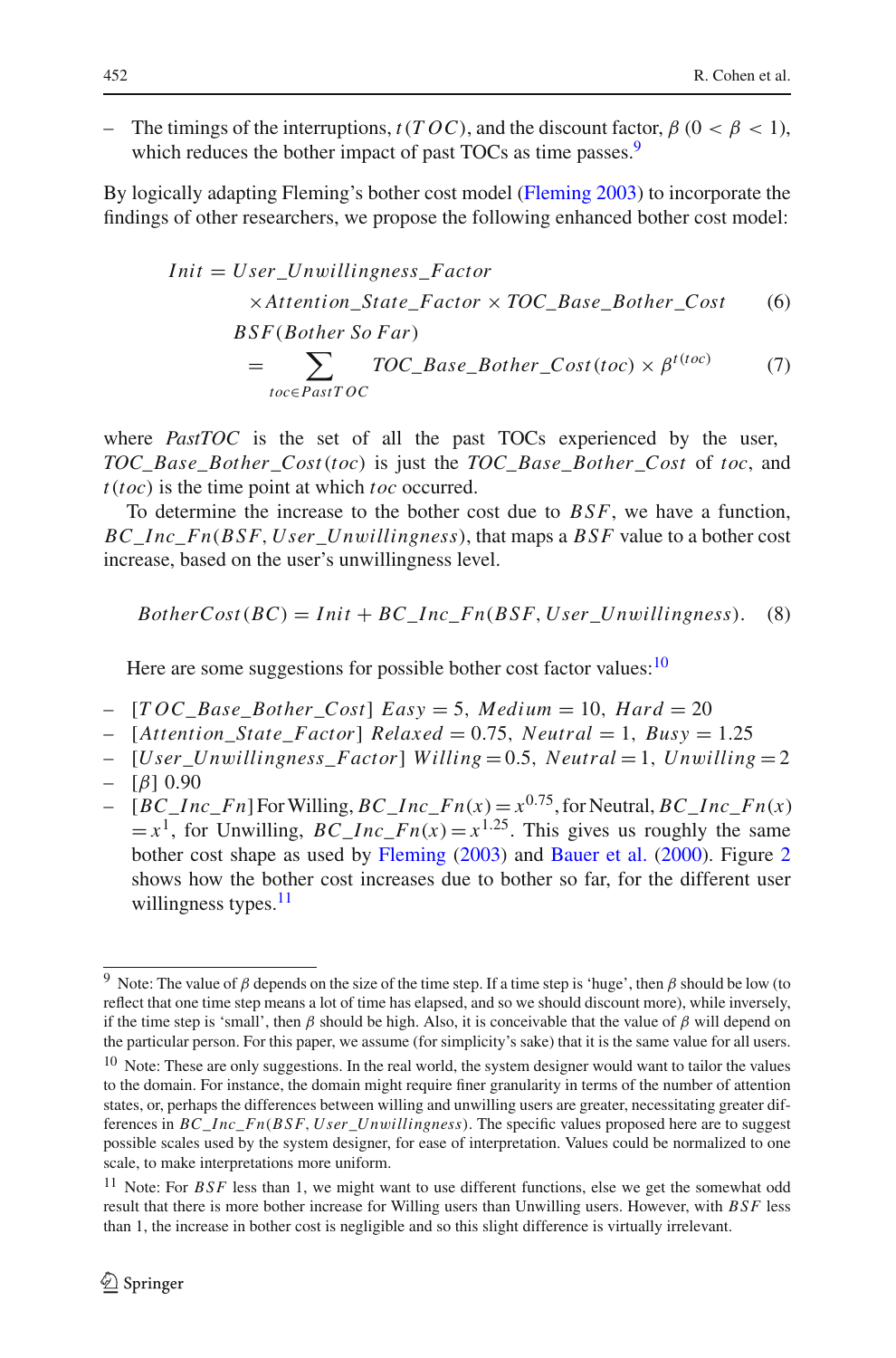

<span id="page-12-0"></span>**Fig. 2** Graph showing how much bother cost increases due to bother so far, for the different user willingness types

# 4.1 Example bother cost calculation

Suppose a busy (*Attention\_State\_Factor* = 1.25) unwilling (*User\_Unwillingness\_*  $Factor = 2$ ) user is faced with the following TOCs:

- $[TOC_1]$  An easy preference query  $(TOC\_Base\_Bother\_Cost = 5)$  at time 5
- $[TOC_2]$  An easy preference query (*T OC Base Bother Cost* = 5) at time 7
- $[TOC_3]$  A medium decision query  $(TOC\_Base\_Bother\_Cost = 10)$  at time 25

The bother cost (*BC*) for  $T O C_1$  is:  $Init = 2 \times 1.25 \times 5 = 12.5$ ,  $BSF = 0$ ,  $BC =$  $12.5 + 0^{1.25} = 12.5$ 

The bother cost (*BC*) for  $TOC_2$  is: *Init* = 2  $\times$  1.25  $\times$  5 = 12.5, *BSF* = 5  $\times$  $0.9^{7-5} = 4.05$ ,  $BC = 12.5 + 4.05^{1.25} = 18.25$ 

The bother cost (*BC*) for  $TOC_3$  is: *Init* =  $2 \times 1.25 \times 10 = 25$ ,  $BSF = 5 \times$  $0.9^{25-5} + 5 \times 0.9^{25-7} = 1.36$ ,  $BC = 25 + 1.36^{1.25} = 26.47$ 

As a comparison, suppose the same TOCs are given to a user who is relaxed (*Attention*\_*State\_Factor* = 0.75) and willing (*User*\_*Unwillingness*\_*Factor* = 0.5). Then, the bother costs are:  $BC(TOC_1) = 1.875$ ,  $BC(TOC_2) = 4.73$ ,  $BC(TOC_3)$  $= 5.01.$ 

As can be seen, there is a significant difference in bother cost between the two different users. We feel that overall, users would benefit from having adjustable autonomy agents that are sensitive to their willingness type, and also their attention state. In general, we want to discourage TOCs to users when they are unwilling or when they are busy.

# 4.2 Discussion of the bother cost model

In developing the bother cost model proposed in this section, we made several design decisions. Instead of the concept of a *bother cost*, another way to incorporate bother into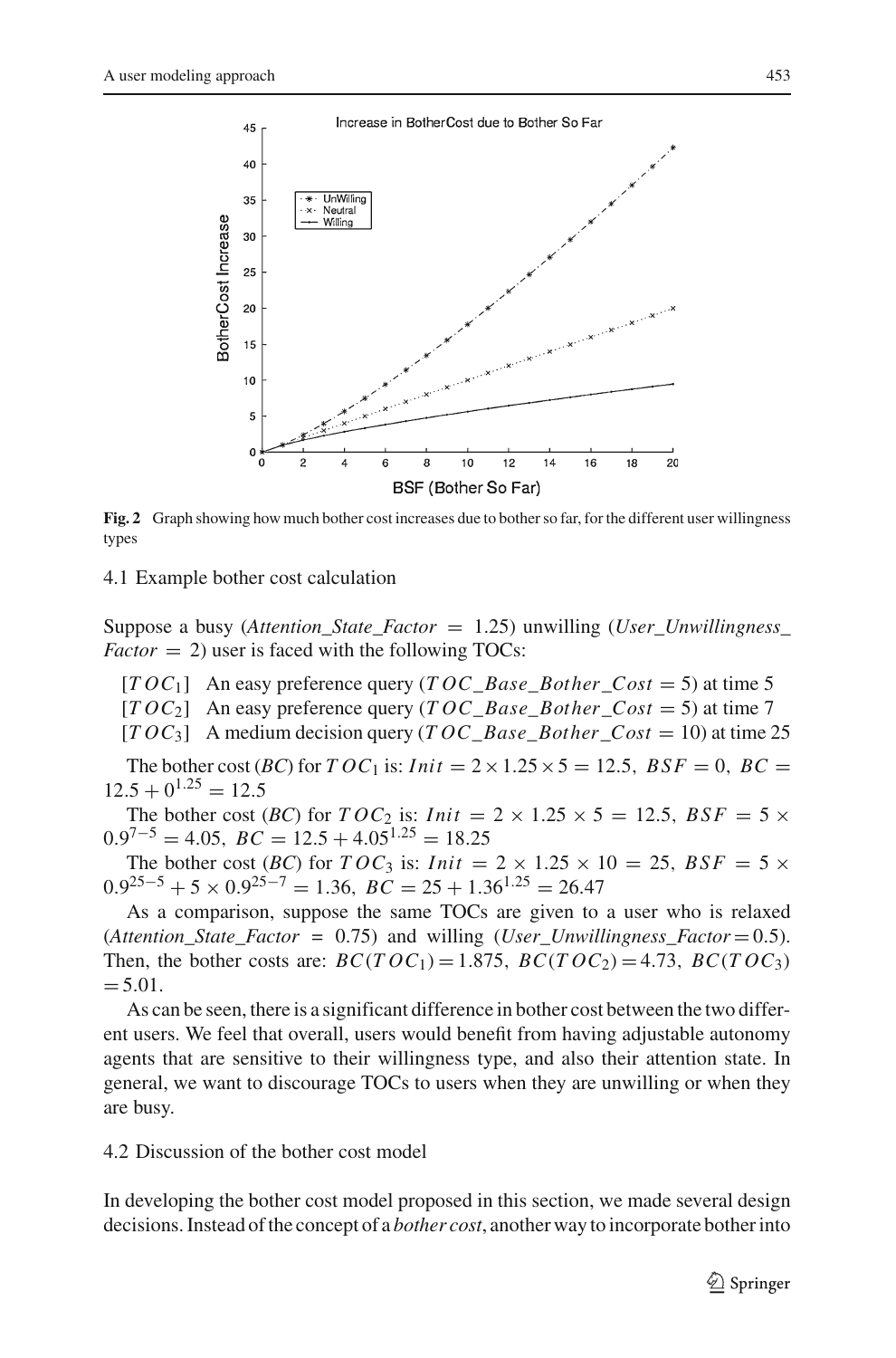reasoning about interaction is the notion of an *annoyance threshold*, which determines the amount of acceptable bother allowed for an interaction [\(McCrickard et al. 2003](#page-42-11)). We designed our model to use cost instead of threshold for the reason that we want to explicitly weigh the benefits of the interaction against the costs. Even if an interaction is costly, it might still be beneficial to interact if the benefits are high (e.g., when an agent requires badly needed information in order to make an important decision).

While we integrated several ideas from Fleming's original model [\(Fleming 2003\)](#page-42-2) we made some adaptations as well, as follows. First, we introduced a factor to reflect the attentional state of the user, motivated by researchers such as [Bailey et al.](#page-41-0) [\(2001\)](#page-41-0), [Horvitz and Apacible](#page-42-9) [\(2003\)](#page-42-9), and [Chen and Vertegaal](#page-41-3) [\(2004\)](#page-41-3). Second, we factor in the cognitive difficulty of the current query, *T OC*\_*Base*\_*Bother*\_*Cost* into the *Init* value, and have it scale with respect to the user's willingness and attention. This is in contrast with the original [\(Fleming 2003](#page-42-2)) model, where the current query difficulty gets bundled into *BSF*, and so has a much less direct effect on the final bother cost value. In addition, our model allows the system designer to decide how to map *BSF* values to bother cost increases, by supplying their own *BC*\_*Inc*\_*Fn*(*BSF*, *User*\_*Un*w*illingness*) functions.

Note that within our research, we do not focus on how to generate the questions that the agents will ask, and so do not incorporate the *nuisance factor* of asking irrelevant questions that appears in Raskutti & Zukerman's model [\(Raskutti and Zukerman](#page-42-7) [1997\)](#page-42-7), making the simplification that all questions asked are relevant.

We do not elaborate on how to obtain values for the parameters in our model. There are, however, some valuable starting points for this research outlined by other researchers. [Fleming](#page-42-2) [\(2003\)](#page-42-2) suggests that the system initially asks the user a series of questions to determine the user's willingness, to let the willingness level of the user to be adjusted later. For example, if a user finds that he/she is being interrupted too much, then he/she can adjust the willingness level downwards. To determine *TOC*\_*Base*\_*Bother*\_*Cost* values, one can look at the experiments conducted by [McCrickard et al.](#page-42-11) [\(2003](#page-42-11)) and by [Altmann and Trafton](#page-41-4) [\(2004\)](#page-41-4), which measure the ill-effects of interruptions, such as the longer ti[me](#page-42-9) [to](#page-42-9) [finish](#page-42-9) [the](#page-42-9) [primary](#page-42-9) [task,](#page-42-9) [and](#page-42-9) [the](#page-42-9) [number](#page-42-9) [of](#page-42-9) [errors](#page-42-9) [incurred.](#page-42-9) Horvitz and Apacible [\(2003\)](#page-42-9) comment that users are comfortable assessing the interruption cost in terms of a dollar value that they are willing to pay to avoid the disruption, and [so](#page-42-12) [this](#page-42-12) [is](#page-42-12) [another](#page-42-12) [way](#page-42-12) [to](#page-42-12) [determine](#page-42-12) *TOC*\_*Base*\_*Bother*\_*Cost* values. Fogarty et al. [\(2004a](#page-42-12)), [Horvitz and Apacible](#page-42-9) [\(2003\)](#page-42-9), and [Chen and Vertegaal](#page-41-3) [\(2004\)](#page-41-3) have done interesting work on how to assess the user's attention state from sensor readings. For the remainder of this paper, we will set aside the question of obtaining the initial values for the variables that model the user. We return to this topic briefly in Sect. [10,](#page-32-0) reflecting on directions for future research.

Overall, incorporating bother cost into the process of reasoning about adjusting autonomy enables each agent in a multiagent system to be sensitive to the user's state. For instance, implemented correctly, bother cost awareness prevents any one user from being incessantly bombarded by a never-ending series of TOC requests, as this increases the bother cost to a high level. Also, by being aware of the user's willingness and attention state, our agents are more likely to transfer control to willing and relaxed users, instead of to unwilling and busy ones. The motivation is to provide a system that will be attractive to users, for real world applications.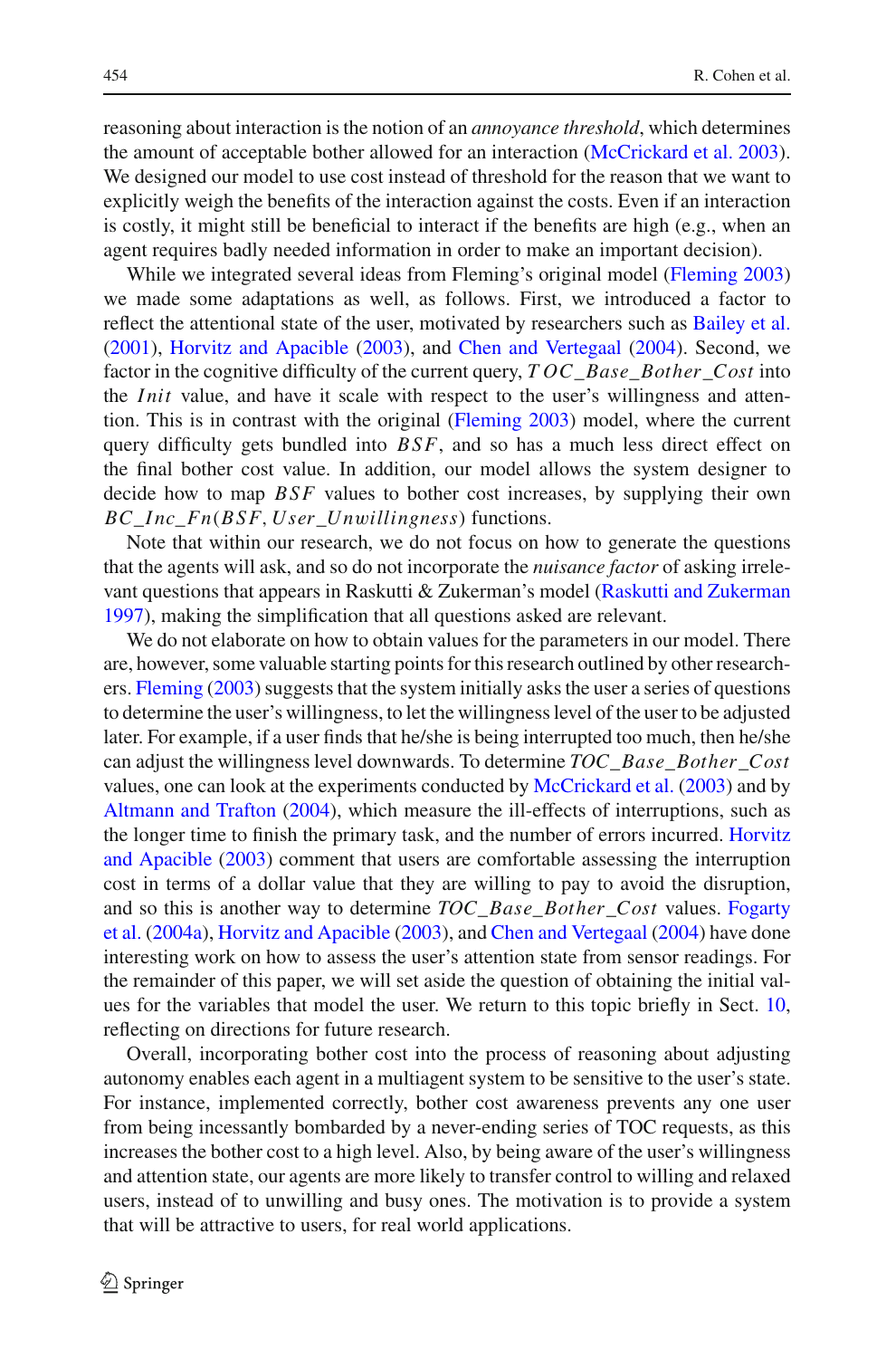# **5 Coordinating bother cost in the process of reasoning about transfers of control in a multiagent system**

In this section, we discuss the importance for agents to more accurately keep track of bother cost to users in the context of a cooperative adjustable autonomy multiagent system. Each agent in the system must reason about whether to transfer decision-making control to another entity (agent or user) or to retain decision-making control itself, driven by considerations of maximizing the expected utility of the transfer-of-control strategy it selects for the problem solving. Note that deciding to transfer decision-making control to a user also requires selecting which user to engage and thus an estimate of the bother cost imposed on each user becomes relevant.

There are interesting challenges to modeling bother cost in a multiagent system. While an agent has up-to-date records regarding the bother cost of various users in the single agent case, this is no longer true in the multiagent systems case. From an individual agent's perspective, the bother so far (*BSF*) of users may change for reasons other than as a result of its own actions. In particular, *BSF* of users may change due to the actions of other agents in the system. Unless mechanisms are in place to address this, agents will likely have 'stale' local data about users' bother so far.

The problem with stale bother data is that an agent may plan a TOC strategy which it believes is optimal, but is in fact, not optimal since the users involved in the TOC strategy may have already been bothered too much by other agents in the system. As such, we would like the agents to propagate bother cost information amongst themselves in order to keep each other updated.

The really interesting part about this problem in particular is that *BSF* gradually decreases with time (assuming no new TOCs to the user). In other words, the passage of time will discount/reduce the effects of a particular TOC to a user. As such, how significant it is that an agent gets notified of another agent's TOC to a user depends on whether or not that agent will consider accessing that user in the near future. For example, suppose there are two agents in the system, *agent*<sup>1</sup> and *agent*2, and two users, *Bob* and *Ed* (with *Bob* being the better decision maker). Suppose then that *agent*<sub>2</sub> TOCs to *Bob* at time  $t = 2$ . Whether or not *agent*<sub>1</sub> really needs to know about this TOC event depends on how soon or late *agent*<sub>1</sub> will consider transferring control to users. If it's soon (e.g.,  $t = 3$ ), then it would be good for *agent*<sub>1</sub> to know about *agent*<sub>2</sub>'s TOC to *Bob*, so that *agent*<sub>1</sub> can explicitly reason about whether or not it is still worthwhile to TOC to *Bob*, or to just TOC to *Ed* (who has not been bothered yet). On the other hand, if it's late (e.g.,  $t = 30$ ), then *agent*<sub>1</sub> does not need to know about *agent*<sub>2</sub>'s TOC to *Bob*, because the bother effect of that particular TOC is probably no longer significant enough to affect *agent*<sub>1</sub>'s reasoning about the best TOC strategy to employ.

# 5.1 Information sharing agents

As discussed in the previous section, miscoordination may occur due to agents acting on stale information. As such, part of the coordination solution would involve a method by which agents share information about bother cost. Possible approaches that are discussed in[Cheng](#page-42-6) [\(2005\)](#page-42-6) include: broadcasting, no information sharing, communicating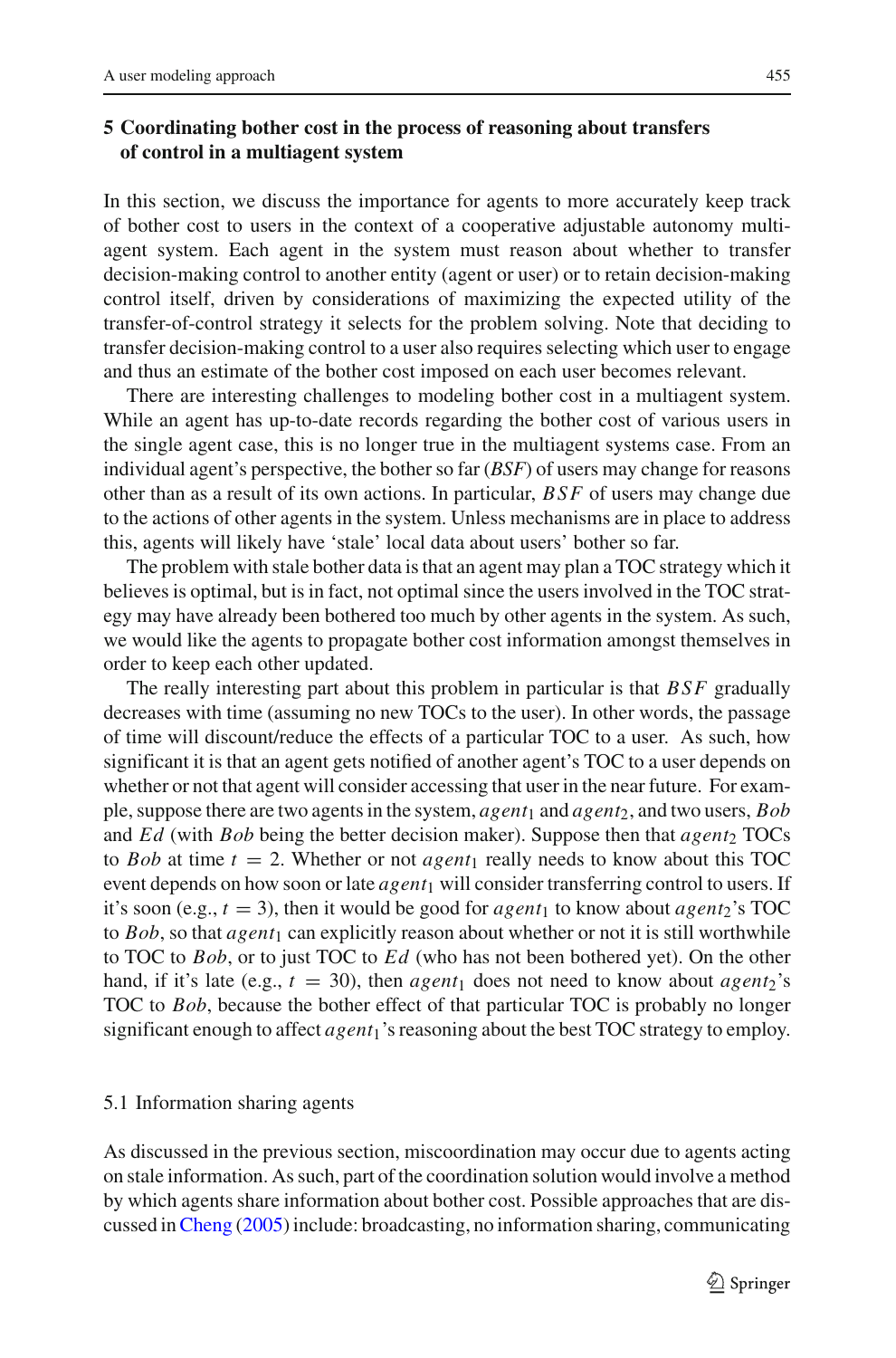to verify that bother has been modeled effectively and a relaxed version of the latter algorithm that tolerates being accurate only within a certain threshold. We present broadcasting in some detail and offer a brief description of the verify approach. We revisit the need to consider coordination more extensively when discussing future research on employing our bother cost model to direct decision making in hospital settings.

We make the following simplifications:

- We focus on sharing users' bother cost information amongst the agents, not other types of information such as domain specific information.
- Each user (*Useri*) has his/her own proxy agent (*Proxyi*). This is a reasonable assumption and is similar in fact to what occurs in the E-Elves project [Scerri et al.](#page-42-4)  $(2002)$  where each user has a personal assistant agent.<sup>[12](#page-15-0)</sup> In order for an agent to access (i.e, TOC) a user, it has to go through that user's proxy agent first. To differentiate between the proxy agent and the agent which initiates the TOC, we shall denote the latter as 'requesting agent' or sometimes simply as 'agent', while the former will always be noted as 'proxy agent'.
- To focus on the interplay between expected decision quality (*E Q*), bother cost (*BC*), and communication cost, we have simplified the TOC model by assuming that the probability of response is 1 (i.e., the user to whom control has been transferred will always immediately respond). The TOC strategies considered in this section will be of length one, since one TOC is enough to arrive at a decision. Thus, the key term to consider for the expected utility (EU) of a strategy is  $EQ - BC$ .

# <span id="page-15-2"></span>5.2 Coordination by broadcast

This type of agent emphasizes up-to-date information, with the benefit of high utility  $(EO - BC)$  achieved by the agents, at the cost of high communication overhead. There are two ways to do this: [*Push*] Whenever a user is bothered (i.e., control is transferred to that user), his/her proxy agent will broadcast this news to all agents in the society, and [*Pull*] Whenever an agent is about to enter its optimal TOC strategy reasoning process, it will first broadcast poll all the proxy agents for the current bother cost data of their users. For this paper, we will go with the push approach, since there is no time lag involved (i.e., agent can start planning right away, instead of waiting to receive all the poll information). $13$ 

When a Broadcast agent needs a decision made, the process is as follows:

- 1. Using its up-to-date bother cost information, the agent determines an optimal TOC strategy, which specifies transferring control to user *Useri* .
- 2. The agent sends a TOC request (which includes the TOC question to ask) to proxy agent *Proxyi* who will in turn, relay the TOC question to *Useri* .

<span id="page-15-0"></span><sup>12</sup> Note that in E-Elves, the personal assistant agent does not perform the coordination function that we envision our proxy agents doing.

<span id="page-15-1"></span><sup>&</sup>lt;sup>13</sup> Note that the difference between push and pull strategies could potentially be significant, as the former depends on the number of agents in the system and the latter on the number of users.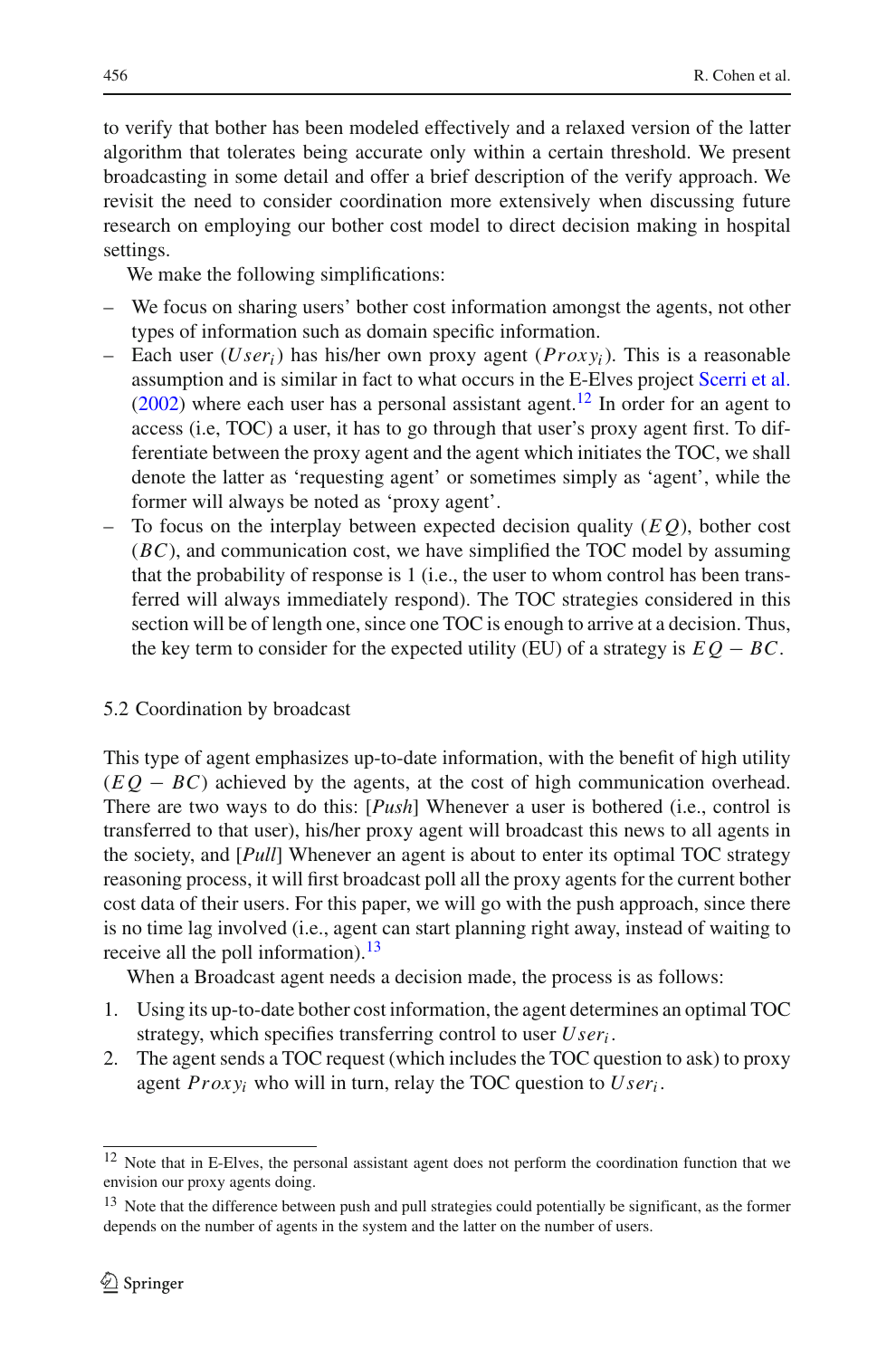- 3. *Proxyi* broadcasts an update/notification message to all agents in the system, to alert them of the TOC event.
- 4. When an agent receives a notification message, it will update the bother so far  $(BSF)$  value for  $User_i$ , so that future TOC strategy planning will be accurate.

# <span id="page-16-0"></span>5.3 Coordination by verify

Below we also provide further insights into the method that verifies bother cost values before proceeding, to offer additional appreciation for the role that proxy agents may play.

The Broadcast method is in fact used within our study with human users, outlined in the following subsection. But the proxy agent can in fact be playing an even greater coordinating role, towards improved calculations of the actual current bother cost to a user. This is fact proposed in the method we label as Verify (with results presented in the following section). In this arrangement, the proxy agent collects requests to bother the user but requires the estimated bother cost of the user to be sent along as part of the message. The proxy verifies whether this calculation from the sending agent is accurate (with respect to the current bother being experienced by the user, which it knows since all requests go through it) and if not, denies the request to contact the user and asks the sender to redo calculations, in order to determine whether this user is in fact still the best one to contact; the current bother so far to the user is conveyed to the sending agent. That agent will then recalculate its optimal TOC strategy. This method carries with it an additional cost (the cost of retrying) but has as a saving fewer requests for assistance simply being turned down because the user who was asked is considerably more busy than was anticipated.

We have conducted extensive experiments [\(Cheng 2005\)](#page-42-6) to demonstrate the relative value of differing methods for coordinating multiple agents that are calculating bother costs of others and possibly issuing requests, at once. In the following subsection we present a small subset of these results, aimed at simply confirming that the coordination methods provide valuable benefit beyond methods which do not attempt to be careful with their calculations.

An example to demonstrate how the values of the variables determine the agents that are bothered and the interaction that ensues is outlined in Appendix A. Here, we sketch not only how the bother so far and bother costs influence the decisions about interaction but also illustrate more specifically how the Coordinate by Broadcast method ultimately determines which agent is asked, as multiple requests may ensue.

### 5.4 Some empirical results

In this section, we present some empirical results to demonstrate the robustness of our proposed framework for modeling bother costs when reasoning about interacting with users in multiagent settings.

To begin, the method for coordinating the bother cost modeling outlined in Sect. [5.2](#page-15-2) is compared to three other models for achieving coordination, described briefly below.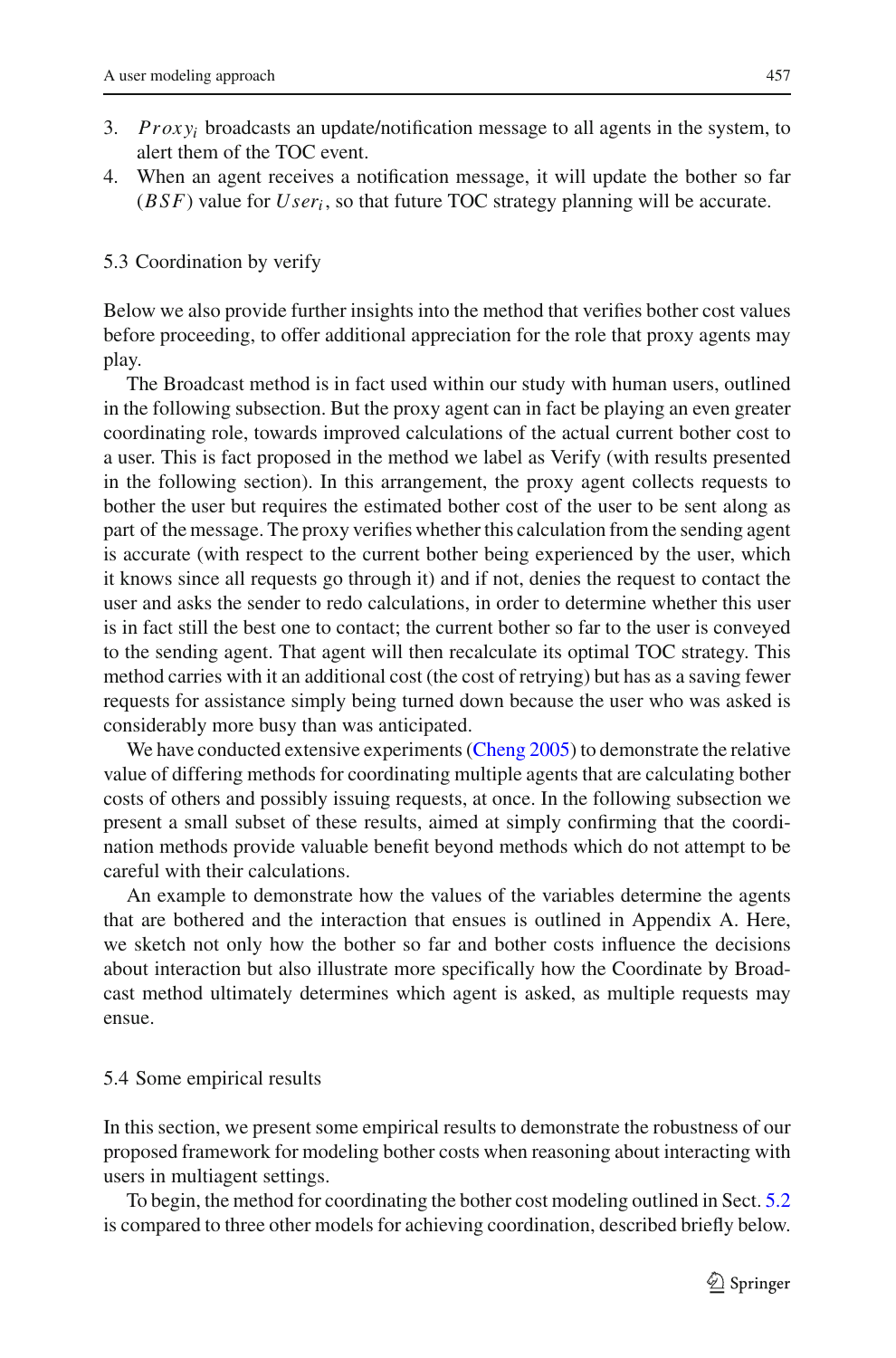<span id="page-17-0"></span>

| <b>Table 1</b> Average utility of<br>methods for coordinating<br>bother cost modeling |                 | Experiment: willing users   |         |        |           |
|---------------------------------------------------------------------------------------|-----------------|-----------------------------|---------|--------|-----------|
|                                                                                       |                 | <b>Broadcast</b>            | Private | Verify | Threshold |
|                                                                                       | Average utility | 89.25                       | 81.62   | 89.25  | 86.85     |
|                                                                                       |                 | Experiment: unwilling users |         |        |           |
|                                                                                       |                 | <b>Broadcast</b>            | Private | Verify | Threshold |
|                                                                                       | Average utility | 71.82                       | 6.06    | 71.82  | 70.45     |

The first is called Private and involves having each agent reasoning about which entity to ask based on private knowledge alone. These "optimists" assume that no one else is trying to bother the same users. The second is called Verify (corresponding to Coordination by Verify as explained in Sect. [5.3\)](#page-16-0) and has an agent check with the proxy whether its estimate for bother is accurate, receiving a yes/no response that may then alter the decision. The third is called Threshold and it operates like the second but with tolerance to be within a threshold on its bother cost estimates, when verifying. The latter two agents serve to filter requests that are forwarded to the agent, relying on the relevant modeling of user bother.

Table [1](#page-17-0) below shows the utility averaged over several decision events, using *E Q* − *BC* for the utility (where a decision event is an attempt to transfer control to an entity). The experimental setup was that of a simulation which had 50 users and 50 agents, 5 decision classes and for each decision class a randomly generated number from the range [50,100] assigned to serve as that user's *E Q* value for that decision class. The bother cost parameters set  $\beta$  to be 0.9, *Attention State Factor* to be 1, *T OC*\_*Base*\_*Bother*\_*Cost* to be 10. There are 100 timesteps taken per trial and for each timestep and agent there is a 0.05 chance that a decision event will occur for the agent at that timestep.

To determine the value of our model with willing and unwilling users both, we ran two experiments. In the first the users were all willing and in the second the users were all unwilling. The results are as presented in Table [1.](#page-17-0) The Coordinate by Broadcast bother algorithm is shown to perform well with respect to the utility that is calculated. In addition, as one expected utility decreased with willingness levels. This method is also clearly important compared to the Private algorithm which does not attempt to coordinate. This algorithm suffers when users are unwilling. Note that when the overall utility of decisions is high, this demonstrates that effective choices were made in determining the entities to address the decisions at hand; the tasks are being handled appropriately.

In a third experiment, we varied the value of  $\beta$  in order to confirm the robustness of the bother cost modeling. The results are graphed in Fig. [3.](#page-18-0) As  $\beta$  increases, the rate at which bother so far is discounted with respect to time is decreased. As such, the higher  $\beta$  values impose higher demands. Still, the average utility values as plotted show our model "holding its own" over the range of  $\beta$  values.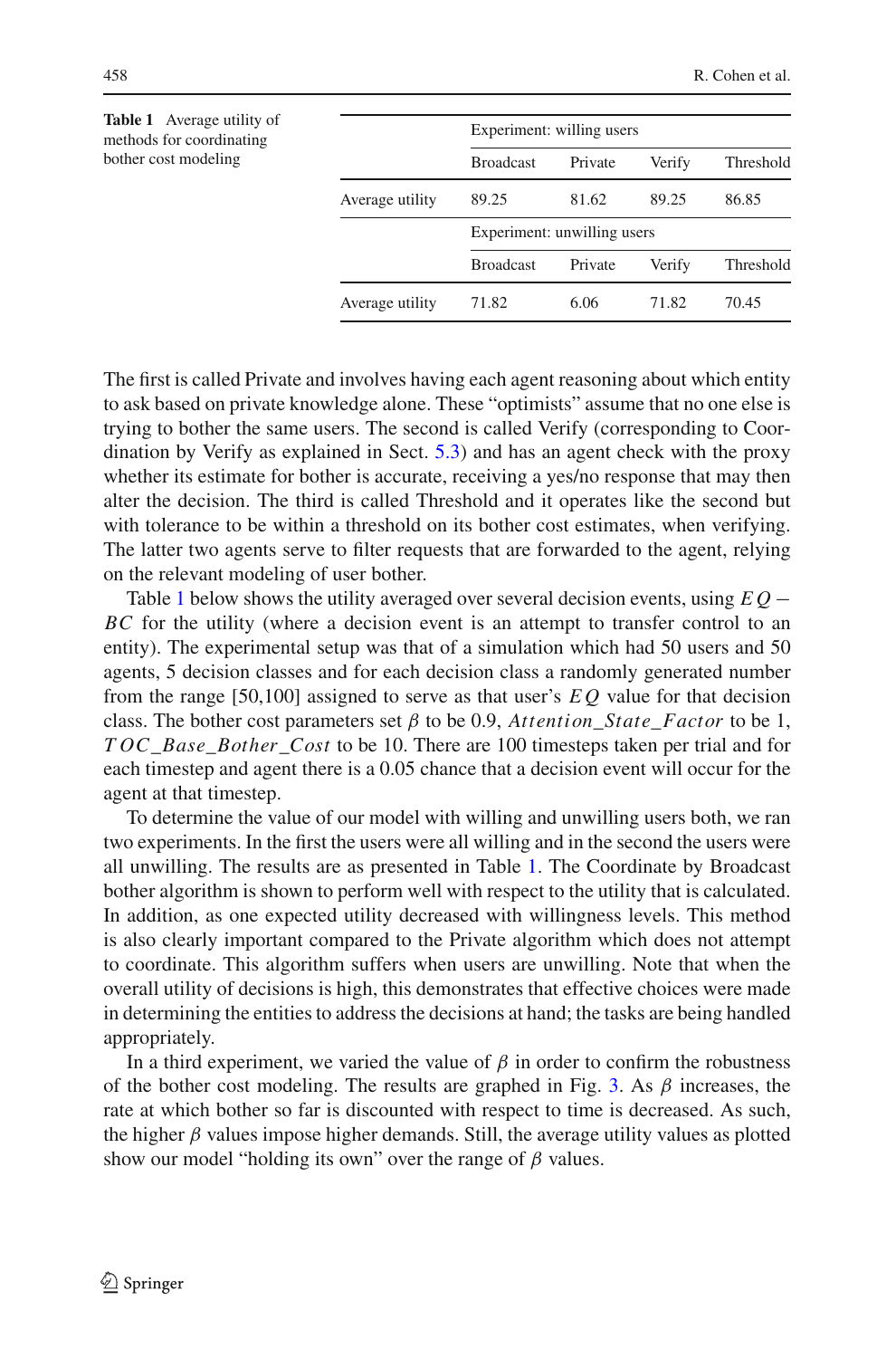

<span id="page-18-0"></span>**Fig. 3** The effect on average utility as *beta* varies

On the whole, these experiments demonstrate that our proposals for coordinating the bother cost modeling result in effective decision making (and offer a clear improvement over methods which rely entirely on private information).

### <span id="page-18-3"></span>**6 A streamlined model for interaction in dynamic, time critical scenarios**

In this section, we introduce a model that can be used specifically for scenarios where an agent is reasoning about which human users to enlist to perform decision making, in an environment where decisions need to be made under critical time constraints and where the parameters that serve to model the human users are changing dynamically, to a significant extent. We offer a hybrid transfer of control strategy, similar to the one presented in Sect. [2.2,](#page-5-1) but with a restricted set of possible questions and a limit on the transfer of control chain.

As in Sect. [2.2,](#page-5-1) transfer of control strategies are generated in order for the optimal strategy to be selected for execution. Similar to the approach in Sect. [2.2,](#page-5-1) when there is no response from the user who is approached to respond, after waiting the indicated period of time, the next user is considered and so on, down the chain within the transfer of control strategy. Different from the approach in Sect. [2.2,](#page-5-1) attempts at full transfers of control in fact are framed as PTOCs with the question Q: "Can you take over the decision making?"[.14](#page-18-1) This then enables both a "yes"s response, which results in an  $FTOC<sup>15</sup>$  to this user or a "no" response (or silence).

<span id="page-18-1"></span><sup>&</sup>lt;sup>14</sup> This then introduces a common base bother cost for the interaction, since this is the same question asked each time.

<span id="page-18-2"></span><sup>&</sup>lt;sup>15</sup> As a simplication, we assume that a "Yes" response results in the user successfully assuming control of the decision.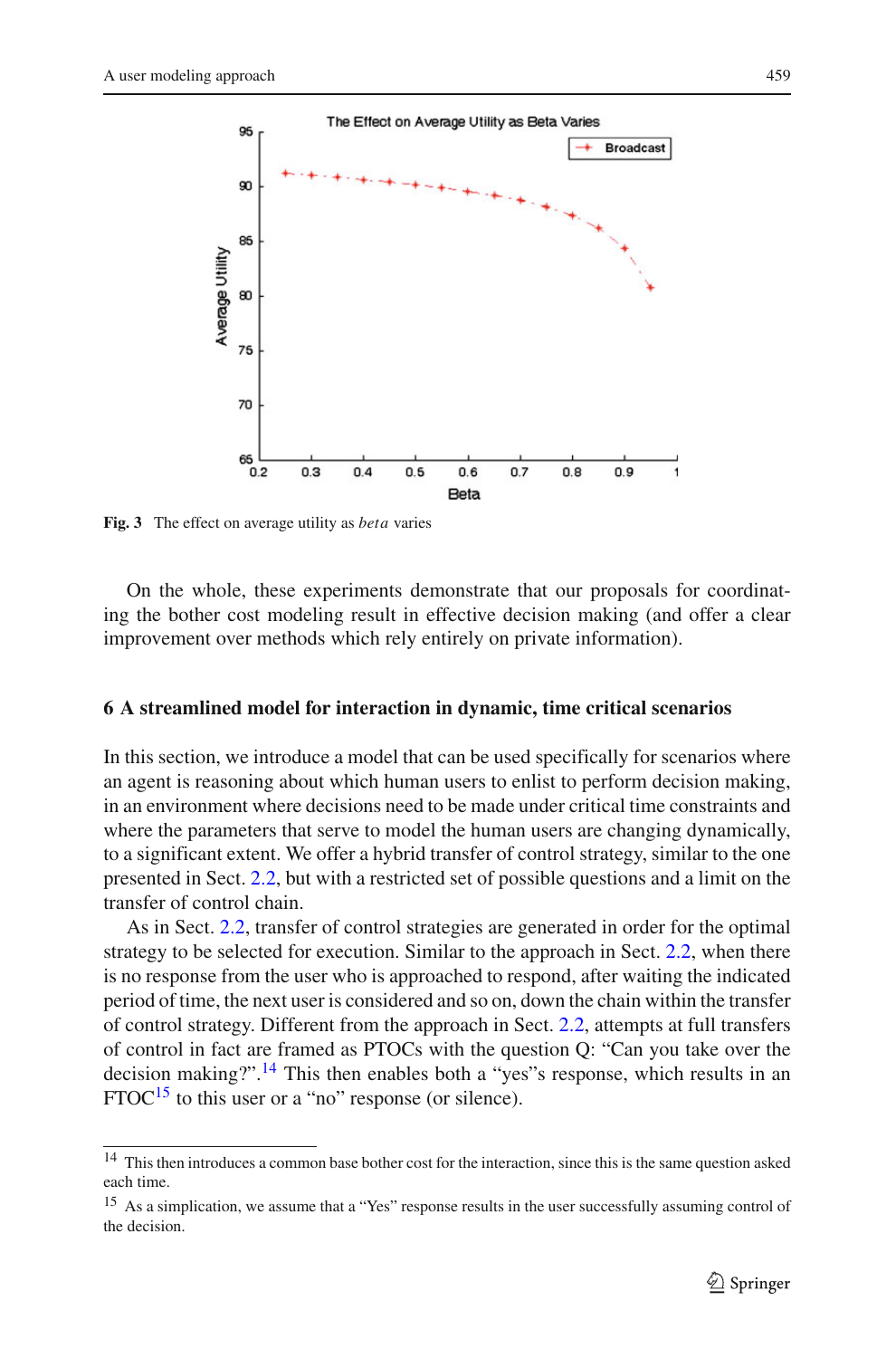

<span id="page-19-1"></span>**Fig. 4** Visual representation of strategy with the FTOCs and PTOCs; each world occupies one square

The "no" response is where we introduce a new method aimed at coping with the dynamics of the environment and the criticality of time. Instead of proceeding to ask other potential users who may have been identified as suitable to possibly help, the transfer of control attempt ends and instead there is a new generation of possible strategies. The purpose of requiring this regeneration is in order to reason at this new point in time regarding the users who are available to help and their expected quality of decision, cost of bother, etc. This approach is particularly valuable in order to overcome the challenge of reasoning with stale information about the possible users, in circumstances where choices that are less than optimal can be undesirable, to a dramatic extent. As a result, the quick responses from users who are not available to assist can be used to recompute the best possible users to enlist.

The approach that is followed when there is silence projects continued attempts to contact other users. At the end of this chain of attempts, we inject a final decision of strategy regeneration.<sup>16</sup> Strategy regeneration will then allow for an updating of parameter values. Note that in our current model, we make the simplification that the strategies do not ask different entities within the same chain. This is because we are limiting ourself to only one question, that of asking the expert to help.

A diagram outlining the FTOCs and the PTOCs that we envisage is presented in Fig. [4](#page-19-1) where an arrow with a solid line means the stream of time, but a dotted line means there is no break by the end of the arrow. In addition, we introduce a concept of *world* to facilitate the computation of the utility of any given strategy. One *world* consists of one PTOC, one FTOC, and one SG node and includes all the parameters currently used to calculate benefits and costs to reason about interaction with entities. Therefore, when the current *world* is moved to the next step, our system asks a new entity. The number of worlds is equivalent to the number of entities that will be asked.

The formulae that would be used to reason about the expected utility derived from a strategy are explained below. As outlined in Sect. [2.2,](#page-5-1) the optimal strategy is determined by evaluating the expected utility  $(EU)$  of each of the generated strategies and selecting the one with the highest *EU* value. As explained in [Cheng](#page-42-6) [\(2005\)](#page-42-6), a

<span id="page-19-0"></span><sup>&</sup>lt;sup>16</sup> This is in contrast to the general approach provided in Sect. [2.2,](#page-5-1) where the final node in a chain is usually one where there is a full transfer of control back to the agent, who must then perform the decision.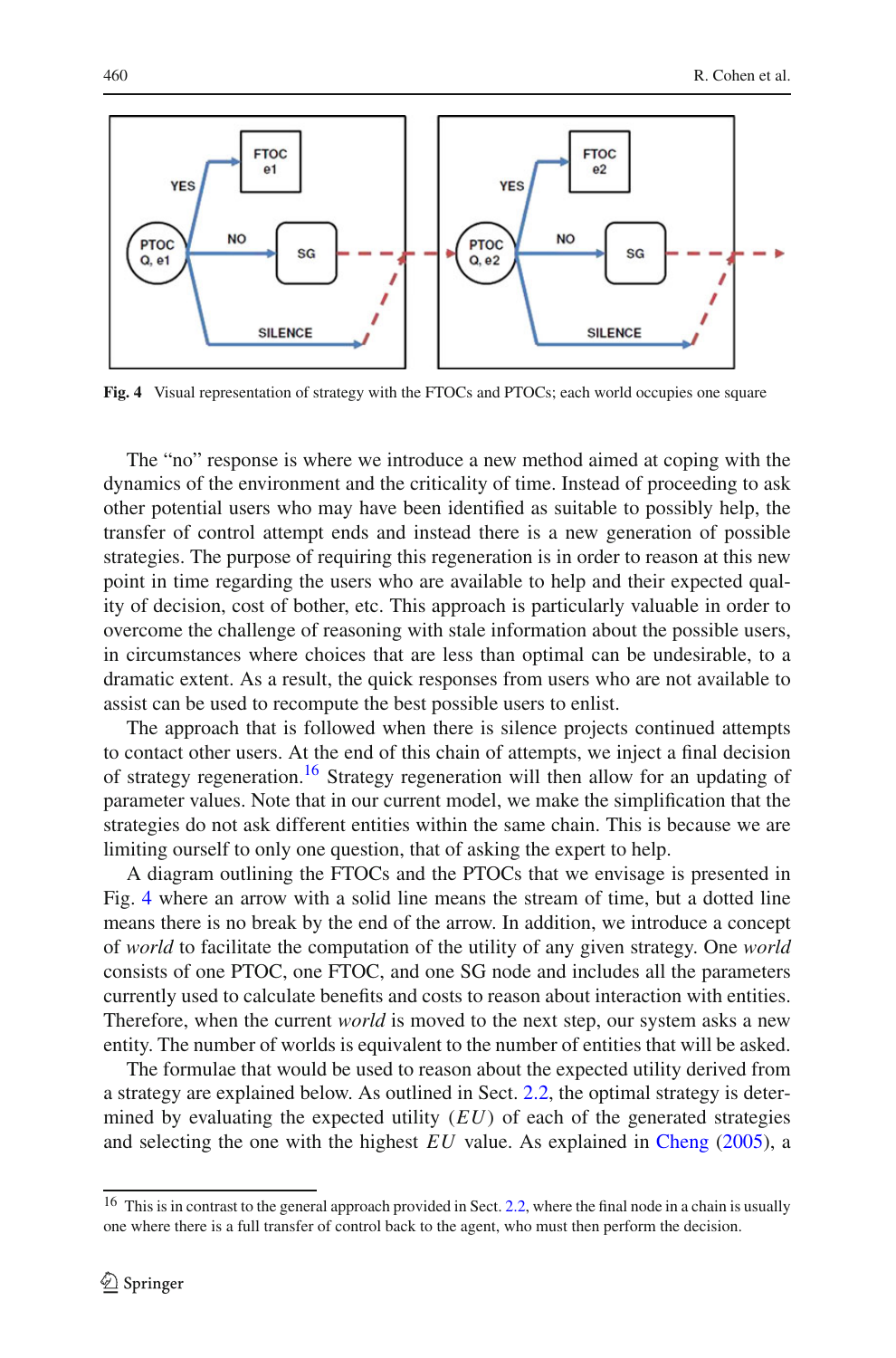strategy generation phase would begin with the simplest strategies (of length one) and then expand to longer strategies by adding an FTOC or a PTOC node to previously generated strategies. The strategy generation is then limited by bounding the maximal length of strategy. For the model of reasoning presented in this section, we limit the strategy generation based on the number of entities under consideration. If there are *k* entities, *k*! strategies are generated, among which we choose the one with the highest *EU* value. Then, the overall *EU* of strategy *s* is computed by taking the sum of the *EU* of all the leaf nodes in *s*.

In[Cheng](#page-42-6) [\(2005\)](#page-42-6), there are two types of nodes: an FTOC node, *f n* and a PTOC node, *pn*. In the PTOC node, a question Q is asked an entity *ei* . In addition, we introduce a SG node, *sg*, where a new strategy is generated in our model.

Considering the calculation for the expected utility of a strategy as the sum of the utilities of the leaf nodes in that strategy we then proceed to calculate separately the utility of (a) ending in a full transfer of control (b) ending in a strategy regeneration from a "no" response (c) going down a path of "silence"<sup>17</sup> to a final stage of strategy regeneration. Note as well that here the probability that a transfer of control is occurring is dependent on the probability that all the PTOC nodes prior to this one are silence and on the probability of the response associated with this node ("yes", "no" or silence).

Below are the equations to calculate *EU* for the three cases having different a leaf node: "yes" , "no", and silence. If the response is "yes", the leaf node of the path from the initial PTOC node is an FTOC node. The  $EU$  of an FTOC node  $(fn_l)$  in the *j*th *world* is computed as follows:

$$
EU_j(fn_l) = \prod_{p n_{prev}} P_{e_{prev}}^{\{resp=Silence\}} \times P_{e_i}^{\{resp=Yes\}}
$$

$$
\times \left( EQ_{e_i}^d - W(t_e - t_s) - BC_{fn_l} \right)
$$
(9)

where  $P_{e_i}^{\{resp=r\}}$  represents the probability that asking an entity  $e_i$  the query will result in a particular response  $r$ ;  $BC_{fn_l}$  is the accumulated bother cost to entities resulting from all the transfers that agent has done up to the current transfer of control under consideration. Note that  $t_e$  is the ending time of the FTOC (so where the arrow meets the FTOC square in Fig. [4\)](#page-19-1), while  $t_s$  is the starting time of the FTOC (so where the arrow heading into the FTOC square originates).

If the response is "no", the leaf node of the path from the initial PTOC node is an SG node. The *EU* for each SG node in the *j*th world is calculated as follows:

$$
EU_j(sg) = \prod_{p n_{prev}} P_{e_{prev}}^{\{resp=Silence\}} \times P_{e_i}^{\{resp=No\}} \times P_{e_i}^{\{resp=No\}} \times \left( EQ_{e_i}^d - W(t_e - t_s) - BC_{sg} - SGC \right)
$$
 (10)

<span id="page-20-0"></span><sup>17</sup> If nobody has been found to answer either "yes" or "no", we define this as a case of silence.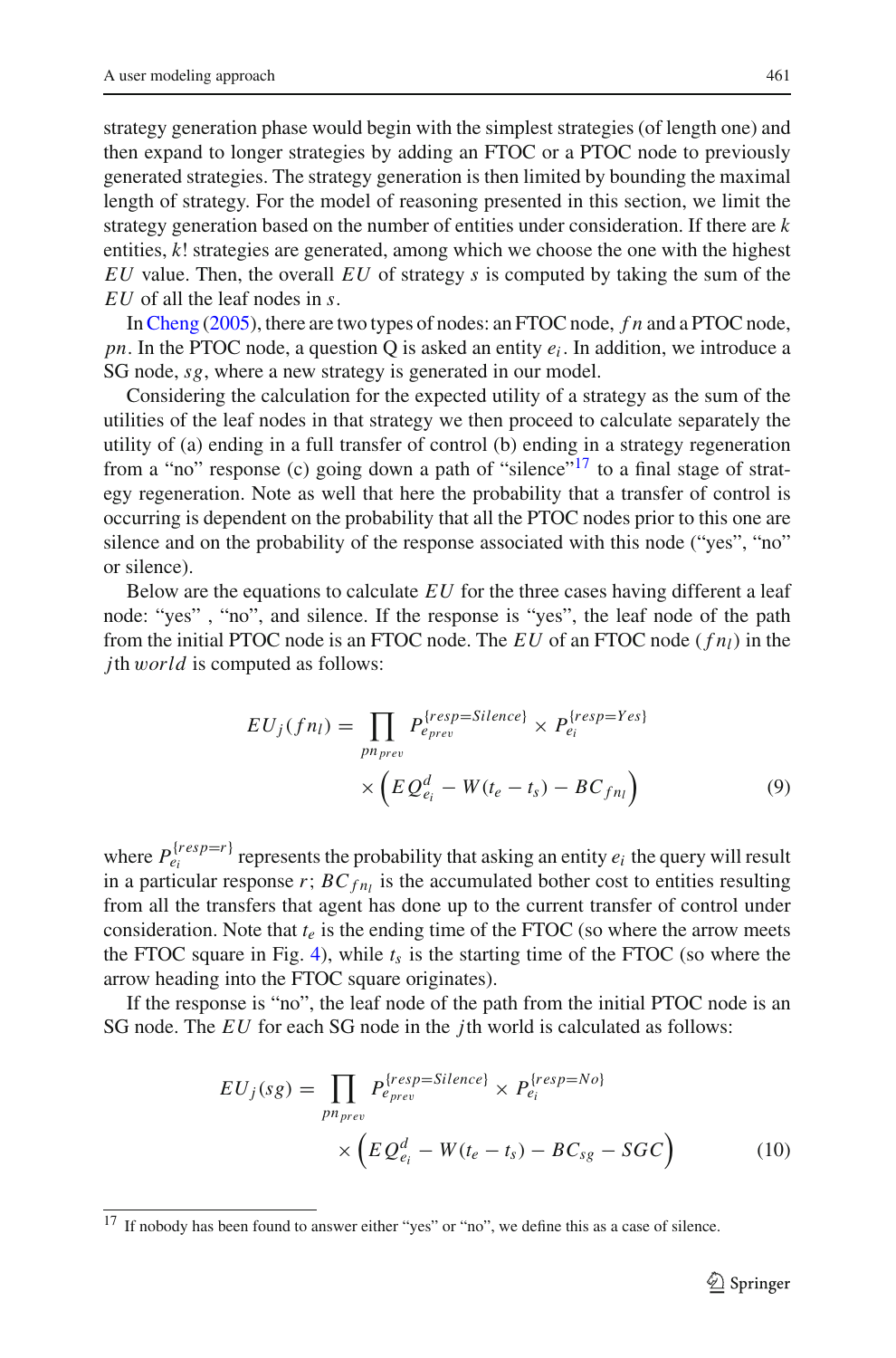where  $BC_{sg}$  is the accumulated bother cost to entities resulting from all the transfers that the agent has done up to the current transfer of control under consideration, and *SGC* denotes the cost of generating a new strategy.

In case of a silence response, we put a virtual node  $dfl$  ("default"), into the final world. The *EU* of the virtual node  $(dfl)^{18}$  $(dfl)^{18}$  $(dfl)^{18}$  in the final (*n*th) world is computed as follows:

$$
EU_n(dfl) = \prod_{p n_{prev}} P_{e_{prev}}^{\{resp=Silence\}} \times P_{e_i}^{\{resp=Silence\}} \times \left(EQ_{e_i}^d - W(t_e - t_s) - BC_{sg} - SGC\right)
$$
(11)

There are *n* FTOC nodes, *n* PTOC nodes, and one virtual node in the overall framework with *n* worlds. We obtain the overall *EU* of strategy *s* by summing up *n EU* values for FTOC nodes, *n EU* values for SG nodes, and one *EU* value for the virtual node as follows:

$$
EU(s) = EU_n(dfl) + \sum_{j=1}^{n} (EU_j(fn_l) + EU_j(sg))
$$
 (12)

<span id="page-21-2"></span>where *n* represents the number of worlds.

### <span id="page-21-0"></span>**7 Addressing selection of experts for medical decision making**

In this section we apply the streamlined hybrid transfer of control model from the previous section directly to the challenge of finding the right person, at the right time, to assist with the care of patients who are arriving at a hospital. We are considering the summary of real-life hospital scenarios outlined in Sect. [1,](#page-1-1) which emphasizes the value of modeling both quality of decision and cost of bothering, when interacting with experts. These are the scenarios that may benefit from the use of our model for reasoning about interaction in multiagent systems.

### 7.1 Determining the parameters

In fact, for a system to reason about which expert to interact with, in an effort to resolve patient care in emergency scenarios, it is important to be modeling the various medical experts and their areas of expertise. It may also be reasonable to be reasoning about the criticality of the task to be addressed. In these scenarios, the task is simply attending to a patient that has just arrived.

As explained earlier, in order for the first clinical assistants to make the best decisions about which experts to bring in, the proposal is to have our multiagent reasoning system running with parameters that model the medical experts and the patient. For the purpose of having these experts come to perform the decision making (i.e. to deliver

<span id="page-21-1"></span><sup>18</sup> The leaf node for the silence response is set to *sg*.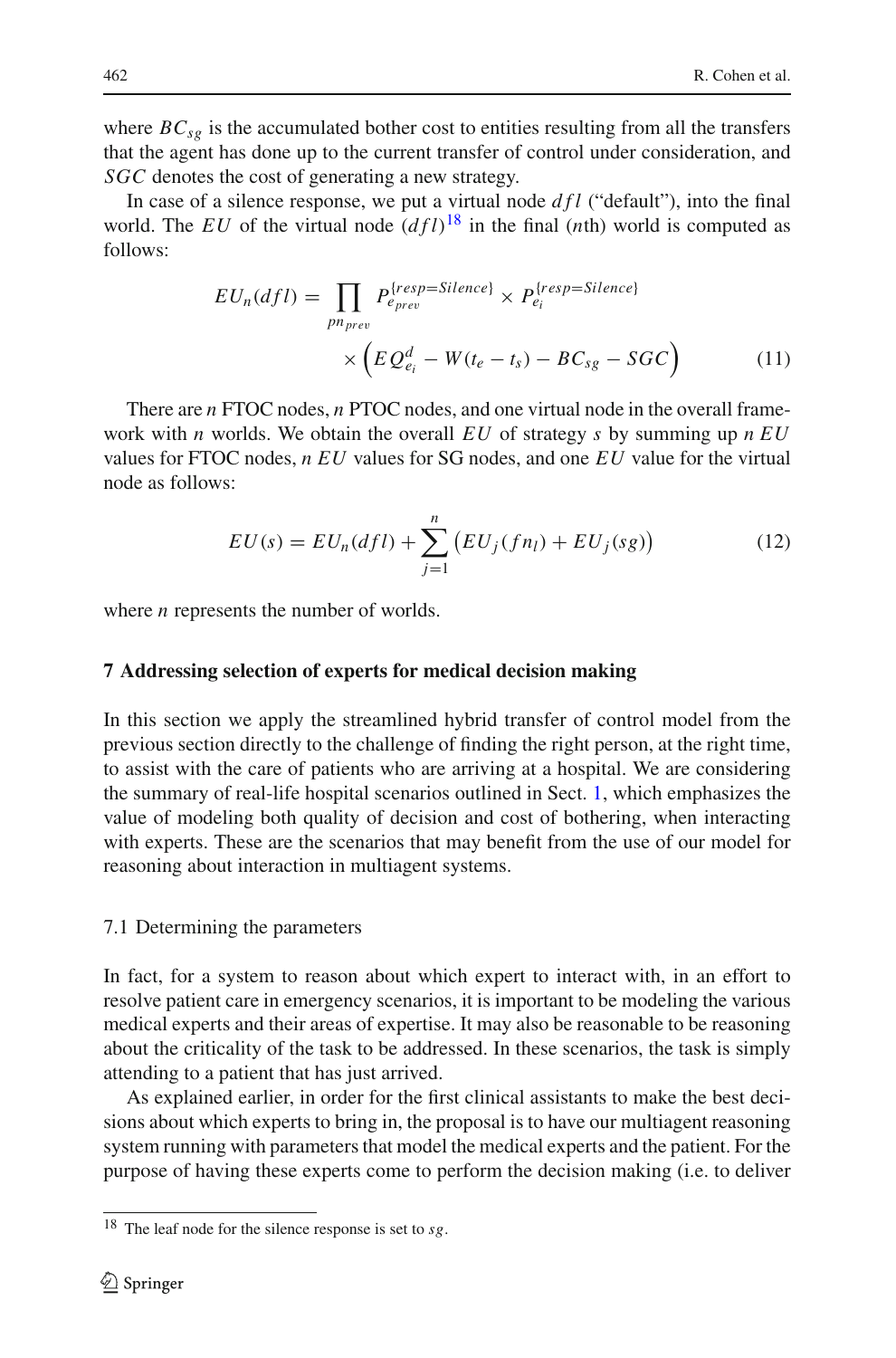the required care to the patient). These experts are then the entities  $\{e_1, e_2, \ldots, e_n\}$ that are considered in our reasoning about interaction.

We propose the addition of one new parameter as part of the user modeling for the bother cost, a *Lack-of-expertise factor*. This parameter is used to help to record the general level of expertise of each doctor (i.e. medical specialist), with respect to the kind of medical problem that the patient is exhibiting. Since the aim is to locate those who are specialists in the area of the patient's current problem, this factor can be used to greatly prefer those doctors who do indeed have strong expertise as required.

In order to obtain values for the various parameters in the bother cost calculation, we propose a simplification of the formulae outlined in Sect. [4](#page-9-0) that relies on inferring the values of certain parameters solely on the basis of other parameter values. In this way, we limit the number of parameter values that need to be solicited, learned and updated, as part of the processing. In our Future Work section (Sect. [10.1\)](#page-35-0), we provide further discussion on how to make the calculations more complex, with greater effort to learn various parameter values, over time.

As will be outlined below, we assume that a user's willingness is simply determined by their attentional state factor and their expertise level. We also assume that a user's probability of response is determined by their attentional state factor.

Some factors which affect bother cost in hospital settings are thus as follows.

- The difficulty of the query, *T OC*\_*Base*\_*Bother*\_*Cost*. In hospital settings with a streamlined model, this factor is fixed, since we are considering only one question to ask (whether the user can assist with the patient).
- *Attention*\_*State*\_*Factor* reflects how busy the doctor (medical expert) is. A doctor currently without a patient would have a low attentional state value; a doctor currently attending to a patient would have a high attentional state value.
- The lack of expertise of the doctor, *Lack*\_*of* \_*Expertise*\_*Factor*. The expertise will then affect the unwillingness of the doctor. That is, as this factor increases, *User*\_*Un*w*illingness*\_*Factor* increases.
- The user's unwillingness to interact with the system, *User*\_*Unwillingness*\_*Factor*. This is a measure of how receptive (or rather, unreceptive) the doctor is towards being TOC'ed, and how disrupted they are by interruptions. We currently present a simplification of this calculation. This factor is obtained by adding *Attention*\_*State*\_*Factor* to *Lack*\_*of* \_*Expertise*\_*Factor*.
- The timings of the interruptions,  $t(TOC)$ , and the discount factor,  $β(0 < β < 1)$ , which reduces the bother impact of past TOCs as time passes. We choose a relatively high  $\beta$  because hospital settings are under time-critical situations where the time step is 'small'.

<span id="page-22-0"></span>With the inclusion of these new parameters, we then propose adjusted formulae for modeling the bother to users, as follows:

\n
$$
\text{User\_Unwillingness\_Factor} = \text{Attention\_State\_Factor}
$$
\n $+ \text{Lack\_of\_Expertise\_Factor}$ \n $\text{Init} = \text{User\_Unwillingness\_Factor} \times \text{Attention\_State\_Factor}$ \n $\times \text{TOC\_Base\_Bother\_Cost}$ \n $\tag{14}$ \n

 $\mathcal{L}$  Springer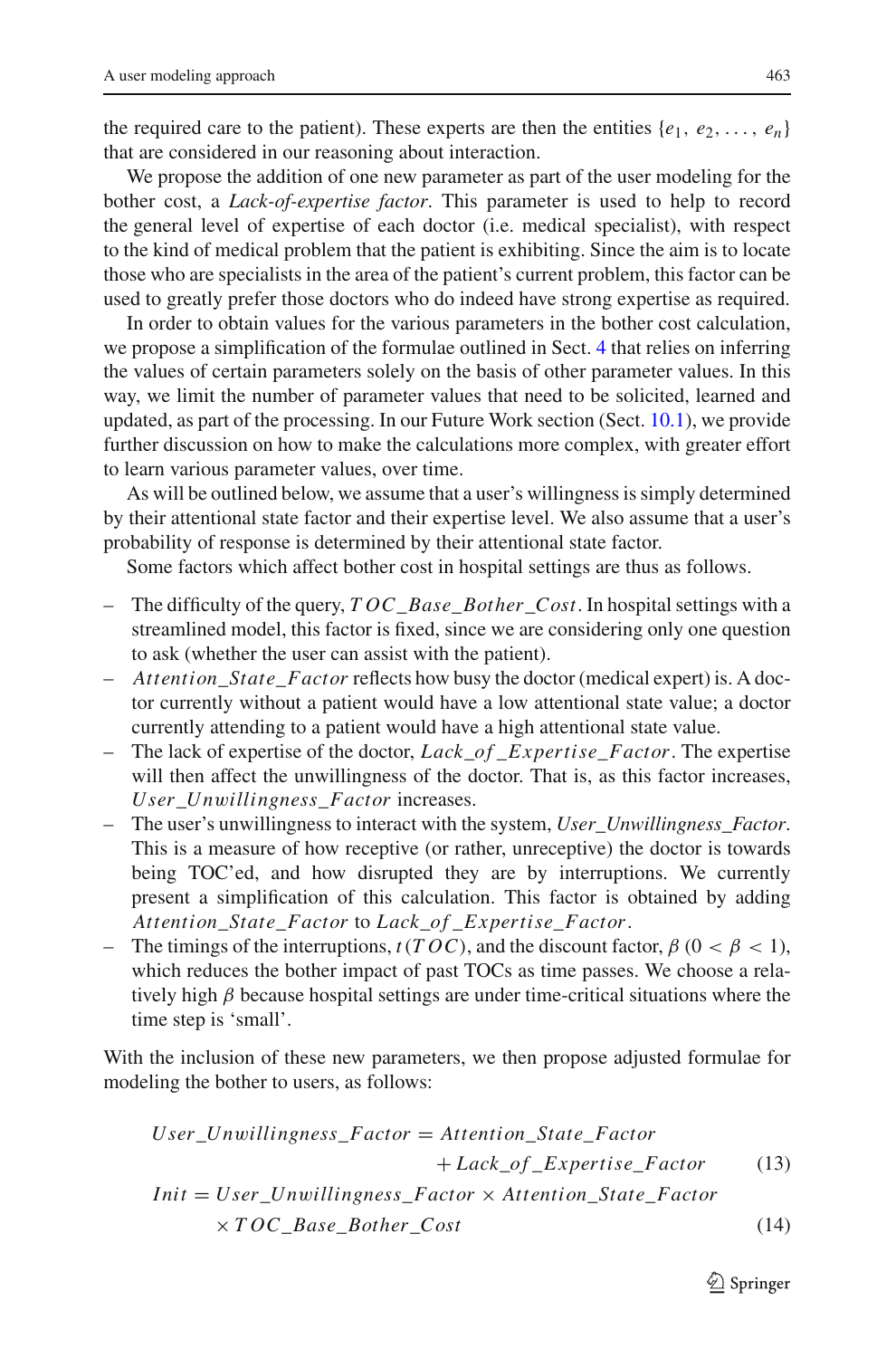*BSF*(*Bother So Far*)

$$
=\sum_{toc \in PastTOC} TOC\_Base\_Bother\_Cost(toc) \times \beta^{t(toc)} \tag{15}
$$

 $BotherCost(BC) = Init + BC$  *Inc*  $Fn(BSF, User Unwillineness)$ (16)

Here are some suggestions for possible bother cost factor values:

- $-$  [*TOC* Base Bother Cost] Easy = 5, Medium = 10, *Hard* = 20
- [*Attention*\_*State*\_*Factor*] *Relaxed* = 0.75, *Neutral* = 1, *Busy* = 1.25
- [*Lack*\_*of*\_*Expertise*\_*Factor*] *High* (i.e., not very expert) = 0.25, *Medium* = 0,  $Low(i.e., very expert) = -0.25$
- [β] 0.90
- [*BC Inc Fn*] For Willing, *BC Inc Fn*(*x*) =  $x^{0.75}$ , for Neutral, *BC Inc Fn*(*x*) =  $x^1$ , for Unwilling, *BC Inc*  $Fn(x) = x^{1.25}$ .

Note that the *User*\_*Un*w*illingness*\_*Factor* ends up producing the value of 2 when the user is Busy and the *Lack*\_*of* \_*Expertise*\_*Factor* is High and a value of 0.5 when the user is Relaxed and the *Lack*\_*of* \_*Expertise*\_*Factor* is Low. These values correspond to those suggested for Unwilling and Willing in Sect. [4.](#page-9-0)

We introduce another new parameter, *task criticality* (*TC*), to affect the reasoning about interaction. *TC*is used to enable the expected quality of a decision to be weighted more heavily in the overall calculation of expected utility, when the case at hand is very critical. This parameter may also be adjusted, dynamically. In general, *TC* represents that how critical the task is. In hospital settings, if the task criticality of a patient is higher than that of typical patients, it implies that the state of the patient having higher *TC* is more serious than other patients. When a patient has high task criticality, strong expertise is required because the patient may become much more serious if not treated intensively.

There are two characteristics of task criticality. First, the *TC* of a patient who is not treated increases as time passes. We consider different increasing rates for each *TC* level: high-level, medium-level, and low-level. In other words, high-level *TC* will increase faster than low-level *TC* as time passes. Second, the expected quality of a decision is weighted by the *TC* level and the *Lack*\_*of* \_*Expertise*\_*Factor* as presented in Eq. [17.](#page-23-0) Table [2](#page-24-0) shows weights for each case, which will be applied in example scenarios in Sect. [7.2.](#page-24-1)

$$
EQ_{e_i}^d \to EQ_{e_i}^d + \left( Weight \times EQ_{e_i}^d \right) \tag{17}
$$

<span id="page-23-0"></span>If the *TC* of some patient is low, the patient does not have to consider the expertise of a doctor carefully. Thus, the expertise does not affect determining the expected quality of a decision. However, the *TC* of some patient is high, the patient should consider the expertise of a doctor seriously. Therefore, the expertise will affect determining the expected quality of a decision. In this case, when the *TC* is high, the expected quality of a decision needs to be adjusted with more weight. Also, when the *TC* is low, the expected quality of a decision needs to be adjusted with less weight.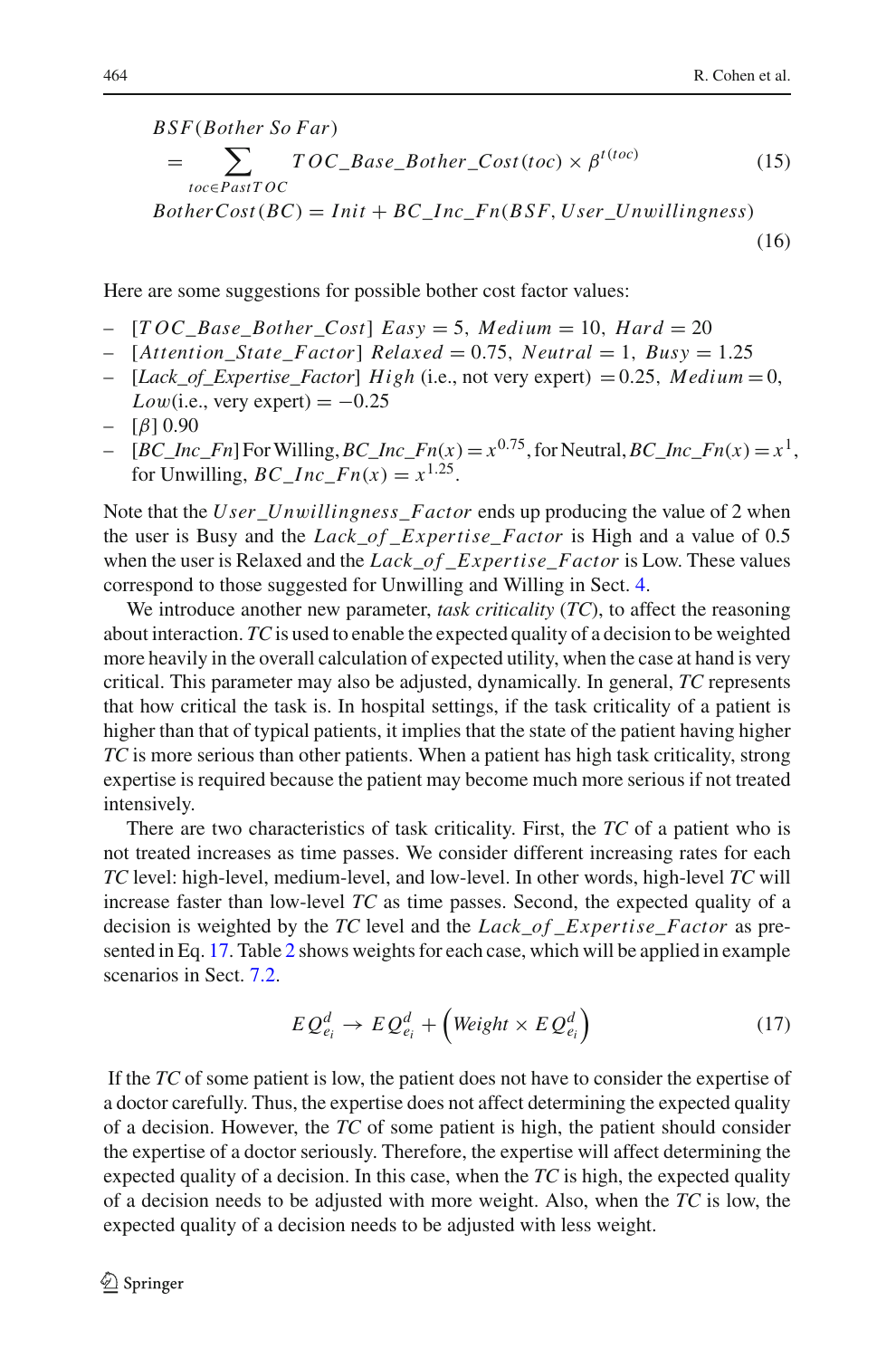|                          | Case 1 | Case 2 | Case 3 | Case 4 | Case 5 | Case 6 |
|--------------------------|--------|--------|--------|--------|--------|--------|
| Task criticality         | High   | High   | Medium | Medium | Low    | Low    |
| Lack-of-expertise factor | Low    | High   | Low    | High   | Low    | High   |
| Weight                   | 10%    | $-10%$ | 5%     | $-5%$  | $0\%$  | $0\%$  |

<span id="page-24-0"></span>**Table 2** Weights to determine the expected quality of a decision

**Table 3** Level and increasing rate by the score of task criticality

<span id="page-24-3"></span>

|                           | [0, 10) | [10, 80) | $[80, \infty)$ |
|---------------------------|---------|----------|----------------|
| Level of task criticality | Low     | Medium   | High           |
| Increasing rate           | $2\%$   | 5%       | 10%            |

<span id="page-24-1"></span>7.2 Example scenarios for reasoning about medical experts

In order to illustrate how effective choices are made to enable the coordination of medical professionals and the resolution of the decision making regarding patient care, we introduce some examples.

In our examples, we consider the case where there are four possible medical experts to approach. Each has differing expected quality of decision making, differing attentional state (e.g. attending to other patients currently or not), different inherent willingness to assist.

The model parameters used in our scenarios are as follows:

- [*T OC*\_*Base*\_*Bother*\_*Cost*] 15
- [*T ime discount f actor* β] 0.90
- [*initial E Q*] 150
- [*Cost of Waiting*, *W*(*t*)] *t*1.<sup>5</sup>
- [*the Number of W orlds* (*n*)] 4
- $-$  [*SGC*] 0 cost

Note that we assume that the cost caused by regenerating a strategy is simply zero.<sup>19</sup> We also assume that the expected quality of decision for all specialists begins with the same initial base value (which is then adjusted according to the user's expertise level as discussed earlier). The *T OC*\_*Base*\_*Bother*\_*Cost* is set "somewhat high" (using the range of values listed in Sect. [4\)](#page-9-0). This is because our one question has the purpose of getting a user to agree to carry out a decision.

As shown in Table [3,](#page-24-3) there are levels of task criticality and increasing rates for each level of task criticality. We assume that the patient's criticality will be assessed by the first clinical assistant attending to the patient (and it may be periodically updated, as the patient continues to be unattended).

<span id="page-24-2"></span><sup>&</sup>lt;sup>19</sup> We discuss how this may be investigated more extensively as future work, in Sect. [10.1.](#page-35-0)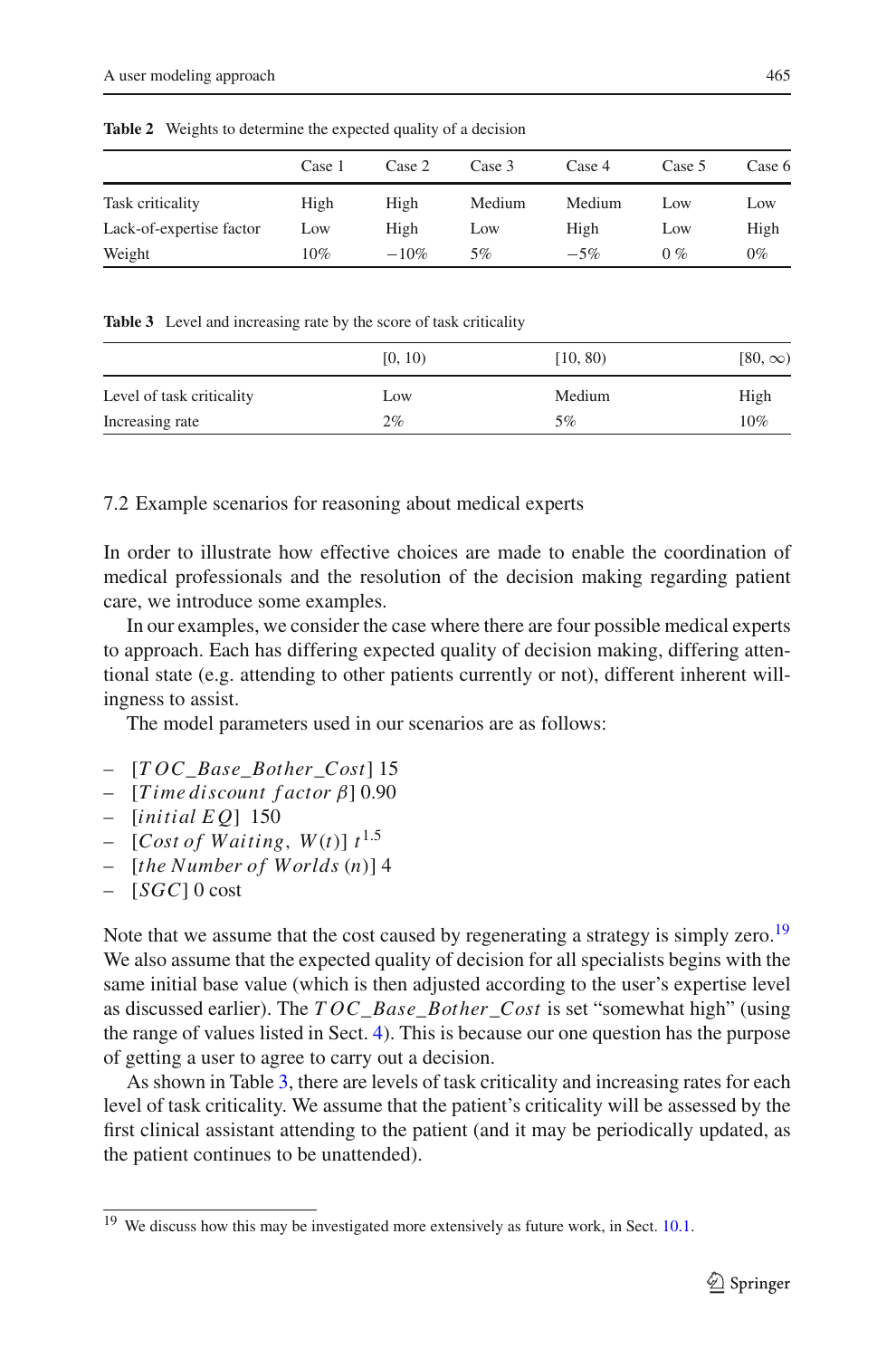<span id="page-25-1"></span><span id="page-25-0"></span>

| <b>Table 4</b> Probability of entity<br>response to question $Q$ by        | Attentional state factor               |                                 | Yes            | N <sub>0</sub> |                | Silence |
|----------------------------------------------------------------------------|----------------------------------------|---------------------------------|----------------|----------------|----------------|---------|
| attentional state factor                                                   | Relaxed                                |                                 | 0.45           | 0.45           |                | 0.1     |
|                                                                            | <b>Busy</b>                            |                                 | 0.1            | 0.6            |                | 0.3     |
| <b>Table 5</b> Elapsed time                                                | Attentional<br>state factor            | Lack-of-expertise<br>factor     |                | Yes            | N <sub>0</sub> | Silence |
|                                                                            | Relaxed                                | Low                             | 2              |                | 4              | 5       |
|                                                                            | Relaxed                                | High                            | 3              |                | 3              | 5       |
|                                                                            | <b>Busy</b>                            | Low                             | 3              |                | 3              | 5       |
|                                                                            | <b>Busy</b>                            | High                            | $\overline{4}$ |                | 2              | 5       |
|                                                                            |                                        |                                 |                |                |                |         |
| <b>Table 6</b> Profiles of entities at<br>that time when a patient arrived |                                        |                                 | e <sub>1</sub> | e <sub>2</sub> | $e_3$          | $e_4$   |
|                                                                            | Attentional state factor               |                                 | Relaxed        | <b>Busy</b>    | <b>Busy</b>    | Relaxed |
|                                                                            | Lack-of-expertise factor               |                                 | Low            | High           | Low            | High    |
|                                                                            |                                        | Probability of response for yes | 0.45           | 0.1            | 0.1            | 0.45    |
|                                                                            |                                        | Probability of response for no  | 0.45           | 0.6            | 0.6            | 0.45    |
|                                                                            | Probability of response<br>for silence |                                 | 0.1            | 0.3            | 0.3            | 0.1     |
|                                                                            | Elapsed time for yes                   |                                 | 2              | 4              | 3              | 3       |
|                                                                            | Elapsed time for no                    |                                 | 4              | $\overline{2}$ | 3              | 3       |
|                                                                            | Elapsed time for silence               |                                 | 5              | 5              | 5              | 5       |

<span id="page-25-2"></span>Probability of response depends on the attentional state factor of each doctor. Table [4](#page-25-0) represents a probability of response for "Yes", "No", and Silence, which includes two cases: relaxed and busy with respect to the attentional state factor.

The time by which a response to a question will be generated from the doctors will be referred to as the elapsed time. For simplification in our following examples, we have this elapsed time determined by the attentional state factor and the expertise level of the doctor, according to predefined values as provided in Table [5.](#page-25-1) The units of time are left unspecified. Note that we assume a fixed elapsed time for all the cases of "silence".

In our scenarios, we will divide task criticality into three levels: high, medium, and low level. Given the level of task criticality, we determine the expected quality of a decision by adding a weight represented in Table [2.](#page-24-0) The expected quality of a decision is dynamically changed by the change of the value of task criticality as time progresses. Table [6](#page-25-2) shows profiles of available doctors in a hospital currently, for our sample scenarios below.

# *7.2.1 Scenario 1*

A patient has just arrived at the emergency room who is assessed as highly critical. The FCA tries to search for the right doctor for the current patient with the decision-support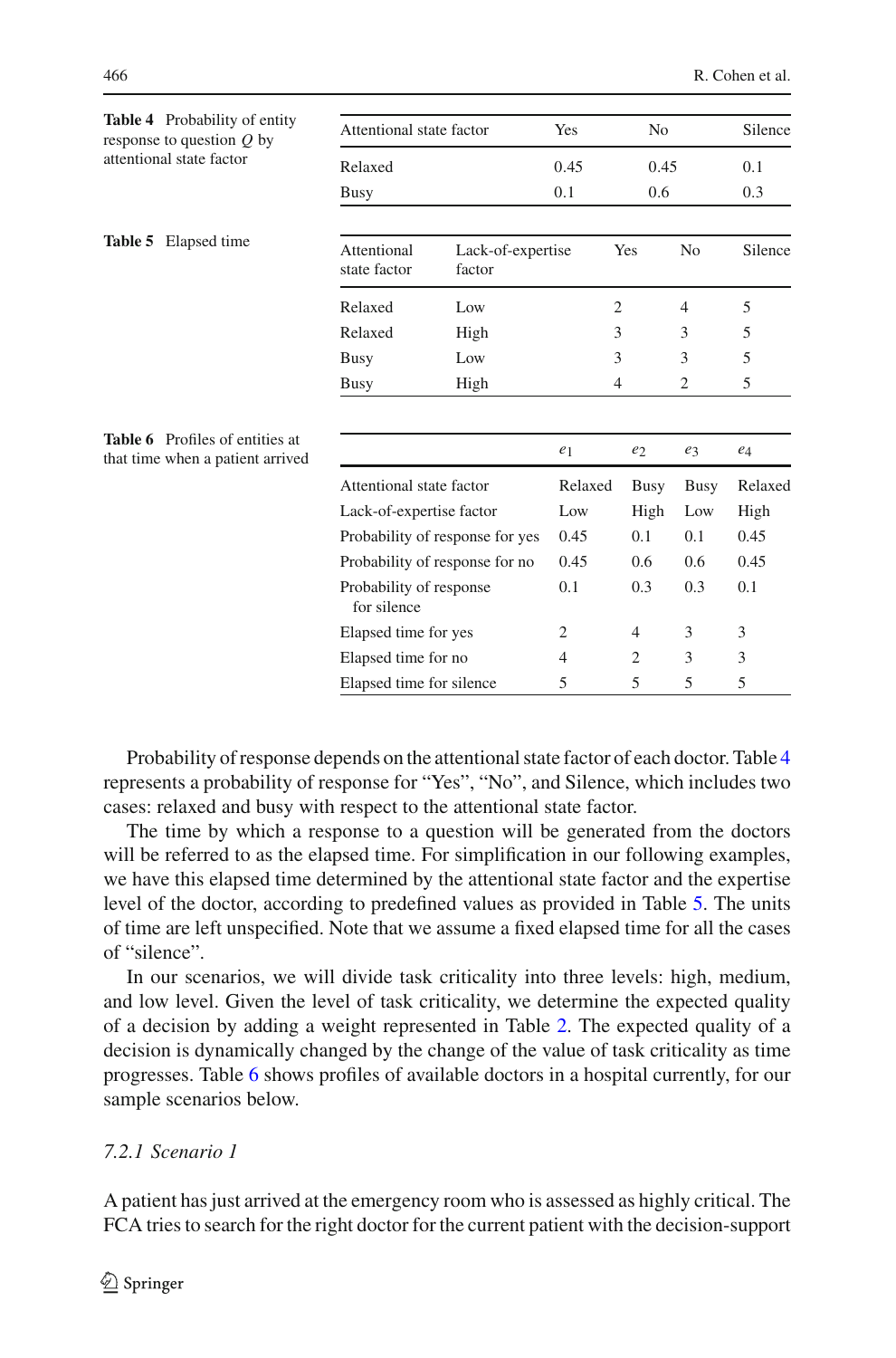system. In this hospital, as in Table [6,](#page-25-2) there are four doctors, *e*1, *e*2, *e*3, and *e*4. Our system checks the profile of each doctor and begins finding out the optimal strategy by calculating an expected utility for each generated strategy. Since there are four doctors, we obtain 4! strategies. By evaluating each strategy, we obtain 24 expected utility values for each strategy. The greatest expected utility is  $EU(s) = 198.39$  whose strategy chain is *e*1-*e*3-*e*4-*e*2.

The strategies that choose to ask *e*<sup>4</sup> first do not have high *EU* values, even though the expert is not Busy and can attend to the patient. This is because the High Criticality of the patient has raised the weight of the *E Q* value in the calculation. The maximal *EU* of a strategy that asks  $e_4$  first = 49.87. Likewise, strategies that select  $e_2$  first have very low *EU* values, as this expert is both Busy and with High *Lack*\_*of* \_*Expertise*. The values for the *EU* of all the possible strategies are presented in Appendix B.

# *7.2.2 Scenario 2*

As in Scenario 1, a patient has just arrived at the emergency room, but this time has been assessed at medium criticality. Considering the same four doctors  $e_1, e_2, e_3$ and *e*4, and the expected utility values for each strategy outlined in Appendix B, the greatest expected utility is  $EU(s) = 163.03$  whose strategy chain is  $e_1-e_3-e_4-e_2$ .

# *7.2.3 Scenario 3*

In this case the patient who has just arrived at the emergency room is assessed at low criticality (but still in need of specialized assistance). Considering the same four doctors once more, the greatest expected utility is  $EU(s) = 128.20$  whose strategy chain is *e*1-*e*4-*e*3-*e*2.

# 7.3 Coordination

The model presented above for decision making in hospital scenarios is a first step in building on the model for bother cost and the model for reasoning about interaction with users, described at the beginning of this paper.

We recognize that effective decision making in hospital scenarios will also require a component to enable the hospital staff to be reasoning about handling multiple patients, with multiple experts, simultaneously. As a result, the challenge of coordinating the reasoning about interaction will need to be addressed. We leave for future work the development of an appropriate coordination mechanism that is also suitably attuned to the characteristics of dynamic, task critical decision making.

# **8 Simulations to demonstrate value of approach**

In this section, we offer three separate simulations to show the value of our proposed approach for reasoning about interaction with medical experts, sensitive to the cost of bother. These experiments show: (i) our proposed model compared to one where the cost of bother has not been modeled; (ii) our proposed model compared to one where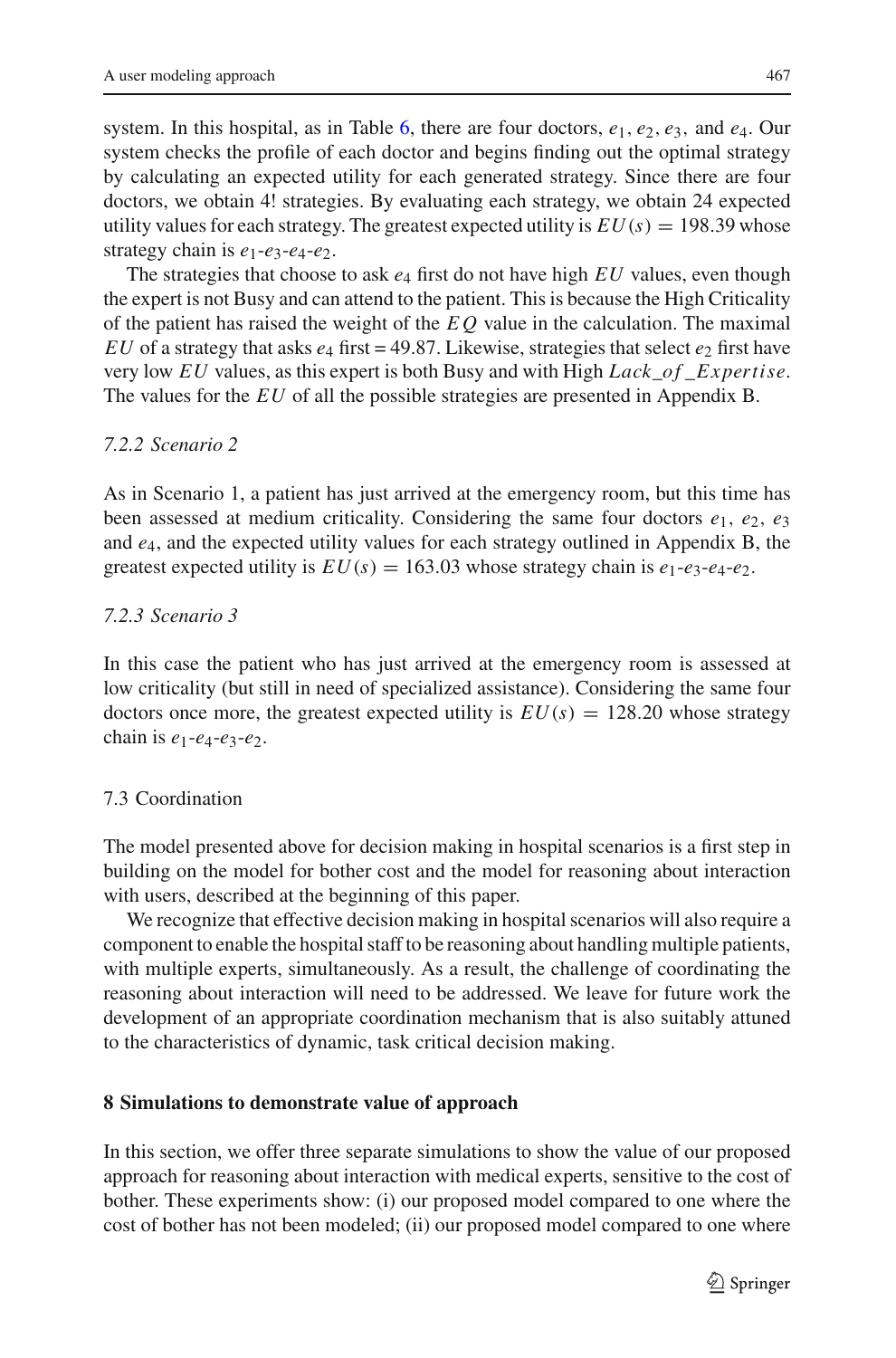<span id="page-27-0"></span>

| <b>Table 7</b> Calculation of user<br>unwillingness factor | Lack of expertise factor  |             | Attention state factor |                 |  |  |
|------------------------------------------------------------|---------------------------|-------------|------------------------|-----------------|--|--|
|                                                            |                           | Relaxed     | Neutral                | Busy            |  |  |
|                                                            | Low                       | 0.5         | 0.75                   | 1               |  |  |
|                                                            | Medium                    | 0.75        | 1                      | 1.25            |  |  |
|                                                            | High                      | 1           | 1.25                   | 1.5             |  |  |
| <b>Table 8</b> Probability of entity                       | User unwillingness factor | Yes $(\% )$ | No $(\%)$              | Silence $(\% )$ |  |  |
| response to question $Q$ by user                           |                           |             |                        |                 |  |  |
| unwillingness factor                                       | Willing                   | 60          | 20                     | 20              |  |  |
|                                                            | MedWilling                | 50          | 30                     | 20              |  |  |
|                                                            | Neutral<br>40<br>40       |             |                        | 20              |  |  |
|                                                            | MedUnwilling              | 30          | 50                     | 20              |  |  |
|                                                            | Unwilling                 | 20          | 60                     | 20              |  |  |

<span id="page-27-1"></span>**Table 9** Probability of entity response to question (how quickly)

<span id="page-27-2"></span>

| User unwillingness<br>factor | 1 Time unit<br>$(\%)$ | 2 Time unit<br>$(\%)$ | 3 Time unit<br>(%) | 4 Time unit<br>(%) |
|------------------------------|-----------------------|-----------------------|--------------------|--------------------|
| Willing                      | 33                    | 27                    | 13                 |                    |
| MedWilling                   | 27                    | 23                    | 17                 | 13                 |
| Neutral                      | 20                    | 20                    | 20                 | 20                 |
| MedUnwilling                 | 13                    | 17                    | 23                 | 27                 |
| Unwilling                    |                       | 13                    | 27                 | 33                 |

strategy regeneration is not introduced and (iii) our proposed model compared to one where the task criticality does not result in a different weight of expected quality, compared to bother cost, in the calculation of expected utility.

In order to run these simulations, we made a few refinements to the model presented in Sect. [7.](#page-21-0) We allowed for an intermediate level for lack of expertise, called medium, which results in no changes to the relative weighting of expected quality compared to bother cost in Eq. [17.](#page-23-0) We also ultimately allowed for varying level of user unwillingness, reflecting the combination of attention state factor and lack of expertise factor values. This is displayed in Table [7.](#page-27-0) We also specified the probability of response at a finer grain of detail, through two new tables (Tables  $8, 9$  $8, 9$ ).

We begin with an overview of the scenario and its parameters, followed by the simulation results, for each of the experiments.

# 8.1 Overview of the simulation parameters

Our validation measures performance of our model reflecting dynamic and time critical aspects. Our simulation used Matlab (R2010a) on a machine with the following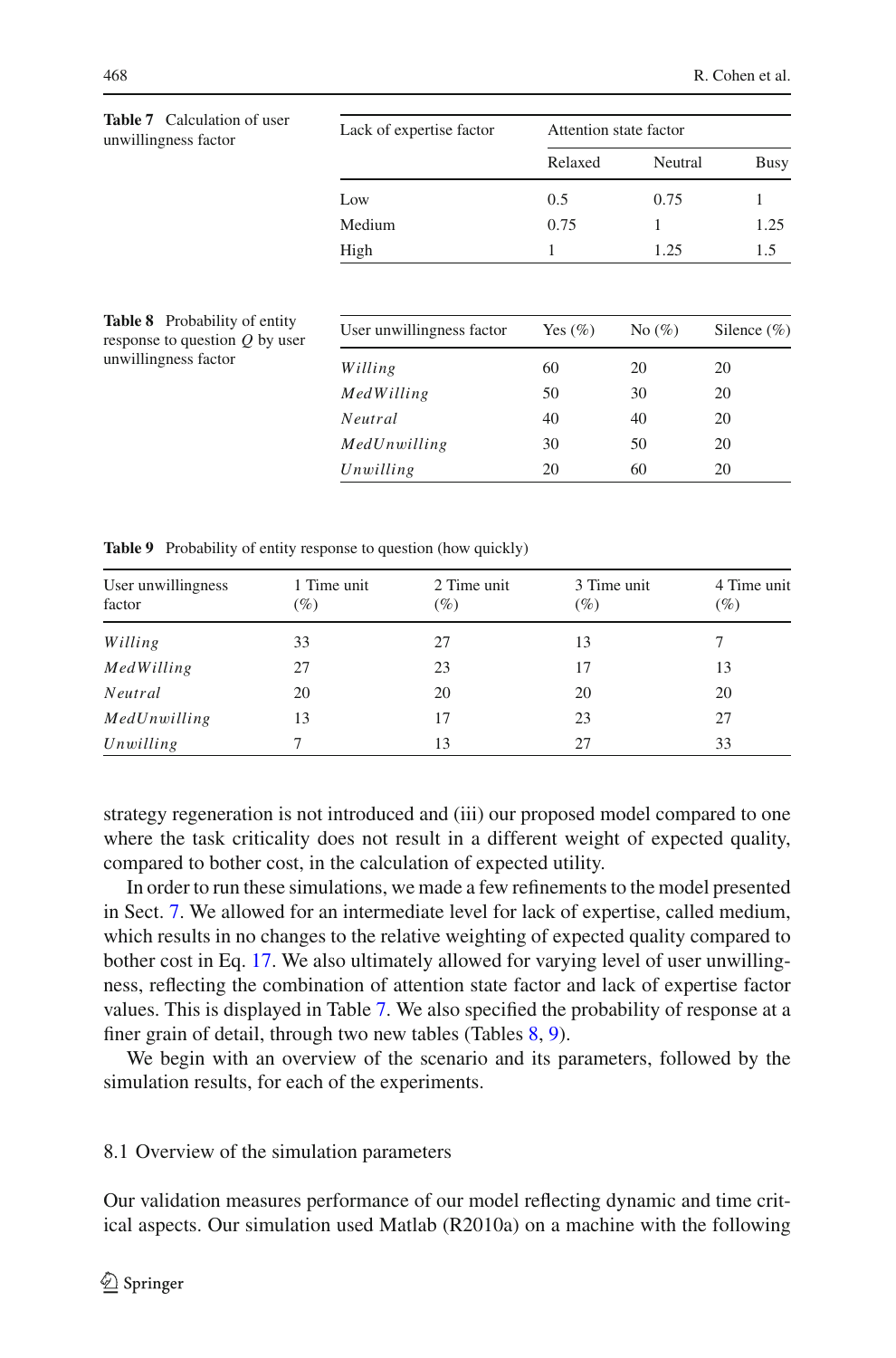<span id="page-28-1"></span><span id="page-28-0"></span>

| <b>Table 10</b> Profiles of patients<br>for our simulation | No.            | Patient | Medical problem  | Task criticality   |
|------------------------------------------------------------|----------------|---------|------------------|--------------------|
|                                                            |                | $p_1$   | Cardio           | 70                 |
|                                                            | $\overline{2}$ | $p_2$   | Cardio           | 90                 |
|                                                            | 3              | $p_3$   | Neuro            | 63                 |
|                                                            | 4              | $p_4$   | Cardio           | 82                 |
|                                                            | 5              | р5      | Neuro            | 70                 |
| <b>Table 11</b> Profiles of entities<br>for our simulation | Entity         | ASF     | Specialized area | Number of patients |
|                                                            | e <sub>1</sub> | Relaxed | Cardio           | 7                  |
|                                                            | e <sub>2</sub> | Relaxed | Cardio           | 100                |
|                                                            | $e_3$          | Relaxed | Neuro            | 15                 |
|                                                            | $e_4$          | Relaxed | Neuro            | 120                |
|                                                            | $e_5*$         | Relaxed | Neuro            | 240                |
|                                                            | $e_6*$         | Relaxed | Cardio           | 98                 |

settings: AMD athlon(tm) 64 X2 Dual, Core Processor 5600+, 2.91 GHz, and 3.25 GB of RAM. In the setting of our validation simulating hospital emergency scenarios, there are four entities on the entity list and five patients on the waiting list. Profiles of patients and entities are shown in Tables [10](#page-28-0) and [11.](#page-28-1) Note that entities  $e_5$  and  $e_6$  on the entity profiles (see \*) were not included during the simulation with four entities case.

Every patient has a task criticality for his/her specific medical problem, and the task criticality of each patient is changed dynamically as time progresses.

Our simulation considers all the patients in the emergency room, beginning with the most critical patient first and then sequentially processing the remaining patients on the waiting list, always processing the most critical patient first.

The first clinical assistant picks up the most serious patient from the waiting list. Then, the waiting list is updated by eliminating the selected patient which has been assessed as the most critical patient. Thus, the number of patients remaining becomes four.

Strategies are generated by following the process introduced in Sects. [6](#page-18-3) and [7.](#page-21-0) In our validation, 4! strategies are generated since there are four entities available in our scenario. We evaluate the expected utility of each strategy and choose the one with the optimal utility.

We set values of parameters of each entity based on the profile of the current patient. We already know some information of each entity such as attentional state factor, specialized area, and the number of patients the entity has treated. Then, we set the following parameters: lack of expertise factor, probability of response for answer, and probability of response for how quickly the entity will respond, *bc*\_*inc*\_ *f ac*, and *Init*. Those parameter values affect the bother cost of each entity.

# 8.2 Simulations

We simulated a particular hospital scenario, described below and for each experiment, ran our simulation 100 times. In each case, we measured the number of problem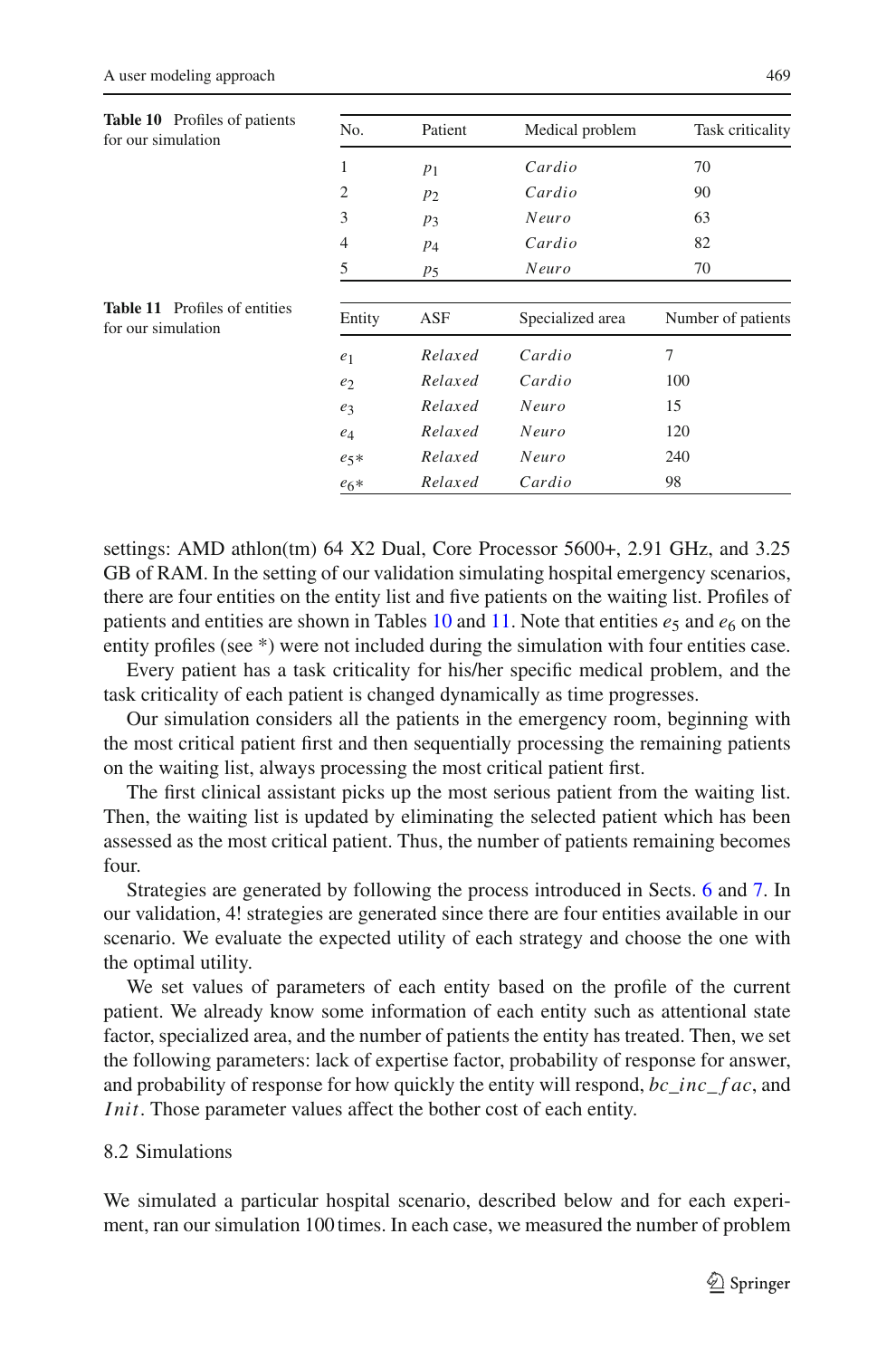patients that arose. These were patients whose task criticality rose to beyond 100. Such unattended patients could in a worst case simply die (a large problem) or at least would generate a greater cost for the hospital to bear (a less critical, but nevertheless significant problem). As will be shown, in each case our proposed model results in fewer problem patients, overall.

The entity will answer "Yes", "No" or "Silence" based on probability of response as shown in Table [8.](#page-27-1) With the current user unwillingness factor, we get information about when the entity will answer the question and which answer will be given. For example, if the user unwillingness factor is Willing, the probability to answer "Yes" is 60%. We use a uniform distribution. In other words, our simulation generates a random number between 0 and 10. If the random number is between 0 and 6, our simulation considers that the answer is "Yes". If the random number is between 6 and 8, the answer is considered as "No". Otherwise, we consider that the response from the entity is silence.

After obtaining the type of answer, we use another uniform distribution to simulate when the entity responded to the question. If the answer is silence, the response time becomes 5 units. Otherwise, we generate a random number between 0 and 80 and see which number is generated. If the entity is a *Willing* person, the entity would give a response which may be either "Yes" or "No" in 1 unit time with the probability of 33% as shown in Table [9.](#page-27-2) Thus, if the random number generated from the uniform distribution is between 0 and 33, we consider that the entity responded in 1 unit time after being asked. Also, the entity has a probability of  $27\%$  to respond in 2 units,  $13\%$ in 3 unit time, and 7% in 4 unit time. Therefore, if the random number drawn from the uniform distribution between 0 and  $80^{20}$  is between 33 and 60, 2 units is given as the entity response time. If it is between 60 and 73, 3 units is given. Otherwise, 4 units is given to the entity as response time to the question.

The three sets of results are explored below.

# *8.2.1 Time cost and bother cost*

This validation measures performance of our model reflecting dynamic and time critical aspects by comparing it with one that is missing the calculation of bother cost.

Every patient has a task criticality for his/her specific medical problem, and the task criticality of each patient is changed dynamically as time progresses. Our simulation first selects the patient whose task criticality is highest.

We obtain a strategy chain by calculating formulae (Eqs. [12,](#page-21-2) [16,](#page-22-0) [17\)](#page-23-0) reflecting our model based on the patient's profile (medical problem and criticality). After choosing a entity in the chain, we ask him/her to treat the current patient and update the criticality of patients who have been treated by entities, as well as those remaining on the waiting list. If a patient has not been attended to (i.e. no doctor has replied "yes"), the task criticality of the patient increases as time passes. If the task criticality of the patient is increased over 100, we model this as a problem patient. When there are no

<span id="page-29-0"></span><sup>20</sup> We modeled that the probability of response for the case of silence as 20% for any type of user unwillingness factor. In other words, the probability of response for the case of "Yes" and "No" is always 80%. Thus, we arranged the range of the distribution to be between 0 and 80 for convenience in our calculation.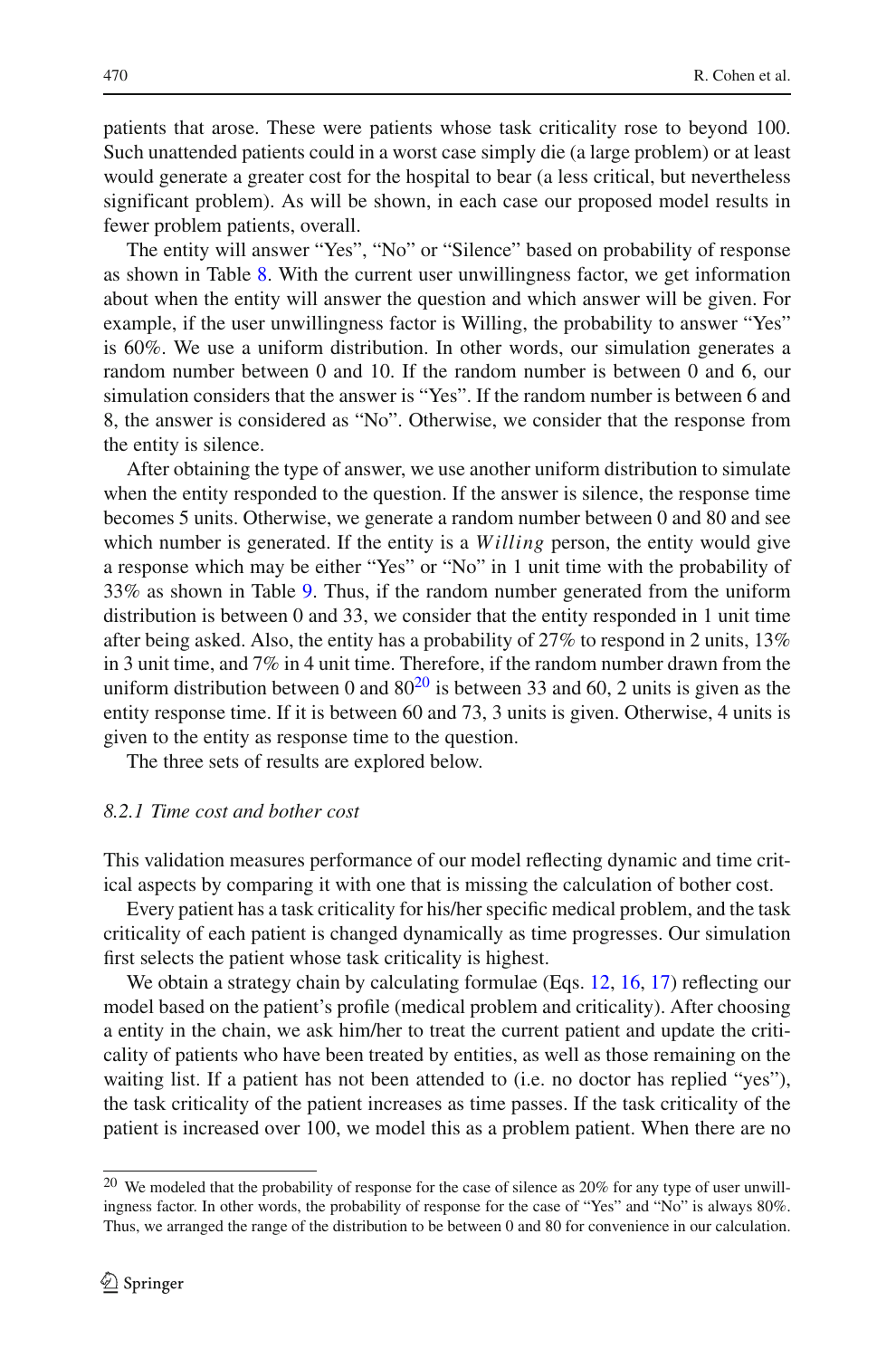

<span id="page-30-0"></span>**Fig. 5** Our model with and without bother cost

more patients on the waiting list, we finally count the number of problem patients. By comparing the number of problem patients simulated by our model with bother cost and without bother cost, we can validate whether our model reflects dynamic and time critical domains effectively.

Figure [5](#page-30-0) illustrates the distribution generated by our model with Bother Cost and without Bother Cost. The graph on the left represents the case of four entities and five patients and one on the right represents the case of six entities and five patients. The *x*-axis of each graph denotes the number of problem patients, and the *y*-axis the frequency of each value on *x*-axis after running our simulation 100 times. The solid line represents the version including Bother Cost, and the dotted line represents the version excluding Bother Cost. In Fig. [5,](#page-30-0) we can find the peak of the dotted line located in a higher position than the peak of the line at 4 on the *x*-axis and inclined to the right. This implies that there have been more problem patients during simulations with the version without Bother Cost (dotted line) than one with Bother Cost (solid line). In other words, the version calculating Bother Cost outperforms the one which does not calculate Bother Cost by comparing the number of problem patients on the graphs.

# *8.2.2 Strategy regeneration*

In this experiment, we compare the version with a SG node for strategy regeneration to the one without the SG node. As shown in Sect. [6,](#page-18-3) there is a SG node where a new strategy chain is generated if the response from the entity is "No" to reflect the aspect of real-time and dynamic environments. For the version excluding the SG node, we simply moved to the next world and asked the next entity instead of strategy regeneration.

Figure [6](#page-31-0) illustrates the distribution generated by our model with strategy regeneration and without strategy regeneration. The graph on the left represents the case of four entities and five patients and one on the right represents the case of six entities and five patients. The *x*-axis of each graph denotes the number of problem patients, and the *y*-axis the frequency of each value on *x*-axis after running our simulation 100 times. The solid line represents the version including a SG node, and the dotted line represents the version excluding the SG node.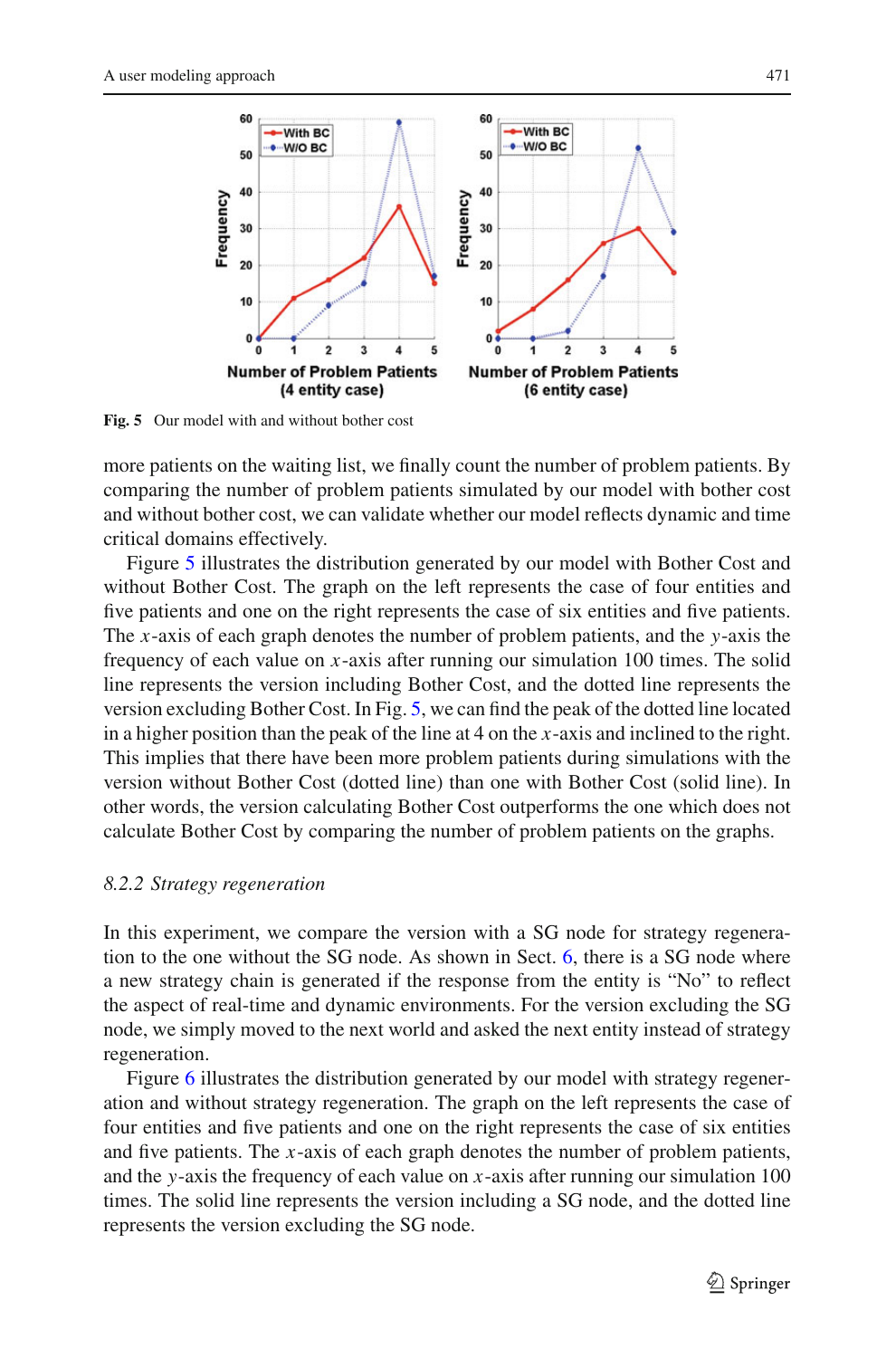

<span id="page-31-0"></span>**Fig. 6** Our model with and without a SG node

In Fig. [6,](#page-31-0) we can find the peak of the solid line at 4 on the *x*-axis and inclined to the right. However, the peak of the dotted line is spotted at 5 on the *x*-axis. This implies that 4 problem patients are mostly found under the version with strategy regeneration but 5 problem patients under the version without strategy regeneration. In other words, the version including a SG node outperforms the one which does not regenerate a strategy chain.

### *8.2.3 Task criticality*

In this experiment, we compare the version with weights by task criticality of the patients to the one without weights. The expected quality of decision of each entity is determined by his/her lack of expertise factor as presented in Formula 10. In this section, we compare the version with weights and the one without weights. The version without weights implies that every entity has equal expected quality of decision.

Figure [7](#page-32-1) illustrates the distribution generated by our model with strategy regeneration and without weights. The graph on the left represents the case of four entities and five patients and one on the right represents the case of six entities and five patients. The *x*-axis of each graph denotes the number of problem patients, and the *y*-axis the frequency of each value on *x*-axis after running our simulation 100 times. The solid line represents the version reflecting weights, and the dotted line represents the version excluding weights. In Fig. [7,](#page-32-1) we can find the peak of the dotted line located in a higher position than the peak of the line at 4 on the *x*-axis and inclined to the right. This implies that there have been more problem patients during simulations with the version without weights (dotted line) than one reflecting weights (solid line). In other words, the version with weights outperforms the one which does not reflect weights by comparing the number of problem patients on the graphs.

# **9 Relationship to other papers in this special issue**

The aim of this special issue is to explore topics at the intersection of personalization and e-health. Our work is most closely related to that of [Chittaro et al.](#page-42-13) [\(2011](#page-42-13)), which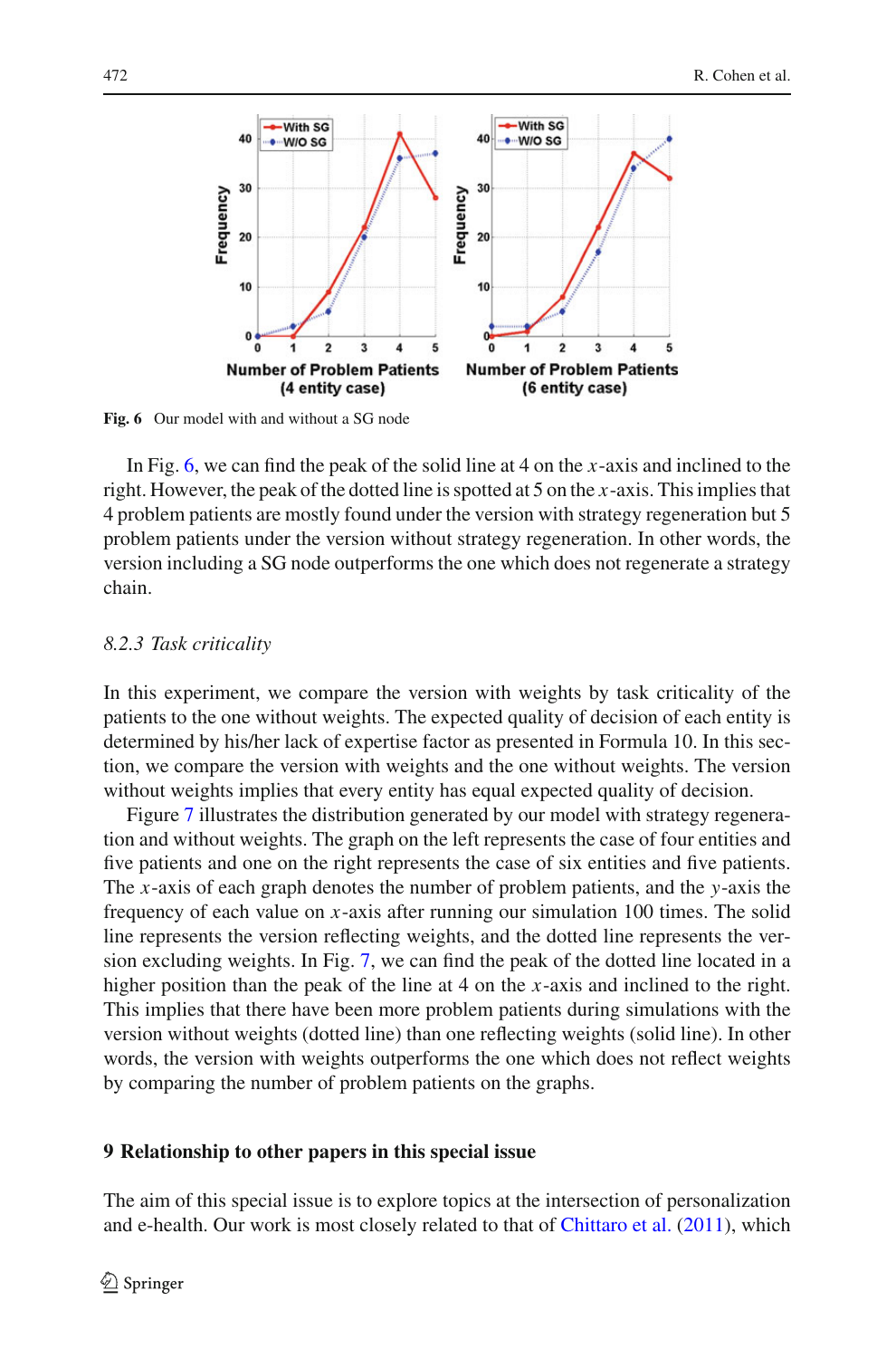

<span id="page-32-1"></span>**Fig. 7** Our model with and without weights

is also focused on the hospital setting of emergency room decision making. Their approach is similar to ours, in its acknowledgement of the need for rapid, real-time decisions and its proposal to develop solutions that take into consideration the severity of the patient's current state (what we refer to as task criticality). Their focus is different, however, both in their exploration of the interface needs of users to support decision making and in their detailed modeling of a particular class of patients (disabled people).

These two distinct elements arise as well in the work of [Lindgren](#page-42-14) [\(2011](#page-42-14)) in this volume, who propose differing decision making support to users with varying background and who distinguish typical and atypical patients whose care must be supported. In our work, the primary distinction between our medical experts is their expertise, together with their level of bother, while our patients are characterized by the core feature of criticality. [Colineau and Paris](#page-42-15) [\(2011\)](#page-42-15), like [Lindgren](#page-42-14) [\(2011](#page-42-14)), explore how to design supportive interfaces for users, this time for the patients, and with a focus on offering tailored feedback. But they, too, continue to introduce a particular kind of user who is supported, namely an entire family.

Both [Lindgren](#page-42-14) [\(2011\)](#page-42-14) and [Colineau and Paris](#page-42-15) [\(2011](#page-42-15)) also emphasize the value of teamwork in enacting effective care of patients. In particular, [Colineau and Paris](#page-42-15) [\(2011\)](#page-42-15) are able to demonstrate how setting a collective goal for a family resulted in considerable benefits. This proposal to have health decisions improved by engaging a team of individuals is aligned with our own approach which aims to introduce the most valuable experts into current health decisions for patients, to improve on the current state of that patient's care.

# <span id="page-32-0"></span>**10 Contributions and future work**

This research discusses the value of modeling the bother cost endured by users as part of an agent's reasoning about interaction. We first contribute to the field of user modeling by presenting methods not only to model the bother to a user but also to update this model, over time, in order to influence the problem solving activity of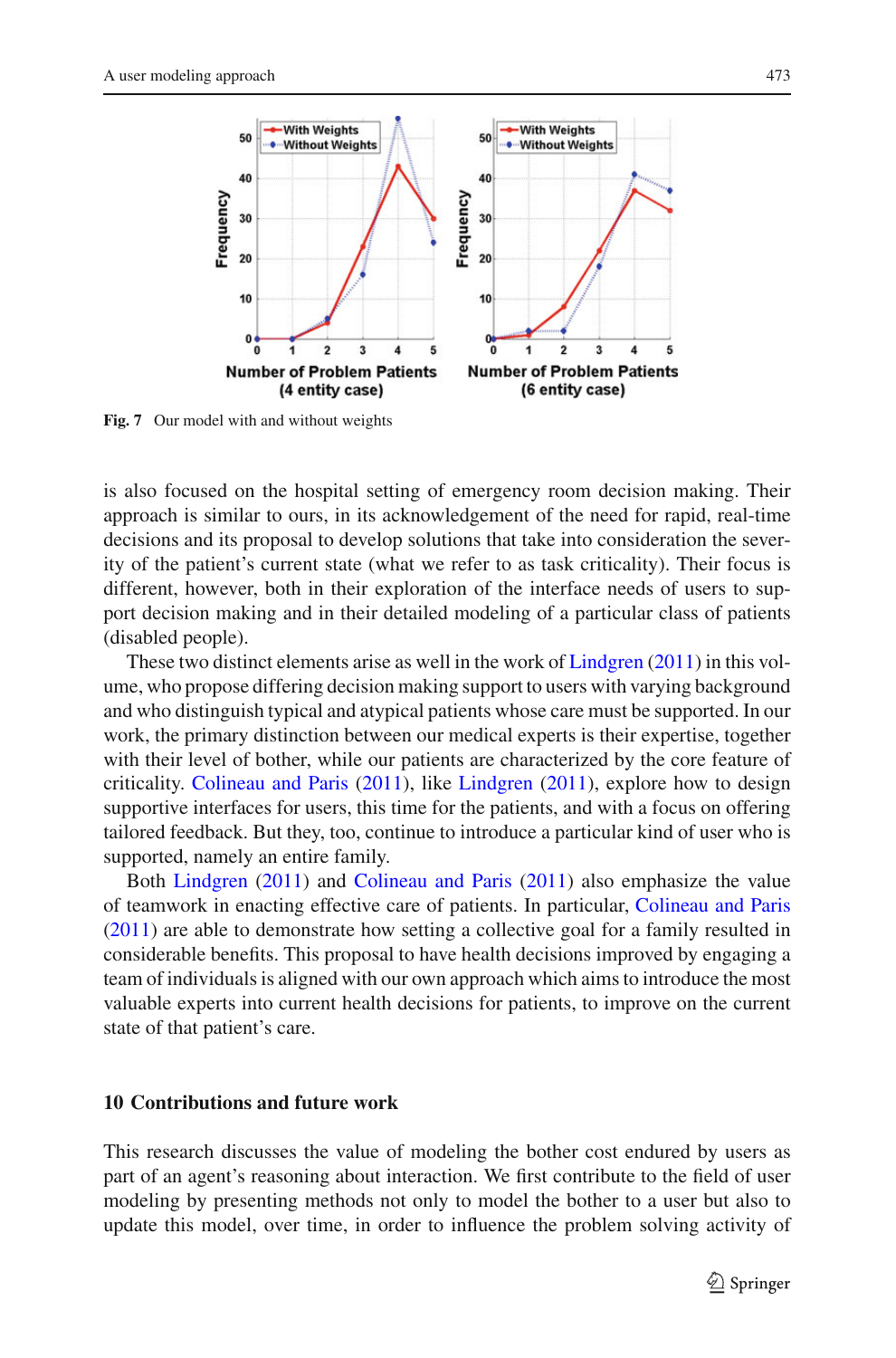the agent. As discussed in Sect. [3,](#page-7-2) other researchers have considered modeling the both[er](#page-41-2) [cost](#page-41-2) [to](#page-41-2) [users](#page-41-2) [arising](#page-41-2) [from](#page-41-2) [system-initiated](#page-41-2) [interruption/interaction](#page-41-2) [\(e.g.,](#page-41-2) Bauer et al. [2000;](#page-41-2) [Horvitz and Apacible 2003](#page-42-9)). Our work extends that effort by proposing an integration of various factors into the modeling of bother cost and also by explicitly considering the problem of how to model the cost of bothering a user when there are multiple interactions initiated by various agents in a multiagent system. Our particular approach for reasoning about interaction in a multiagent setting goes beyond other adjustable autonomy efforts [\(Scerri et al. 2002\)](#page-42-4) that do not attempt to model the cost of bothering users and do not provide for questions to be asked of users (interaction), focusing instead simply on asking users to assume the decision making. In all, we are offering a detailed framework for reasoning about interaction with users, based on specific proposals for the modeling of these users.

The particular approach to modeling bother cost presented in this paper coincides well with other research in user modeling, including a provision for stereotypical classification of users' base bother cost, attention state and willingness. [Fleming](#page-42-16) [\(2004\)](#page-42-16) discusses how values of variables in user models can be determined as a combination of modeling the specific user, the class to which that user belongs and the traits that are typical of all users. Although the context in that research is the modeling of a user's level of knowledge, the techniques presented may be extended to assist in the modeling of user willingness as well, namely to adjust weights on the contributions from each of the different models, over time, as more is learned about the specific user and his or her preferences.

Our research also provides insights into how to design interactive dialogues with users. It can be seen in part as an extension to the topic of determining when to initiate clarification dialogues (see [van Beek and Cohen 1991\)](#page-43-2), providing algorithms for systems to reason about interaction, based on a modeling both of the task at hand and the specific user. In particular, we focus on how to incorporate bother cost modeling when reasoning about whether to interact with a user. This contrasts with other research from [the](#page-41-6) [user](#page-41-6) [modeling](#page-41-6) [community,](#page-41-6) [such](#page-41-6) [as](#page-41-6) [that](#page-41-6) [of](#page-41-6) [Ardissono et al.](#page-41-5) [\(1993](#page-41-5)), Carberry et al. [\(1999\)](#page-41-6), [Raskutti and Zukerman](#page-42-7) [\(1997\)](#page-42-7), or [Wu](#page-43-3) [\(1991](#page-43-3)), focused on modeling a user's plans in order to determine what to say, or that of [Paris](#page-42-17) [\(1991\)](#page-42-17), focused on how to tailor the content of the interaction, based on the user's level of expertise.

Beyond user modeling, our research relates well to efforts in designing mixed-initiative systems: ones where either the user or the system can take the initiative to direct the [problem](#page-42-10) [solving](#page-42-10) [or](#page-42-10) [begin](#page-42-10) [a](#page-42-10) [dialogue,](#page-42-10) [as](#page-42-10) [part](#page-42-10) [of](#page-42-10) [a](#page-42-10) [collaborative](#page-42-10) [effort](#page-42-10) [\(](#page-42-10)Hexmoor et al. [2003](#page-42-10)). One challenge in designing these systems is developing sound domainindependent procedures for systems to reason about when to take the initiative—the issue of providing a principled basis for the design of the system. In this paper, we have emphasized the value of having an explicit model of the bother to a user, as part of that principled decision making. We have, moreover, outlined how agents can account for interactions initiated by other agents, as they make their own decisions about interaction.

Some key comparisons with other efforts in designing mixed-initiative systems can be made. First, researchers like [Barber et al.](#page-41-7) [\(2003\)](#page-41-7) reinforce the need for a decisiontheoretic approach to constructing these systems. They discuss the value of global strategies such as strong collaborative ties between the system and user. Our research,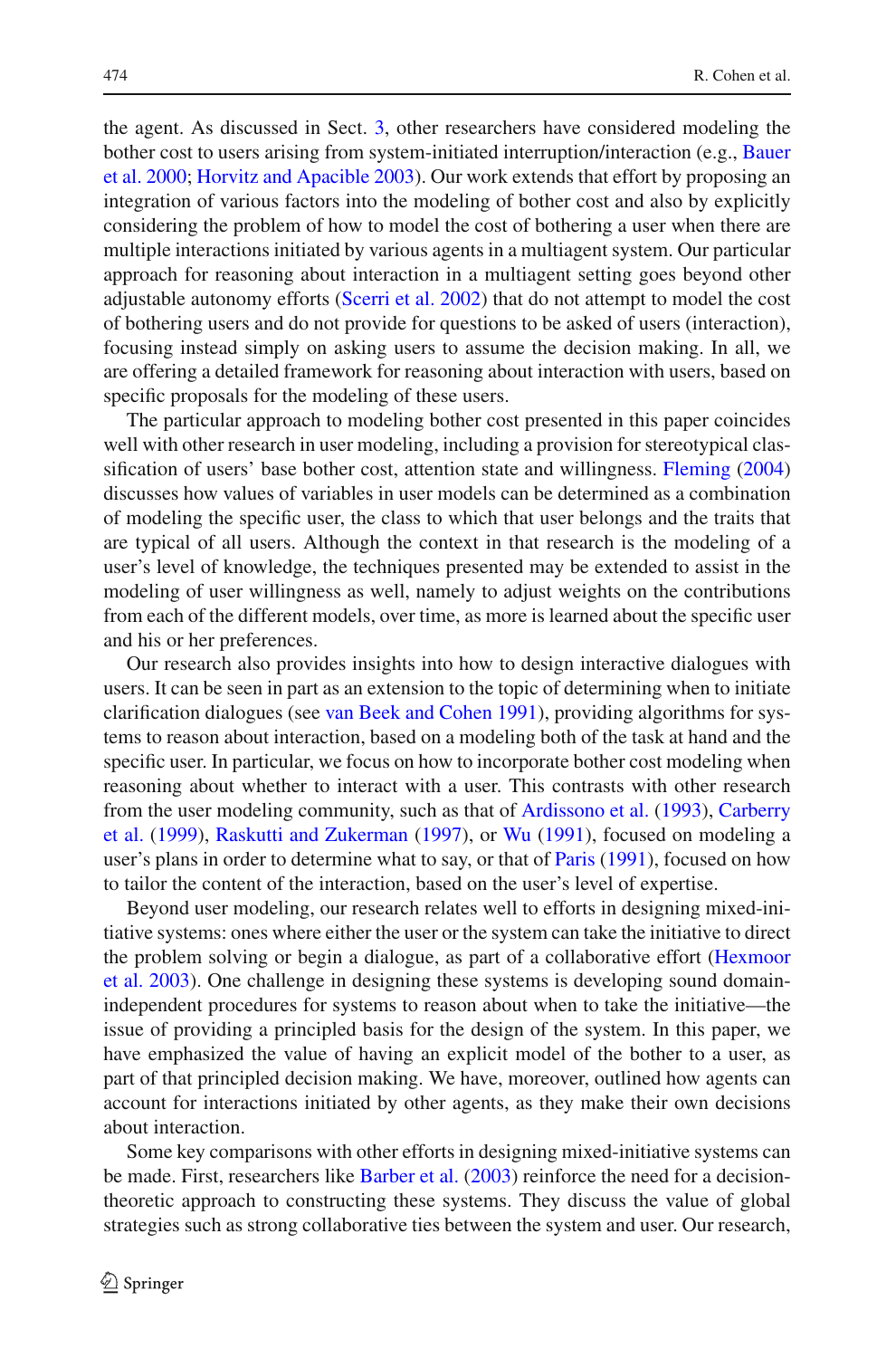with its modeling of bother cost, would provide these systems with opportunities to avoid interaction, for instance in cases where the user is currently occupied with other tasks. Researchers such as [Myers and Morley](#page-42-18) [\(2001,](#page-42-18) [2003\)](#page-42-19) have focused more on developing strategies for users to specify conditions under which the system will suspend its processing and seek further input. In cases where they may be multiple agents all interacting with the same user, some kind of global coordination of these activities is needed. We have outlined a method using proxy agents to allow the possible bother to the user to be considered by each of the individual agents.

Our research is also relevant to the field of designing adjustable autonomy multiagent systems. In contrast to the approach developed in E-Elves [\(Scerri et al. 2002](#page-42-4)), we propose that agents select the best user to transfer control to based not only on the expected decision quality, probability of response of the user and waiting cost, but also on other factors such as the user's willingness to interact and the user's attention state. The bother cost model introduced here can be viewed as a useful starting point for other researchers in the field wanting to explore the concept of bother cost and our framework provides a focal point for testing new bother cost models. We also extend the concept of transfer of control strategy, developed in the E-Elves project [\(Scerri et al. 2002](#page-42-4)) to allow agents to also reason about generating queries to users and then we discuss how individual agents can coordinate their proposed strategies by communicating with proxy agents concerning bother costs.

Other researchers, such as [Schreckenghost et al.](#page-43-4) [\(2002\)](#page-43-4), have also discussed the use of proxy agents in multi-user multiagent environments. That work is focused however on coordinating the completion of tasks. But the authors discuss the value of considering, as future work, how to address interruptions to users and agents. Our research begins to resolve this problem, by proposing methods for reasoning about whether to interact.

One element of our current research that would benefit from further exploration in the future is our proposed use of a base bother cost for each interaction with the user. Our current proposal is to have a scale of possible values, with decision making interruptions carrying a higher base of bother than interactions that simply elicit preferences. The work of various researchers focused more on measuring in greater detail the actual bother endured by users that comes with varying kinds of interruptions may in fact provide some insights into how the base bother cost value may be independently set. The work of [Bailey and Iqbal](#page-41-8) [\(2008\)](#page-41-8) may be particulary valuable here. This research suggests that different tasks provided to users may in fact have distinct levels of difficulty, as evidenced by their tracking in the change of pupil sizes of these users.

Moreover, we are interested in continuing to investigate methods for appropriately setting the Attentional State Factor that influences the calculation of the cost of bother to the user. Of relevance here is the work of various researchers who have developed models that explore how to set the state of interruptibility of a user. Included is the work of [Fogarty et al.](#page-42-20) [\(2004b\)](#page-42-20) which suggests that information provided by users can be used as the basis of an initial model, the work of [Horvitz and Apacible](#page-42-9) [\(2003\)](#page-42-9) which indicates that the application that is currently in focus will influence the modeling of the user's interruptability and the work of [Iqbal and Bailey](#page-42-21) [\(2005\)](#page-42-21) which also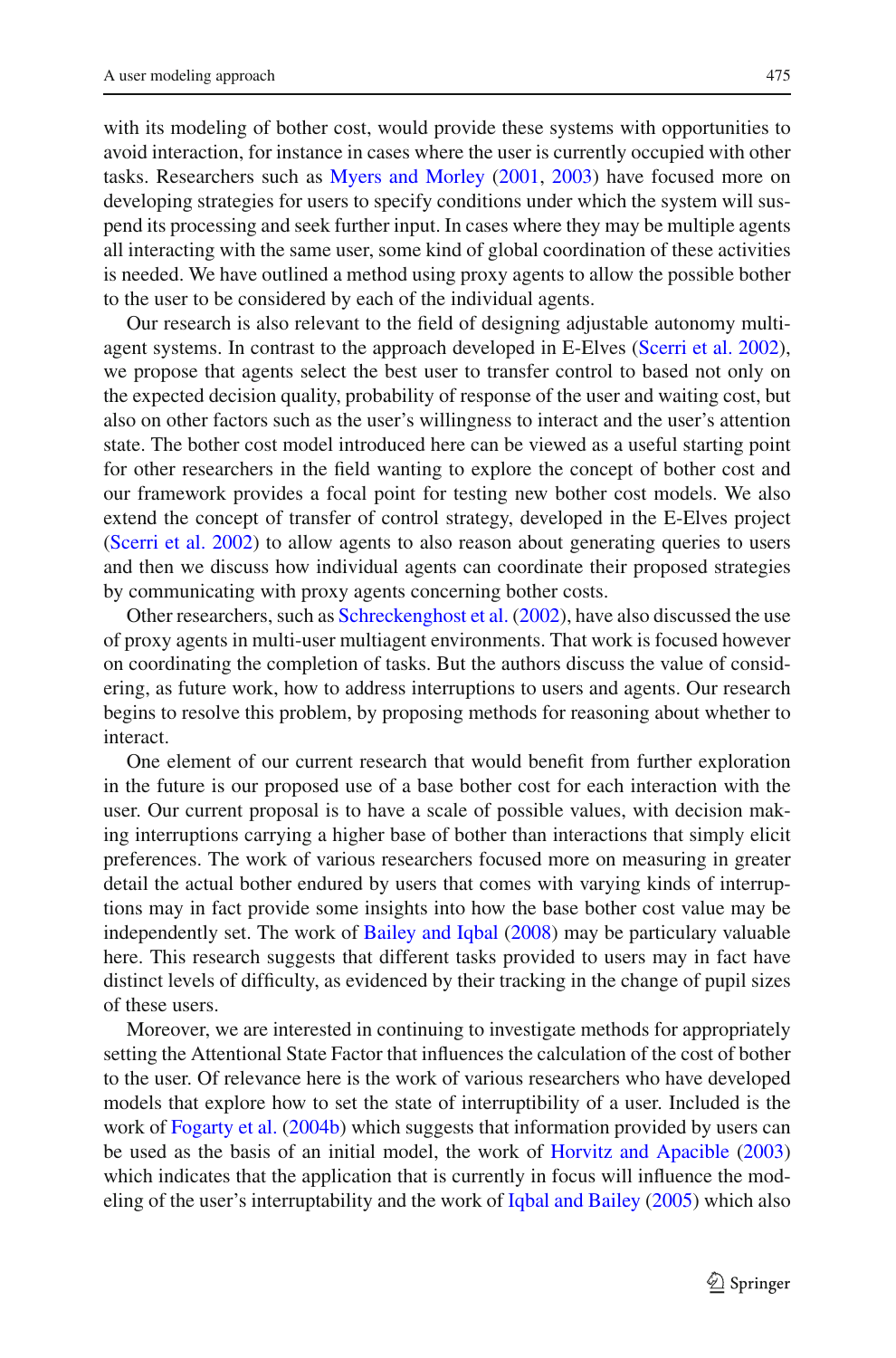confirms that the kind of task which is interrupted when the user is approached will be an important factor.

Another interesting path for future work is to examine additional uses for the proxy agents, introduced to assist in the dissemination of information about the user to the various agents in the system. Since the user's reply always goes through the proxy agent, the proxy can actually build a better model of its user. This would allow the proxy agent to make better decisions for its user in the future (if, for instance, the proxy agent also takes on the role of a personal assistant agent). Interesting future work can be done exploring the way that proxy agents can facilitate user modeling, which in turn assists with the proper setting of various model parameter values. Another valuable path for future work would be to investigate the merit of allowing proxy agents to make use of deeper models of their users to improve the management of requests for transfers-of-control. For example, if the proxy agent already knows how the user would respond to a query, it can just reply back to the TOC requesting agent, without relaying the question to its user. This results in no bother to the user, and a faster response time to the requesting agent, achieving an effect similar to caching. There may be some value as well to having all the queries go through the proxy agent, in order to ensure that the queries are presented in a consistent manner to the user (e.g., present the query in a style suitable for the user, to make it easier for the user to respond).

### <span id="page-35-0"></span>10.1 Future work for the application to hospital decision making

We have also projected our proposed model for reasoning about interaction with users, sensitive to bother, into the hospital decision making scenario. In so doing, we have provided a framework that is sensitive to the dynamic nature of the environment and its need to update variables. We have also acknowledged the importance of modeling the criticality of the tasks at hand, to adjust the reasoning about which experts to consult (and the balance of the expected quality of decision, compared to the cost of bother, for these users).

As we extended our original model of bother cost to be useful for dynamic settings such as hospital decision making, it became apparent that several of the parameters within the formulae have specific relationships between each other. Another thread for future research is to explore more carefully what these interrelationships are, in order to exploit this during the phase where these parameters are learned and set.

The model presented in Sects. [6](#page-18-3) and [7,](#page-21-0) of use in dynamic, time critical settings such as hospitals, has in fact been constructed to employ various default values for parameters. For example, we propose always waiting a fixed time when there is silence following a request for assistance from a medical expert. We also assume in our example scenarios that the probability that any medical expert will respond instead of reverting to silence is the same, for all of the experts. For future work, one valuable thread will be to work on acquiring the values for the parameters being used in our calculations. We can imagine two primary directions, here.

The first is to set aside our current simplified assumptions, included to enable the calculations to be done quite quickly (and to experiment with our proposed model). So, for example, user unwillingness in future investigations may not be simply a function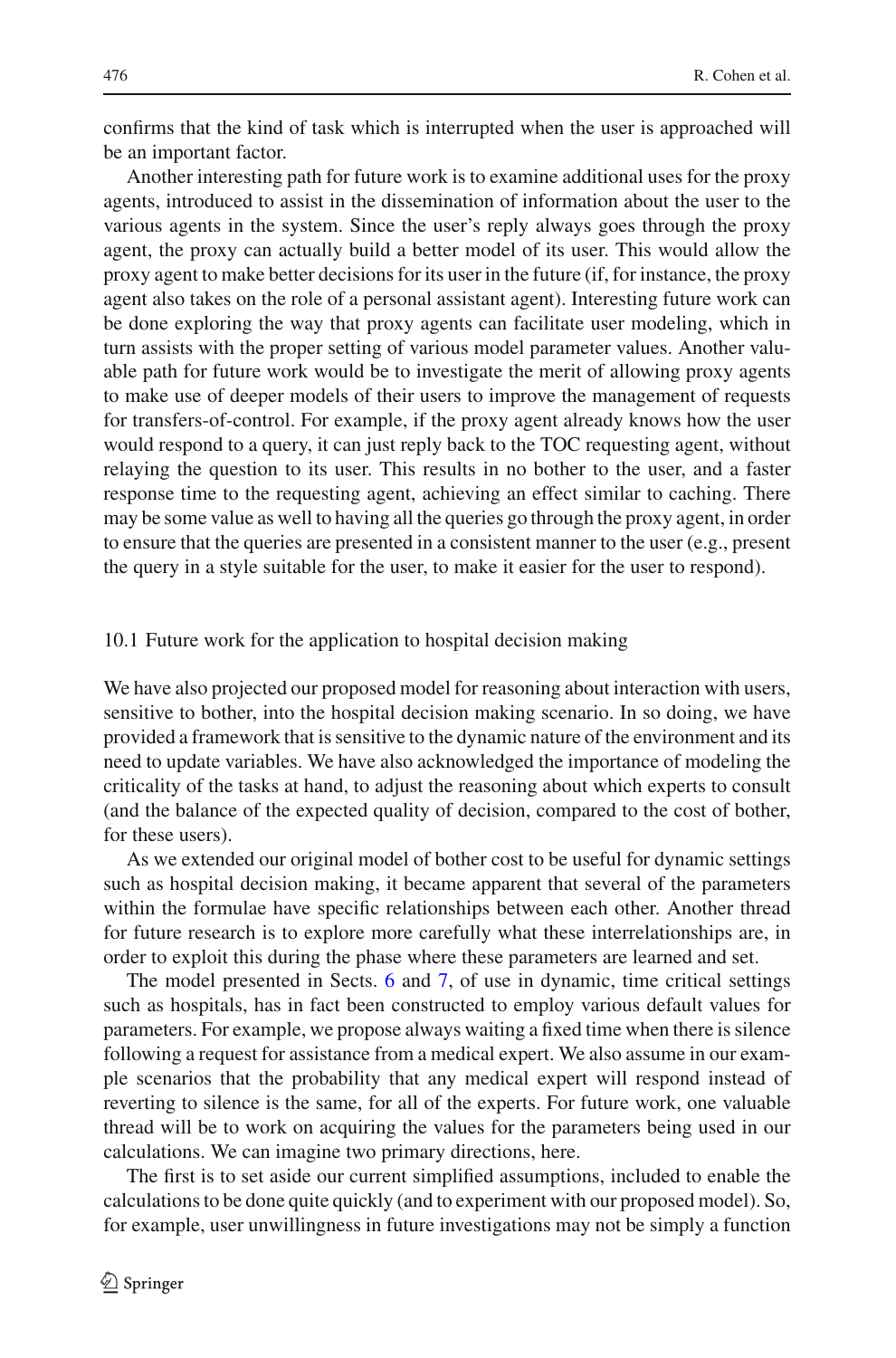of attentional state and expertise level. It could instead be assessed, for each separate medical specialist (learning over time just how willing or unwilling this person inherently is).

The second is to investigate the most effective methods for actually learning how to set the parameter values that are used within the formulae. One possible starting point for this work is the research of [Kapoor and Horvitz](#page-42-22) [\(2008\)](#page-42-22) which advocates the use of active learning, to involve the user in the process of progressively determining appropriate parameter values for interruptions.

One particular direction that we are currently exploring as well is how to introduce a richer modeling of the experts and their possible willingness to interact, as part of the reasoning about interaction. While our current formulation of user unwillingness depends on the attentional state factor of the expert (whether that person is currently attending to another patient or not) and on the level of expertise (whether that person feels that they could be of some assistance), we recognize that it is also important to be modeling more deeply the current task that the expert is involved with. For example, an expert who has just begun to attend to a very critical patient will not only have a high attentional state factor but also what we would term a high stress level, which would make them inherently more unwilling to assist, whereas an expert who is about to complete their current task with a patient who is in a less critical state may in fact be fairly willing to help, even though the state is still one where the expert is busy. New formulae to reflect these considerations are currently being developed.

In addition, we are exploring further use of the task criticality factor that currently influences the weight of expected quality of decision, compared to the cost of bothering an expert. For some very critical tasks, it becomes more important to ensure that the level of expertise of the attending doctor is appropriate, even if there is a wait for that expert, which also affects the state of the patient. A related question is whether the calculations required to determine who is best to ask may be best curtailed, in order to bring some expert in to attend to the patient, in critical scenarios. One can imagine for instance opting for less optimal solutions in those cases and this is another avenue for future study.

It is important to note other limiting assumptions currently within the model presented for hospital settings, which also need to be explored more extensively, for future work. We include here preliminary ideas for the tasks of (i) limiting the length of strategies being generated, in order to introduce regeneration, with novel parameter values; (ii) setting the non-expertise level of the medical specialists and (iii) reasoning about the probability of response from the specialists. For the first item, we believe it will be promising to simply cut off the number of experts who are included in a chain depending on the criticality of the task. So, very critical tasks should result in more frequent strategy regeneration. For the second item, it should be possible to try to track more carefully the level of expertise of the specialists relative to the specific condition of the patients. As these specialists elect to assist more patients, their expertise should increase (though their expected quality of decision making should in part increase from greater knowledge and in part decrease from additional tiredness). For the third item, we believe that the probability of response of a specialist can be modeled more deeply in terms of the number of patients they have been seeing and more specifically in terms of both the time when they began addressing their current patient (if currently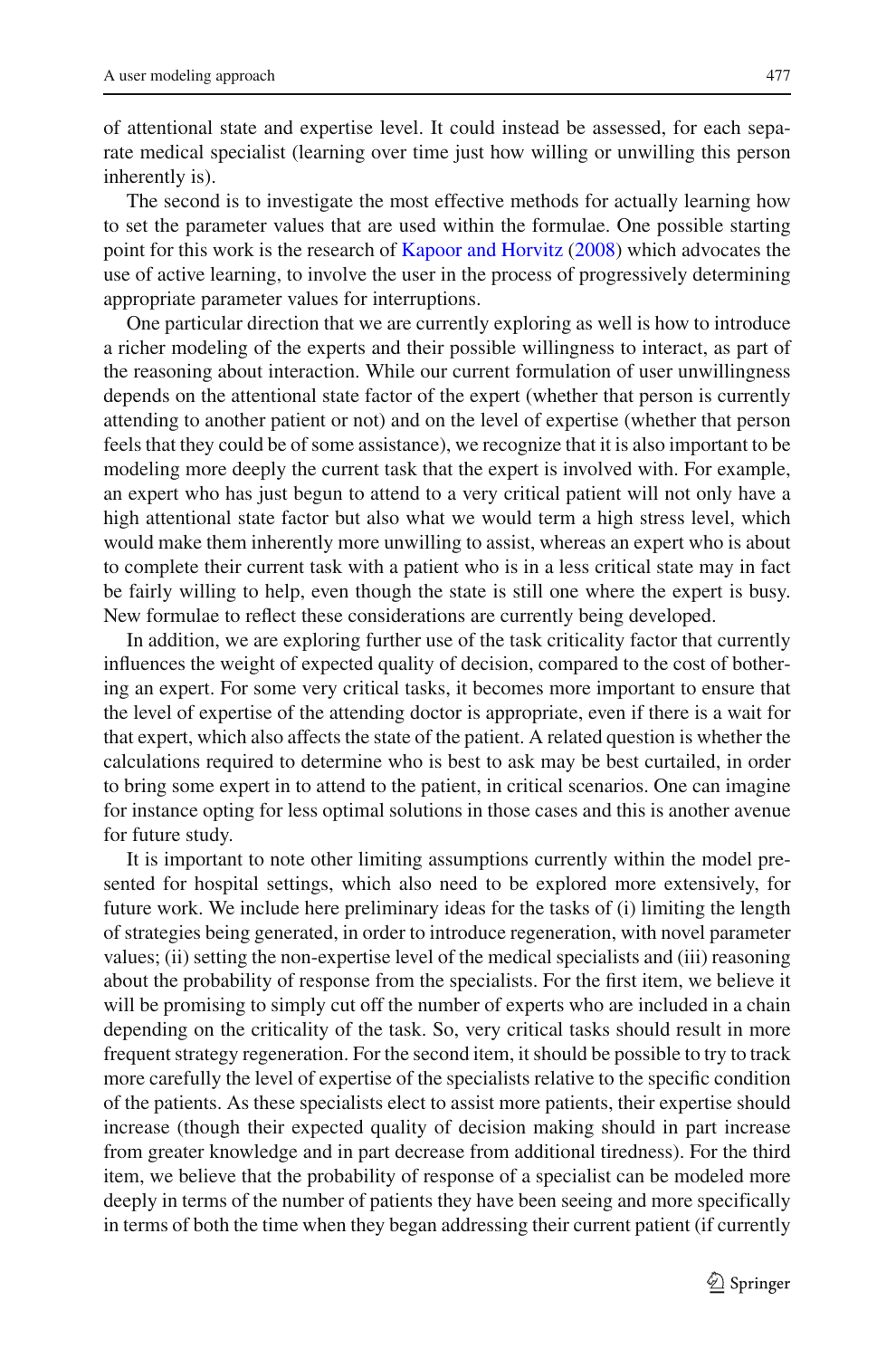occupied) and the severity of that patient. We leave for future work the development of more detailed models to determine how best to set this parameter value.

We note as well that we are currently assuming a zero cost for strategy regeneration in our examples. To proceed with updated parameter values is of some definite merit. Yet, regeneration will also consume some time, at the very least. We leave open for future work more careful consideration of the value of the strategy regeneration cost.

Currently, we perform strategy regeneration when there is a "No" response, as an indication that our parameter modeling may need to be refreshed. For future work, we can explore the value of also introducing strategy regeneration after a certain chain of "Silence" responses. While simply waiting for a "Yes" reply is desirable, under certain circumstances opting for a refresh of the calculation may be beneficial.

It is also important to note that for the specific application of hospital decision making, our aim in fact was to resolve the question of who should be asked, what, when, in order to coordinate the use of personnel most effectively. While our current model is restricted to simply asking each potential medical expert whether they can come to assist with a patient, one may imagine extending this to incorporate other kinds of information gathering, towards the improvement of the immediate decision to be made. In addition, one could also imagine a more detailed communication with each expert, as part of the decision making. Currently we ask the question of whether the expert can come to assist with a current patient. If we are able to succinctly convey as well the level of criticality of that patient (or perhaps the current challenge to be addressed), this may lead to differing kinds of responses from the experts and more effective modeling. We leave this consideration for future work.

We also currently assume that distinct users are asked within one chain (and that chains are kept short). It may be useful to reason about possibly returning to ask a previous user, especially if that user's attentional state has changed from "busy" to "relaxed". In addition, when the number of users becomes fairly high, we may consider techniques for reducing the number of strategies that are generated, for example to limit consideration only to those entities with high initial expected quality of decision and probability of response.

As such, a valuable thread for future research is to incorporate research on delivering sensor readings and enabling effective communication networks within hospital settings. The integration of workflow modeling, sensing and networking is in fact the overall aim of the hSITE project [\(Plant 2008\)](#page-42-0) currently being conducted by a group of researchers across Canada. In particular, carefully placed sensors could also serve the purpose of providing values for parameters that are useful to reason about as part of our model for determining whether to bother a particular medical expert in hospital scenarios. We view this as a promising topic for future research. At the moment, the hSITE project is refining proposed models for fusion of data from multiple sensors, in order to then offer a significant approach to achieve the sensing.

Once the team of researchers focused on proposing the most effective implementation and integration of sensors within the hospital setting has provided a clear basis for the collection of user and expert data, we would then be able to leverage this in the continued validation of our model, towards possible extensions as well. Our work is being used currently as part of the overall modeling of the workflow within the hospital setting—to whom the information should be flowing and when. How data is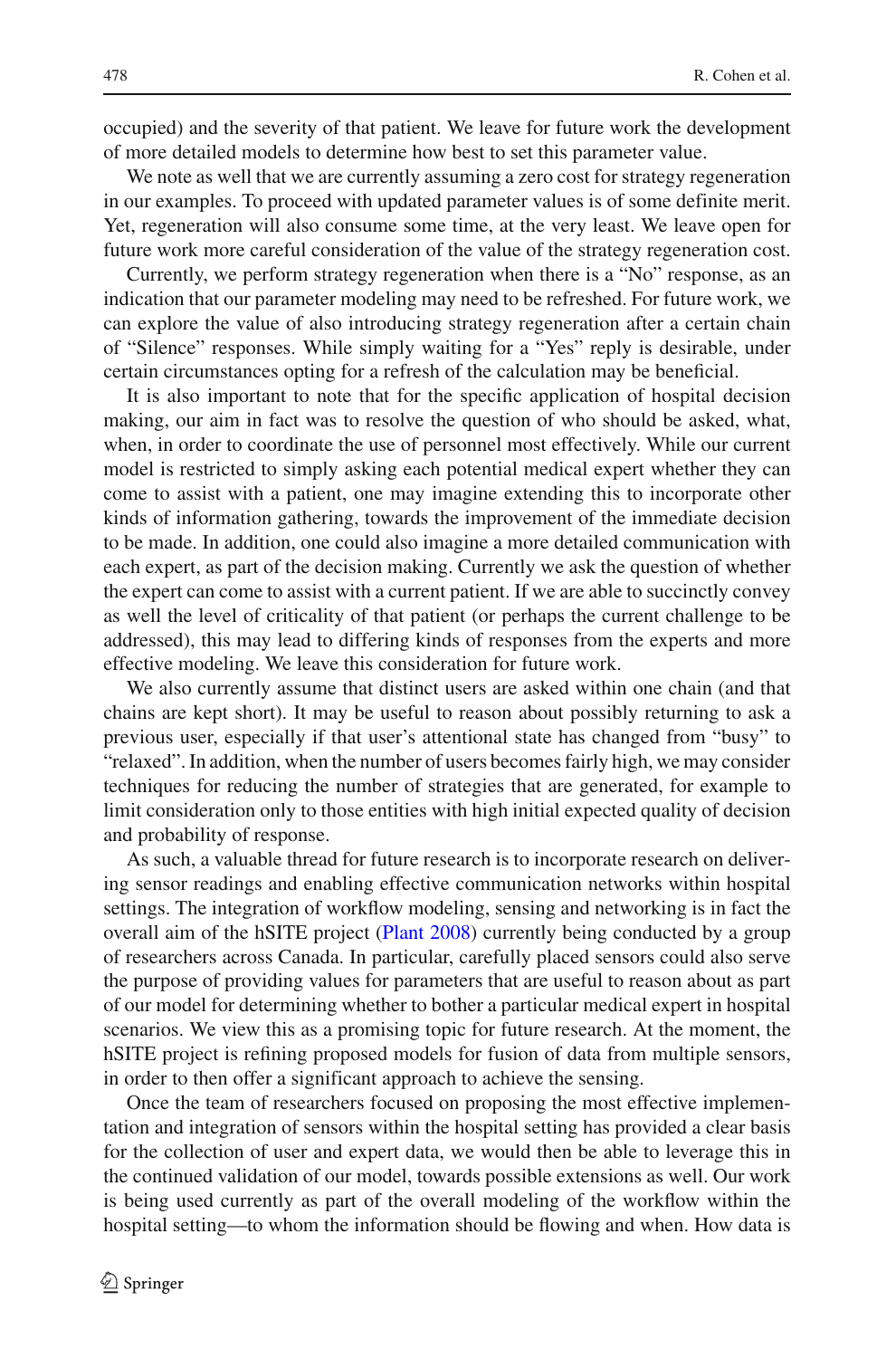actually obtained, recorded and updated is seen as a companion question that will be integrated with the models that are being developed, as will be ongoing proposals for the effective networking of hospital communications.

Another group of researchers from the hSITE project is also currently conducting a detailed analysis of the workflow needs and challenges of healthcare professionals within hospital settings. Once this study is complete, we will then be able to fine tune our model to match the requirements that this research project will specify. Enlisting a group of medical professionals as users to further evaluate the effectiveness of our proposed bother cost model might be another direction for future research, at that point in time. Further studies with medical professionals could serve to quantify in greater detail the impact of our model for reasoning about bother with users in real hospital settings.

A final direction for future research will also be to move beyond our current focus on which medical expert should attend to each specific patient, to explore the handling of multiple patients simultaneously through effective coordination possibly using proxy agents for the communication management, or reasoning about a set of resources that all need to be brought to bear in order to care for each current patient.

### **11 Summary**

This paper has presented a framework for modeling bother cost to users in collaborative problem solving environments, detailing how an agent can incorporate bother cost into reasoning about whether to interact with a user. We elaborate in particular on how to effectively model the bother cost endured by a user when it is possible for that user to be bothered by other agents in the system. This requires a method for agents to share information and adjust their decision-making process, based on this new information. This research therefore provides a valuable framework for anyone designing a system of multiple agents reasoning about multiple users, allowing for agents to adjust their autonomy and interact with users during the processing.

More specifically, our research has shown that it is possible to develop an effective model that is motivated by achieving appropriate user modeling, in order to provide the basis for reasoning about interaction in hospital settings, to improve the decision making. As such, it offers contributions which are at the heart of this special issue of the UMUAI journal.

**Acknowledgments** The authors gratefully acknowledge the support of the Natural Sciences and Engineering Research Council (NSERC) of Canada and in particular their support of the Strategic Networks of Research hSITE project. Thanks as well to Diane Doran, R.N. and Ivana Matic of the Lawrence S. Bloomberg Faculty of Nursing for their discussions regarding hospital scenarios.

# **Appendix A**

Example to illustrate multiagent coordinating of bother

To give a better understanding of how the coordinating of bother operates, we will present an example scenario. The model parameters used in this example are the following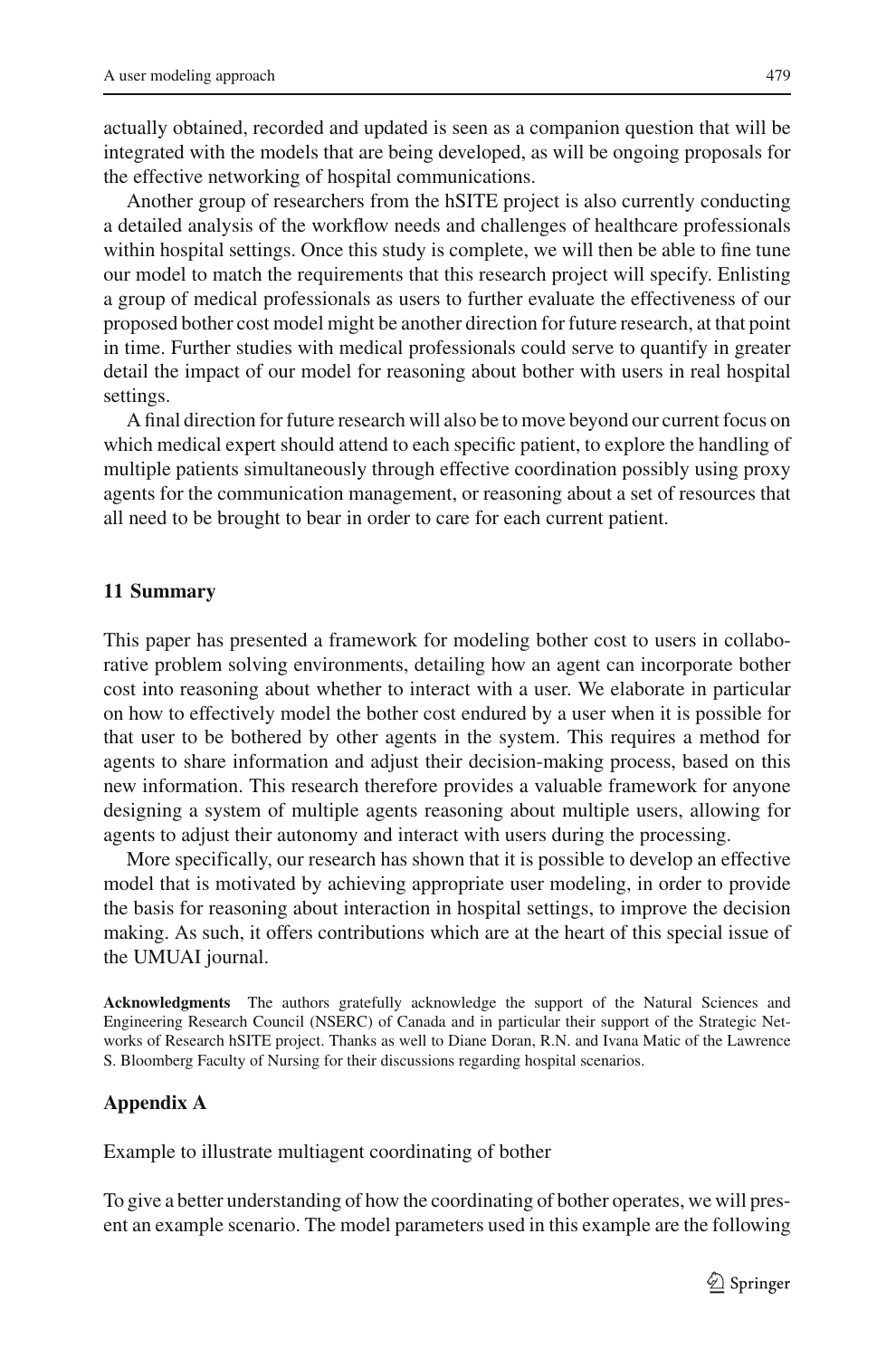(where the earlier section on the bother cost model describes these model parameters):

[*T OC*\_*Base*\_*Bother*\_*Cost*] 10 *for all TOCs* [*User*\_*Un*w*illingness*\_*Factor*] 0.5(*Willing*), 1(*Neutral*), 2(*Un*w*illing*) [*Time discount factor* β] 0.90 [*Attention*\_*State*\_*Factor*] 1 *for all users* [*Number of agents in system*] 5 With the basic user data being: $21$ 

|          | Willingness type | EO decision class1 | EQ decision class2 |
|----------|------------------|--------------------|--------------------|
| $User_1$ | Willing          | 60                 | 77                 |
| $User_2$ | <i>Neutral</i>   | 85                 | 85                 |
| $User_3$ | Unwilling        | 100                | 50                 |

And the following scenario events:

[*E*v*ent*1] *Agent*<sup>1</sup> needs a decision of class 1 at time step 1.

[*Event*<sub>2</sub>] *Agent*<sub>5</sub> needs a decision of class 1 at time step 2.

[*E*v*ent*3] *Agent*<sup>4</sup> needs a decision of class 2 at time step 10.

On  $[Event_1]$ , *Agent*<sub>1</sub> does the following:

- Computes the following bother cost for the different users:
	- $BC(User_1) = Init + BC\_Inc\_Fn(BSF, User\_Unwillingness\_Factor) =$ *User*\_*Un*w*illingness*\_*Factor* × *Attention*\_*State*\_*Factor*× *TOC* Base Bother  $Cost + 0 = 0.5 \times 1 \times 10 = 5$
	- $BC(User_2) = 1 \times 1 \times 10 = 10$
	- $BC(User_3) = 2 \times 1 \times 10 = 20$
	- Note: Assume that the system just started, so there has been no bother before, so  $BSF = 0$ . Recall from the Bother Cost Model section that *BC*\_*Inc*\_*Fn*(*BSF*, *User*\_*Un*w*illingness*\_*Factor*) =  $BSF^{Use }$  Willingness Adjustment<sub>,</sub> where *User Willingness Adjustment* = 0.75 (*Willing*), *UserWillingnessAdjustment* = 1 (*Neutral*), and *UserWillingness Adjustment* = 1.25 (*Unwilling*).
- Computes the utility of transferring control to each user:
	- *Utility*(*User*<sub>1</sub>) =  $EQ_{User_1}^{D_1}$   $BC(User_1) = 60 5 = 55$
	- *Utility*(*User*<sub>2</sub>) =  $85 10 = 75$
	- $\bullet$  *Utility*(*User*<sub>3</sub>) = 100 20 = 80
- *Agent*<sup>1</sup> selects *User*<sup>3</sup> for the TOC, and the process proceeds as outlined in the Coordination by Broadcast section.

On [*E*v*ent*2], *Agent*<sup>5</sup> does the following:

– Computes the following bother cost for the different users (based on its knowledge of *User*<sup>3</sup> having being interrupted):

<span id="page-39-0"></span><sup>21</sup> To acknowledge that different users have different capabilities in handling different types of decisions, we have allowed for users to have different *E Q* values for different decision classes. This makes the example more realistic (and interesting).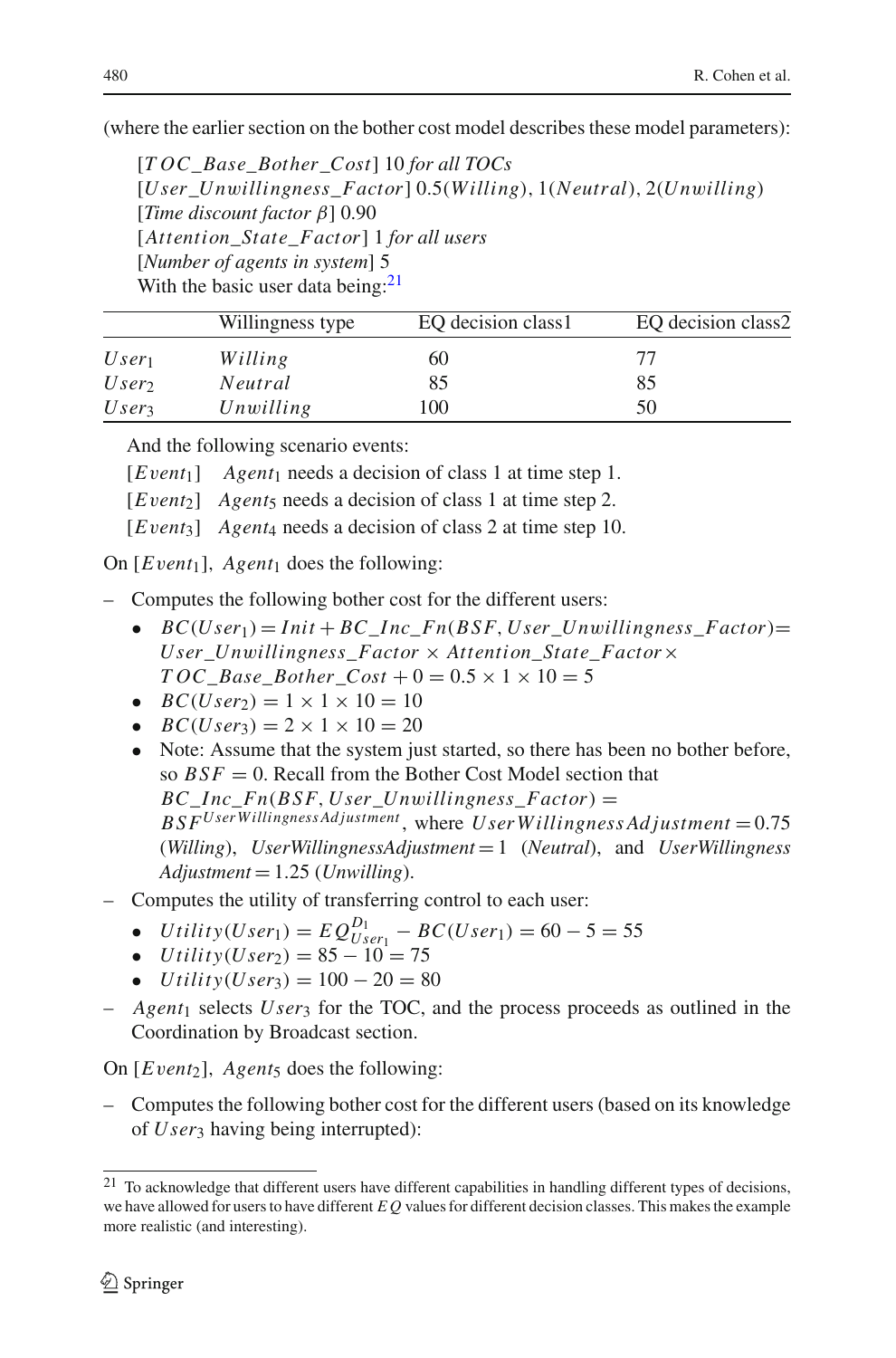- $BSF = 0$ ,  $BC(User_1) = Init + BC\_Inc\_Fn(BSF, User\_Unwillingness\_Factor)$  $= 5 + 0 = 5$
- $BSF = 0$ ,  $BC(User_2) = 10 + 0 = 10$
- $\bullet$  *BSF* =  $\sum_{\text{loc} \in \text{FastTOC}} TOC\_Base\_Bother\_Cost(toc) \times \beta^{time\_elapped(toc)}$ = 10 × 0.92<sup>−</sup><sup>1</sup> = 9, *BC*(*User*3) = *Init* + *BC*\_*Inc*\_*Fn*(*BSF*, *User*\_*Unwillingness*  $Factor$ ) = 20 + 9<sup>1.25</sup> = 35.56
- Computes the utility of transferring control to each user:
	- *Utility*(*User*<sub>1</sub>) =  $EQ_{User_1}^{D_1} BC(User_1) = 60 5 = 55$
	- *Utility*(*User*<sub>2</sub>) =  $85 10 = 75$
	- $\bullet$  *Utility*(*User*<sub>3</sub>) = 100 35.56 = 64.44
- *Agent*<sup>5</sup> selects *User*<sup>2</sup> for the TOC, and the process proceeds as outlined in the Coordination by Broadcast section.

On [*E*v*ent*3], *Agent*<sup>4</sup> does the following:

- Computes the following bother cost for the different users (based on its knowledge of *User*<sup>2</sup> and *User*<sup>3</sup> having being interrupted):
	- $BSF = 0$ ,  $BC(User_1) = 5 + 0 = 5$
	- $BSF = 10 \times 0.9^{10-2} = 4.30, BC(User_2) = 10 + 4.30 = 14.30$
	- $BSF = 10 \times 0.9^{10-1} = 3.87$ ,  $BC(User_3) = 20 + 3.87^{1.25} = 25.43$
- Computes the utility of TOC'ing to each user:
	- *Utility*(*User*<sub>1</sub>) =  $77 5 = 72$
	- $\bullet$  *Utility*(*User*<sub>2</sub>) = 85 14.30 = 70.7
	- *Utility*(*User*3) = 50 − 25.43 = 24.57
- *Agent*<sup>4</sup> selects *User*<sup>1</sup> for the TOC, and the process proceeds as outlined in the Coordination by Broadcast section.

Altogether, after the three events,  $TotalUtility = 80 + 75 + 72 = 227$ .

# **Appendix B**

EU values for Scenario 1

In this Appendix, we show the values obtained for the *EU* of each of the 24 different strategies that could be considered in Scenario 1 of Sect. [7.2.](#page-24-1) These are displayed in Table [12.](#page-40-0)

<span id="page-40-0"></span>

| <b>Table 12</b> Expected utility of<br>strategies at the time the patient | N <sub>o</sub> | Expected utility $(EU)$ | Strategy chain          |
|---------------------------------------------------------------------------|----------------|-------------------------|-------------------------|
| arrives                                                                   |                | 189.055932              | $e_1 - e_2 - e_3 - e_4$ |
|                                                                           | 2              | 186.222260              | $e_1 - e_2 - e_4 - e_3$ |
|                                                                           | 3              | 197.846134              | $e_1 - e_3 - e_2 - e_4$ |
|                                                                           | 4              | 198.391167              | $e_1 - e_3 - e_4 - e_2$ |
|                                                                           | 5              | 189.251631              | $e_1 - e_4 - e_3 - e_2$ |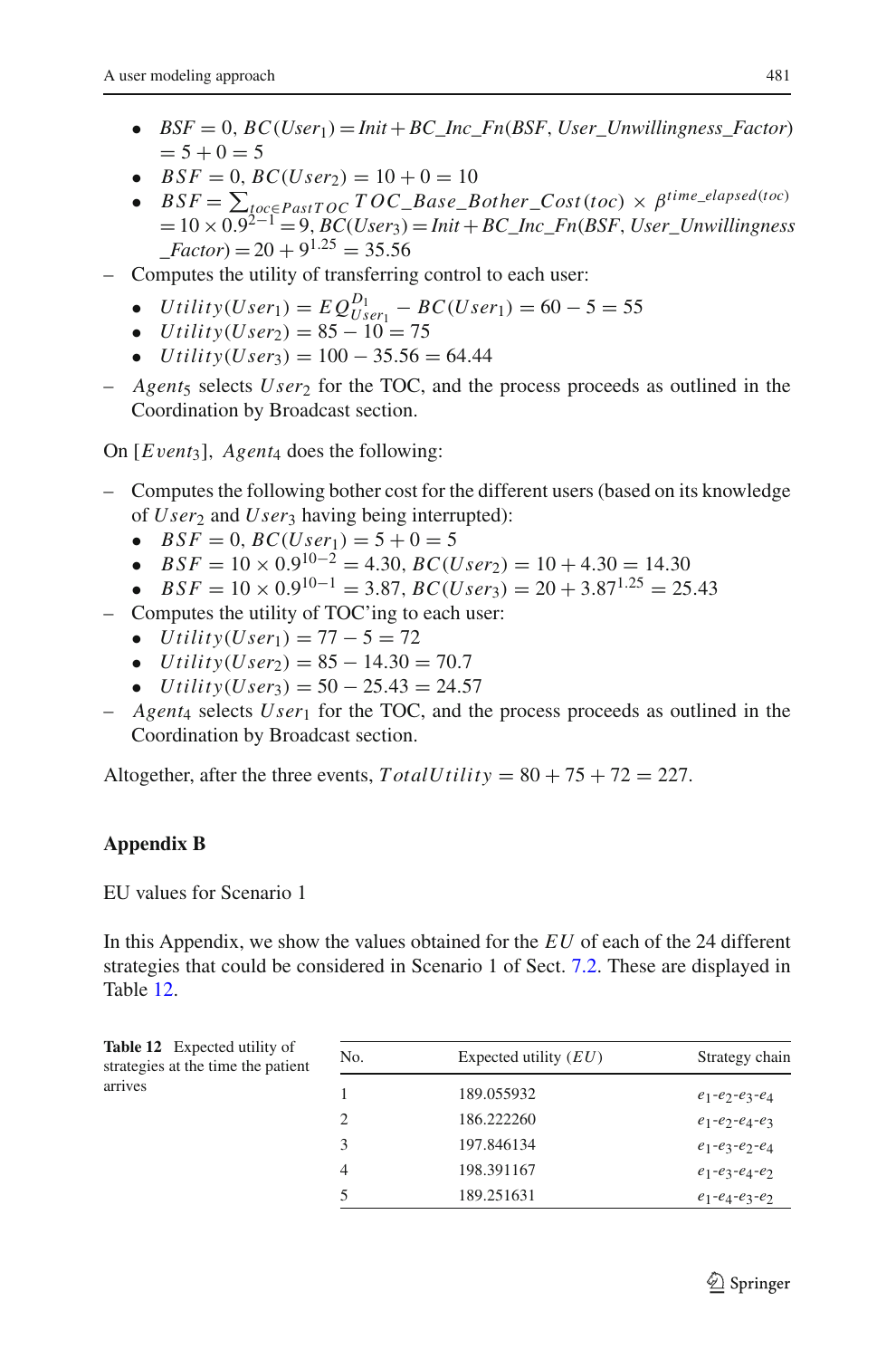| Table 12 continued | No. | Expected utility $(EU)$ | Strategy chain          |
|--------------------|-----|-------------------------|-------------------------|
|                    | 6   | 188.493741              | $e_1 - e_4 - e_2 - e_3$ |
|                    | 7   | 49.190011               | $e_2 - e_1 - e_3 - e_4$ |
|                    | 8   | 46.356339               | $e_2 - e_1 - e_4 - e_3$ |
|                    | 9   | 44.739695               | $e_2-e_3-e_1-e_4$       |
|                    | 10  | 32.315057               | $e_2-e_3-e_4-e_1$       |
|                    | 11  | 4.896448                | $e_2 - e_4 - e_3 - e_1$ |
|                    | 12  | 5.150315                | $e_2 - e_4 - e_1 - e_3$ |
|                    | 13  | 138.701167              | $e_3 - e_2 - e_1 - e_4$ |
|                    | 14  | 126.276528              | $e_3 - e_2 - e_4 - e_1$ |
|                    | 15  | 177.340219              | $e_3 - e_1 - e_2 - e_4$ |
|                    | 16  | 177.885253              | $e_3 - e_1 - e_4 - e_2$ |
|                    | 17  | 136.679229              | $e_3 - e_4 - e_1 - e_2$ |
|                    | 18  | 133.046656              | $e_3 - e_4 - e_2 - e_1$ |
|                    | 19  | 35.955365               | $e_4 - e_2 - e_3 - e_1$ |
|                    | 20  | 36.209232               | $e_4 - e_2 - e_1 - e_3$ |
|                    | 21  | 44.745566               | $e_4 - e_3 - e_2 - e_1$ |
|                    | 22  | 48.378139               | $e_4 - e_3 - e_1 - e_2$ |
|                    | 23  | 49.867505               | $e_4 - e_1 - e_3 - e_2$ |
|                    | 24  | 49.109615               | $e_4 - e_1 - e_2 - e_3$ |

| Table 12 | continued |
|----------|-----------|
|----------|-----------|

### **References**

- <span id="page-41-1"></span>AAAI: Call for papers. Technical report SS-99-06. In: AAAI Spring Symposium on Agents with Adjustable Autonomy, Stanford, CA, USA (1999)
- <span id="page-41-4"></span>Altmann, E., Trafton, J.: Task interruption: Resumption lag and the role of cues. In: Proceedings of the 26th Annual Conference of the Cognitive Science Society (CogSci 2004), Chicago, IL, USA, pp. 42–47  $(2004)$
- <span id="page-41-5"></span>Ardissono, L., Lombardo, A., Sestero, D.: A flexible approach to cooperative response generation in information-seeking dialogues. In: Proceedings of the 31st Annual Meeting of the Association of Computational Linguistics, Columbus, OH, USA, pp. 274–276 (1993)
- <span id="page-41-8"></span>Bailey, B.P., Iqbal, S.T.: Understanding changes in mental workload during execution of goal-directed tasks and its application for interruption management. ACM Trans. Comput. Hum. Interact. **14**(4), 1–28 (2008)
- <span id="page-41-0"></span>Bailey, B., Konstan, J., Carlis, J.: The effects of interruptions on task performance, annoyance, and anxiety in the user interface. In: Proceedings of Human–Computer Interaction—INTERACT'01, Tokyo, Japan, pp. 593–601 (2001)
- <span id="page-41-7"></span>Barber, K., Gamba, I., Martin, C.: Representing and analyzing adaptive decision making frameworks. In: Hexmoor, H., Castelfranchi, C., Falcone, R. (eds.) Agent Autonomy, pp. 243–280. Kluwer, Norwell (2003)
- <span id="page-41-2"></span>Bauer, M., Dengler, D., Paul, G.: Instructible agents for web mining. In: Proceedings of International Conference on Intelligent User Interfaces, New Orleans, LA, USA, pp. 21–28 (2000)
- <span id="page-41-6"></span>Carberry, S., Chu-Carroll, J., Elzer, S.: Constructing and utilizing a model of user preferences in collaborative consultation dialogues. Comput. Intell. **5**(3), 185–217 (1999)
- <span id="page-41-3"></span>Chen, D., Vertegaal, R.: Using mental load for managing interruptions in physiologically attentive user interfaces. In: CHI '04 Extended Abstracts on Human Factors in Computing Systems, Vienna, Austria, pp. 1513–1516. ACM Press, New York (2004)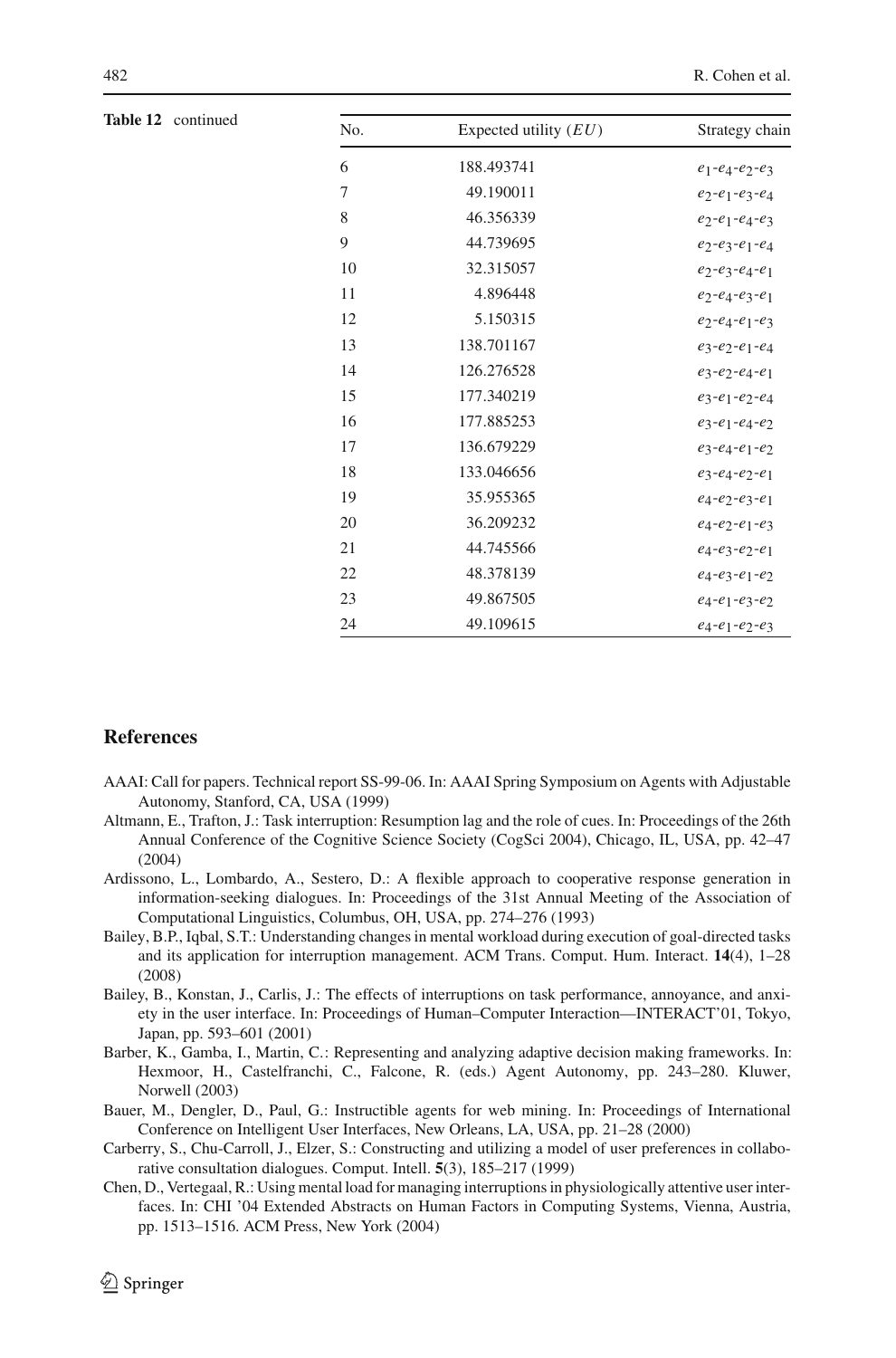- <span id="page-42-6"></span>Cheng, M.: A hybrid transfer of control approach to designing adjustable autonomy multiagent systems. Master of Mathematics Thesis, University of Waterloo, Waterloo, ON (2005)
- <span id="page-42-5"></span>Cheng, M., Cohen, R.: A hybrid transfer of control model for adjustable autonomy multiagent systems. In: Proceedings of AAMAS'05—Fourth International Joint Conference on Autonomous Agents and Multiagent Systems 2005, Utrecht, Netherlands, pp. 1149–1150 (2005)
- <span id="page-42-13"></span>Chittaro, L., Carchietti, E., Marco, L.D., Zampa, A.: Personalised emergency medical assistance for disabled people. User Model. User-Adapt. Interact. **21** (this issue) (2011)
- <span id="page-42-15"></span>Colineau, N., Paris, C.: Motivating reflection about health within the family: the use of goal setting and tailored feedback. User Model. User-Adapt. Interact. **21** (this issue) (2011)
- <span id="page-42-2"></span>Fleming, M.: Reasoning about interaction in mixed-initiative artificial intelligence systems. Ph.D. Thesis, University of Waterloo (2003)
- <span id="page-42-16"></span>Fleming, M.: The use of increasingly specific user models in the design of mixed-initiative systems. In: Proceedings of the Seventeenth Canadian Conference on Artificial Intelligence. University of Western Ontario, London, ON, Canada, pp. 434–438 (2004)
- <span id="page-42-1"></span>Fleming, M., Cohen, R.: A decision procedure for autonomous agents to reason about interaction with humans. In: Proceedings of the AAAI 2004 Spring Symposium on Interaction Between Humans and Autonomous Systems Over Extended Operation, San Jose, CA, USA, pp. 81–86 (2004)
- <span id="page-42-12"></span>Fogarty, J., Hudson, S., Atkeson, C., Avrahami, D.: Predicting human interruptibility with sensors. In: Proceedings of ACM Transactions on Computer–Human Interaction, pp. 257–264, ACM Press, New York (2004a)
- <span id="page-42-20"></span>Fogarty, J., Hudson, S.E., Lai, J.: Examining the robustness of sensor-based statistical models of human interruptibility. In: CHI '04: Proceedings of the SIGCHI Conference on Human Factors in Computing Systems, Vienna, Austria, pp. 207–214 (2004b)
- <span id="page-42-10"></span>Hexmoor, H., Falcone, R., Castelfranchi, C. (eds.): Agent Autonomy. Kluwer, Norwell (2003)
- <span id="page-42-9"></span>Horvitz, E., Apacible, J.: Learning and reasoning about interruption. In: Proceedings of the 5th International Conference on Multimodal Interfaces (ICMI'03), Vancouver, BC, Canada, pp. 20–27. ACM Press, New York (2003)
- <span id="page-42-8"></span>Horvitz, E., Koch, P., Kadie, C., Jacobs, A.: Coordinate: probabilistic forecasting of presence and availability. In: Proceedings of the 18th Conference in Uncertainty in Artificial Intelligence (UAI'02), Edmonton, AB, Canada, pp. 224–233. Morgan Kaufmann, San Fransisco (2002)
- <span id="page-42-21"></span>Iqbal, S.T., Bailey, B.P.: Investigating the effectiveness of mental workload as a predictor of opportune moments for interruption. In: CHI '05: CHI '05 Extended Abstracts on Human Factors in Computing Systems, Portland, OR, USA, pp. 1489–1492 (2005)
- <span id="page-42-22"></span>Kapoor, A., Horvitz, E.: Experience sampling for building predictive user models: a comparative study. In: CHI '08: Proceeding of the Twenty-Sixth Annual SIGCHI Conference on Human Factors in Computing Systems, Florence, Italy, pp. 657–666 (2008)
- <span id="page-42-14"></span>Lindgren, H.: Towards personalized decision support in the dementia domain based on clinical practice guidelines. User Model. User-Adapt. Interact. **21** (this issue) (2011)
- <span id="page-42-3"></span>Maheswaran, R., Tambe, M., Varakantham, P., Myers, K.: Adjustable autonomy challenges in personal assistant agents: a position paper. In: Agents and Computational Autonomy, Melbourne, Australia, pp. 187–194 (2003)
- <span id="page-42-11"></span>McCrickard, D., Catrambone, R., Chewar, C., Stasko, J.: Establishing tradeoffs that leverage attention for utility: empirically evaluating information display in notification systems. Int. J. Hum. Comput. Stud. **58**(5), 547–582 (2003)
- <span id="page-42-18"></span>Myers, K., Morley, D.: Directing agent communities: an initial framework. In: Proceedings of the IJCAI-01 Workshop Autonomy, Delegation and Control: Interacting with Autonomous Agents, Seattle, WA, USA (2001)
- <span id="page-42-19"></span>Myers, K., Morley, D.: Policy-based agent directability. In: Hexmoor, H., Castelfranchi, C., Falcone, R. (eds.) Agent Autonomy, Kluwer, Norwell (2003)
- <span id="page-42-17"></span>Paris, C.: Responding to a user's domain knowledge: incorporating the user's level of expertise into a generation system. Comput. Intell. **7**(2), 71–93 (1991)
- <span id="page-42-0"></span>Plant, D.: hSITE: healthcare support through information technology enhancements. NSERC Strategic Research Network Proposal (2008)
- <span id="page-42-7"></span>Raskutti, B., Zukerman, I.: Generating queries and replies during information-seeking interactions. Int. J. Hum. Comput. Stud. **47**(6), 689–734 (1997)
- <span id="page-42-4"></span>Scerri, P., Pynadath, D., Tambe, M.: Why the elf acted autonomously: towards a theory of adjustable autonomy. In: Proceedings of AAMAS'02, Bologna, Italy, pp. 857–864. ACM Press, New York (2002)